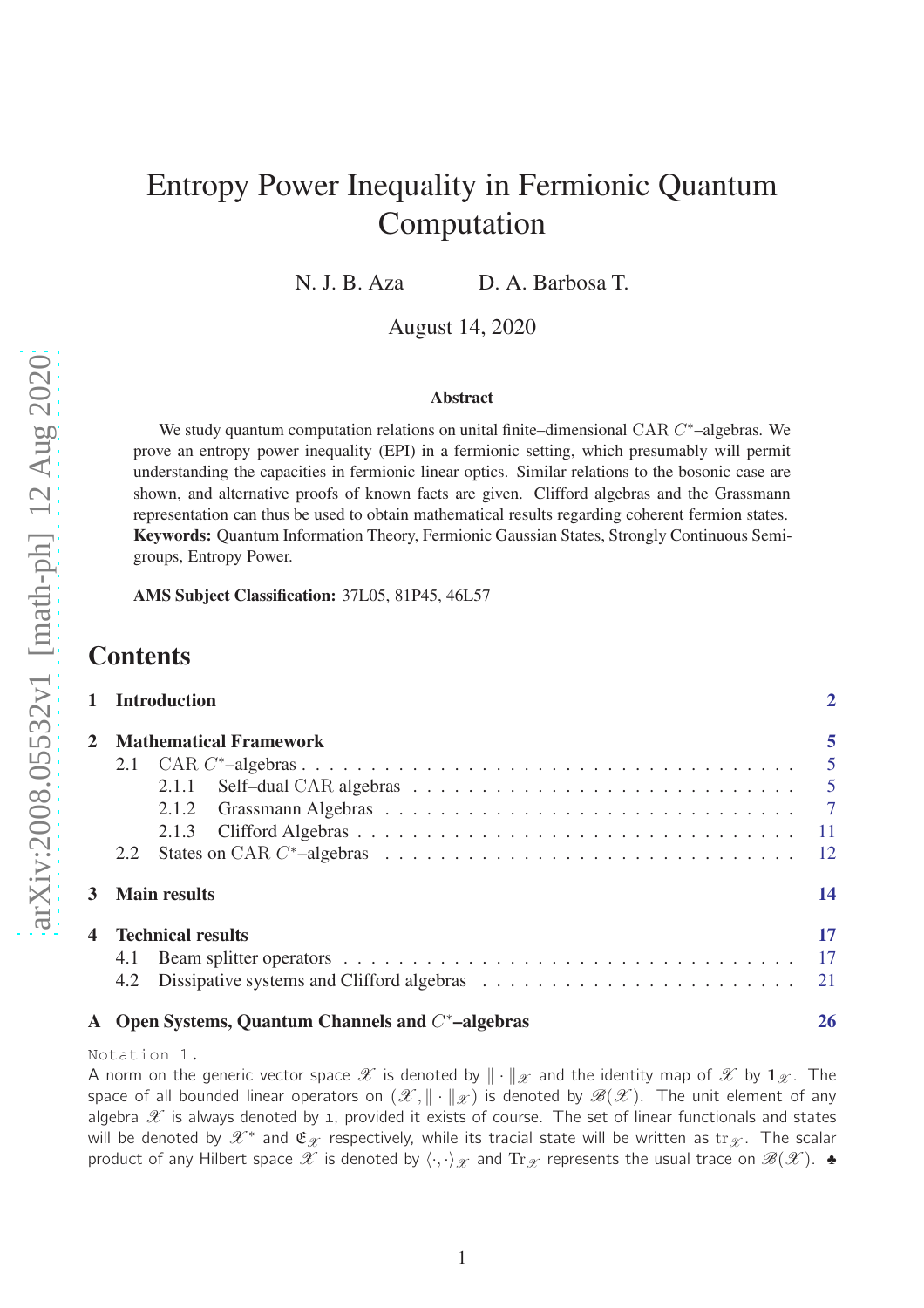# <span id="page-1-0"></span>1 Introduction

Information Theory is one of the paradigmatic examples in the interphase between physics and mathematics. Several important results concerning strict aspects in Information Theory have caught the eye of mathematicians. This was revealed when *Shannon* founded the *Classical Information Theory* (CIT) [\[Sha01\]](#page-31-0); among his proposals it was established that the *measure* of information contained in a physical system can be studied via the probability theory framework. In particular, the measure of information contained in a random variable can be described by *Shannon's entropy*. Some results of interest in CIT are the *Classical Young's Inequality*, *de Bruijin identity* and the *Stam inequality*. As stressed by Blachman [\[Bla65\]](#page-29-0), all these serve as springboards to prove the *Convolution Inequality for Entropy Powers*, which from a physical point of view, is useful to determine information capacities of broadcast channels [\[KS14\]](#page-31-1), for instance. See below, Expression [\(1\)](#page-1-1) for a concrete overview. From the mathematical point of view, such *Entropy Power Inequalities* (EPI) are interesting due to their connection with geometrical quantities such as the *Brunn–Minkowski inequalities*, which bound the volume of the set–sum of two compact convex sets in  $\mathbb{R}^d$ , with  $d \in \mathbb{N}$ . For further details about the importance of EPI in physics and mathematics see [\[DMG14\]](#page-30-0) and [\[Gar02\]](#page-30-1), respectively.

In the *quantum* setting, one replaces probability densities by *density matrices*, defined on some Hilbert space  $\mathcal{H}$ :  $\rho_{\mathcal{H}} \doteq {\rho \in \mathcal{B}(\mathcal{H}) : \rho > 0 \text{ with } \text{Tr}_{\mathcal{H}}(\rho) = 1}.$  These density matrices are useful to describe a non–commutative probability measure space in quantum systems. Among the recent analogs to classical probabilities and their quantum counterpart the *Fokker–Planck equation* has been stated. Namely, in [\[CM14\]](#page-30-2), Carlen and Maas used the *Clifford C* <sup>∗</sup>*–algebras* as a probability space, and developed a differential calculus to get a *fermionic* Fokker–Plank equation. They gave an ensemble of parallel results between the quantum and classical cases.

In this work we prove an EPI for fermion systems, and we provide pivotal identities such as de Bruijin's identity and the Stam inequality for this non–commutative framework. As stressed in the Ph.D. Thesis [\[Aza17\]](#page-29-1), in a fermionic setting, geometric inequalities and their relation with quantum information are unknown. We focus on a quantum information framework in the scope of fermionic quantum information, namely, fermionic linear optics (FLO). The latter refers to *free*–fermion systems under external potentials, which is reminiscent of *simple* conduction electron problems as at the *Anderson model* [\[And58,](#page-29-2) [KLM07,](#page-30-3) [KM08,](#page-31-2) [KM14,](#page-31-3) [BPH14\]](#page-29-3). Physically, FLO is a limited form of quantum computation that can efficiently simulate classical computers and their study might help at the understanding of quantum channels [\[Bra05,](#page-30-4) [BK12\]](#page-29-4). As a one of the main contributions of this paper is to construct an unambiguous mathematical structure to study at FQI, which, in turn, is pivotal to prove an EPI at the fermionic setting.

In order to state the relevance of the problem, let  $(\Omega, \Sigma, \mathfrak{m})$  be a probability measure space. For random variables X and Y in  $(\Omega, \Sigma, \mathfrak{m})$ , one *clasically* study information quanties such as the "Shannon (differential) entropy"  $H(X)$  and the "convolution" between X and Y,  $u_{X+Y}$ . The latter are defined by [\[Sha01\]](#page-31-0)

$$
H(X) \doteq -\int u_X(x) \ln u_X(x) \mathfrak{m}(\mathrm{d}x) \qquad u_{X+Y}(z) \doteq \int u_Y(z-x) u_X(x) \mathfrak{m}(\mathrm{d}x),
$$

with  $z \in \Omega$  and  $u_X$  the probability density associated to X. Note that  $u_{X+Y}$  can be recognized as the probability density of the *output*  $X + Y$ . Then, if  $X = \{X_j\}_{1 \leq j \leq d}$  and  $Y = \{Y_j\}_{1 \leq j \leq d}$  are two sets of random variables with their joint respective probability measures on  $\mathbb{R}^{d \in \mathbb{N}}$ , the Shannon entropy of the combination of the variables *X* and *Y* satisfies the *entropy power inequality* for classical systems

$$
e^{\frac{2}{d}H(X+Y)} \ge e^{\frac{2}{d}H(X)} + e^{\frac{2}{d}H(Y)}.
$$

In [\[KS14\]](#page-31-1), König and Smith improved last inequality in the sense that for  $\lambda \in \mathscr{C} \equiv [0, 1]$  they proven the following two *concave* inequalities:

<span id="page-1-1"></span>(1) 
$$
e^{\frac{2}{d}H(X \boxplus_{\lambda} Y)} \geq \lambda_X e^{\frac{2}{d}H(X)} + \lambda_Y e^{\frac{2}{d}H(Y)}, \qquad H(X \boxplus_{\lambda} Y) \geq \lambda_X H(X) + \lambda_Y H(Y),
$$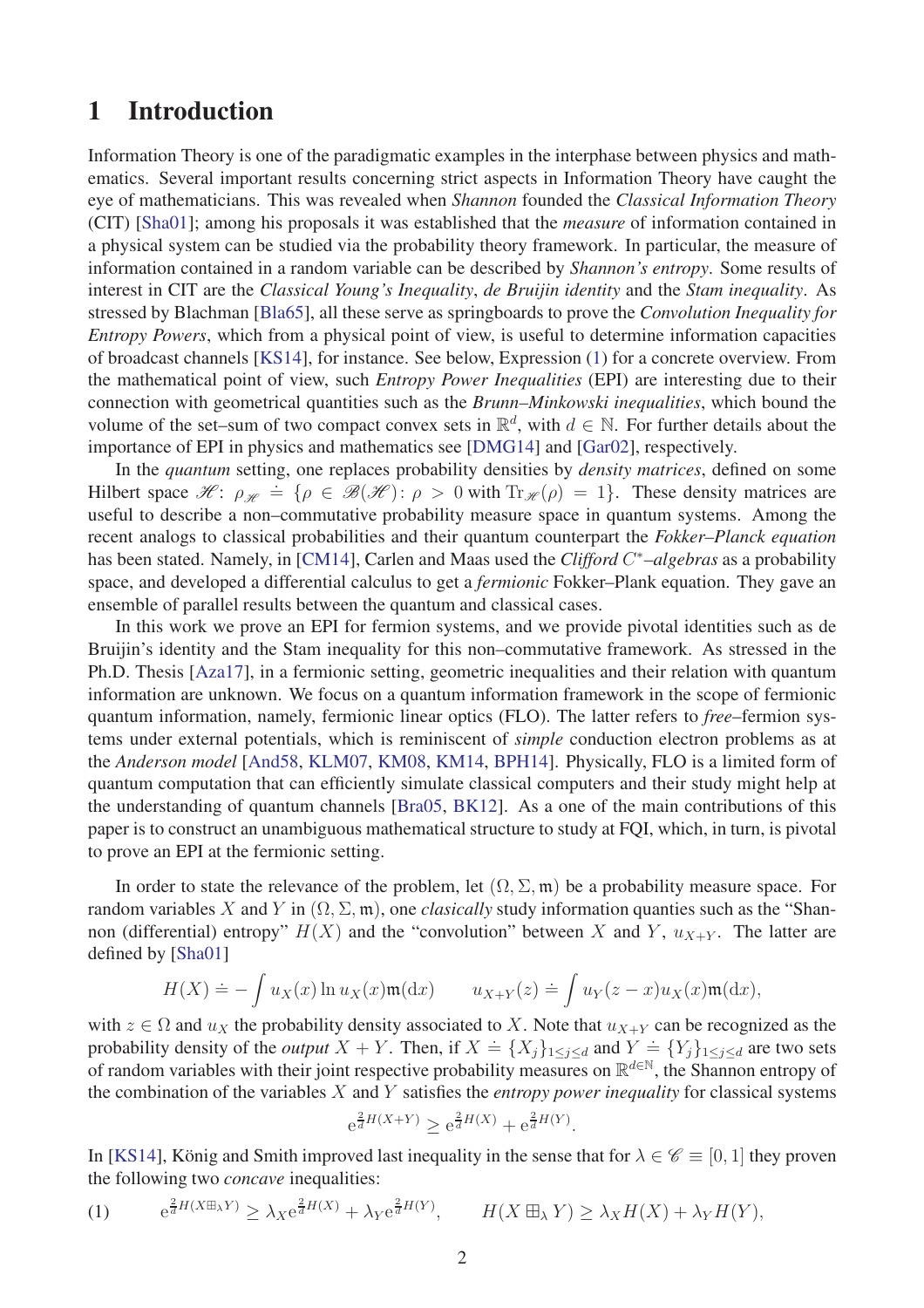where the symbol  $\boxplus_\lambda$  refers to the *addition rule*  $\boxplus_\lambda$ :  $\mathbb{R}^d \times \mathbb{R}^d \to \mathbb{R}$  over the probability density space obeying  $u_{X\boxplus_{\lambda}Y} = u_{\sqrt{\lambda_X}X + \sqrt{\lambda_Y}Y}$  with  $\lambda_X = \lambda$  and  $\lambda_Y = 1 - \lambda$ , the weights of the sets of random variables *X* and *Y* , respectively. In order to prove the inequalities [\(1\)](#page-1-1), they use the *heat or diffusion (or Gaussian)* equation, which in the current context is described as follows: for  $(X, t) \in \mathbb{R}^{d+1}$  with  $d \in \mathbb{N}$ , the heat or diffusion (or Gaussian) equation describing a scalar field  $u(X, t)$ :  $\mathbb{R}^d \times \mathbb{R}^+ \to \mathbb{R}$ has the form of the *Cauchy problem*[1](#page-2-0)

(2) 
$$
\frac{\partial u(X,t)}{\partial t} = \Delta u(X,t), \quad u_0(X) \doteq u(X,0),
$$

where  $u_0(X)$  is the *initial data* and  $\Delta = \sum^d$ *i*=1 *∂* 2  $\frac{\partial^2}{\partial x_i^2}$  is the *Laplacian*. By [\[EBN](#page-30-5)<sup>+</sup>06, Chapter 2, Sect. 2] we know that for any  $p \in [1, \infty)$  the *diffusion semigroup*,  $\{\mathscr{P}_t\}_{t \in \mathbb{R}^+} \in L^p(\mathbb{R}^d)$ , associated to the latter equation verifies for  $u_0 \in L^p(\mathbb{R}^d)$  that

<span id="page-2-1"></span>
$$
\mathscr{P}_{t}u_{0}(X) = \frac{1}{(4\pi t)^{\frac{d}{2}}}\int_{\mathbb{R}^{d}} \mathrm{e}^{-\frac{\|X-Y\|^{2}}{4t}}u_{0}(Y)\mathrm{d}Y.
$$

Then, one can prove that if  $\mathcal{P}_0 = 1$ , the family of semigroups  $\mathcal{P} \doteq \{ \mathcal{P}_t \}_{t \in \mathbb{R}^+} \in L^p(\mathbb{R}^d)$  is strongly continuous and even more, the solution of [\(2\)](#page-2-1) is provided by  $u_0(X)$  and P via  $u(X,t) = \mathcal{P}_t u_0(X)$ . See Definition [11](#page-26-0) at Appendix [A](#page-25-0) for a general formulation of semigroups. Note that in [\[KS14\]](#page-31-1), is assumed that the time dependency of the random set *X* is  $X_t = X + \sqrt{t}Z$ , for  $t \in \mathbb{R}_0^+$  and  $Z = \{Z_j\}_{1 \leq j \leq d}$  is a set of random variables with *standard normal* distribution,  $\mathcal{N}(0, 1)$ .

Quantum *bosonic* versions of [\(1\)](#page-1-1)–[\(2\)](#page-2-1) were given in [\[KS14\]](#page-31-1) and [\[DMG14\]](#page-30-0), and hence the mathematical framework of CCR[2](#page-2-2) algebras was required. They consider bosonic systems *interacting* with the environment such that dissipative processes can occur. The latter means that given some initial *density matrix*  $\rho_0 \equiv \rho$  on a well–defined subset of a CCR *C*<sup>\*</sup>–algebra *W* ( $\rho$  satisfies  $\text{tr}_{\mathscr{W}}(\rho) = 1$  and it is positive), the density matrix  $\rho_t$  evolves over time via the *Markovian master equation* (see [\(62\)](#page-20-1) and [\(80\)](#page-27-0))

(3) 
$$
\frac{\mathrm{d}}{\mathrm{d}t}\rho_t = \mathscr{L}\rho_t, \qquad \rho_t \doteq \mathrm{e}^{t\mathscr{L}}\rho,
$$

for any  $t \in \mathbb{R}_0^+$ . Here,  $\mathscr L$  is the so-called *Liouvillean* of the system, which is the infinitesimal (unbounded) generator of the strongly continuous semigroup  $\mathscr{P} \doteq \{e^{t\mathscr{L}}\}_{t\in\mathbb{R}_{0}^{+}}$ . By assuming that the CCR algebra has a unit operator 1, explicitly, for any  $A \in \mathcal{D}(\mathcal{L})$  (domain of  $\mathcal{L}$ ),  $\mathcal{L}$  is given by

$$
\mathscr{L}A = -\frac{1}{4} \sum_{i \in \mathscr{I}} \left( [Q_i, [Q_i, A]] + [P_i, [P_i, A]] \right),
$$

where  $\mathcal I$  is a finite index set, and  $\{Q_i\}_{i\in\mathcal I}$ ,  $\{P_i\}_{i\in\mathcal I}$  are two families of operators satisfying the CCR relations

<span id="page-2-3"></span>
$$
[Q_i, P_j] = i\delta_{i,j}\mathbf{1}, \quad [Q_i, Q_j] = 0 = [P_i, P_j],
$$

for  $i, j \in \mathcal{I}$ . As is usual,  $Q_i$  and  $P_i$  are the *position* and *momentum* operators at the *i*–*mode*. Here,  $[A, B] \doteq AB - BA$  denotes the commutator between *A* and *B*.

Instead of using for  $\lambda \in \mathscr{C} \equiv [0, 1]$  the addition rule  $\mathbb{H}_{\lambda}$  described above, they consider the *beam splitter* quantum *channel*  $\mathscr{M}_{\mathbb{U}_{\lambda}}$  defined by:

(4) 
$$
\rho_{\mathbf{C}} \equiv \mathscr{M}_{\mathbb{U}_{\lambda}}(\rho_{\mathbf{A}} \otimes \rho_{\mathbf{B}}) \doteq \operatorname{tr}_{\mathbf{B}} (\mathbb{U}_{\lambda}^{*}(\rho_{\mathbf{A}} \otimes \rho_{\mathbf{B}}) \mathbb{U}_{\lambda}),
$$

<sup>1</sup>More generally the heat equation is the simplest example of *parabolic equation* [\[Bre10\]](#page-30-6).

<span id="page-2-2"></span><span id="page-2-0"></span><sup>2</sup>The name refers to *Canonical Commutation Relations*.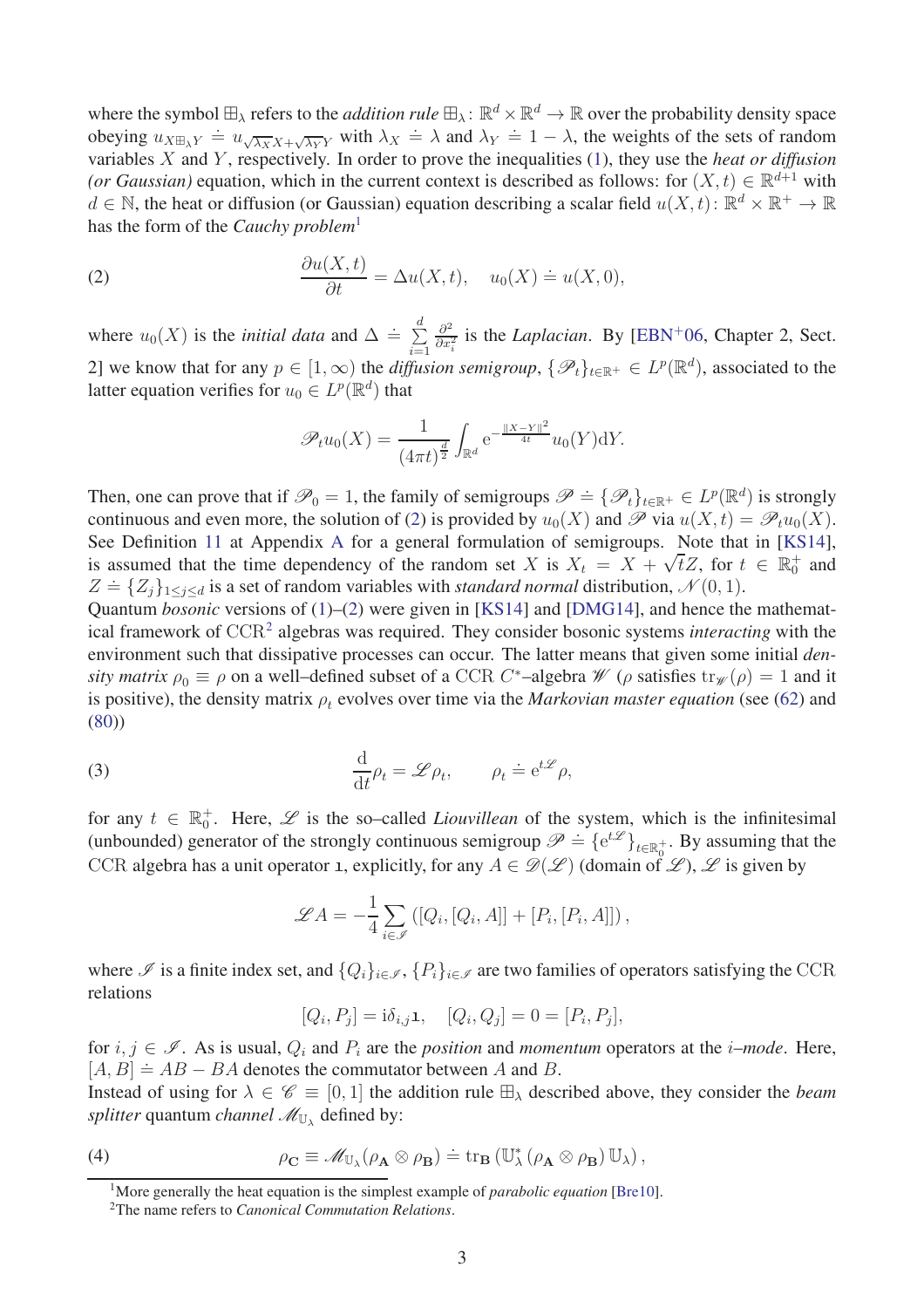where  $\rho_A$  and  $\rho_B$  are the density matrices of two different *but* similar bosonic systems, e.g., the system  $\overline{A}$  is described by the CCR  $C^*$ -algebra  $\mathscr{W}_A$  generated by the family of (unbounded) operators  $\{a_i\}_{i \in \mathcal{I}}$  while the family of (unbounded) operators  $\{b_i\}_{i \in \mathcal{I}}$  generates the CCR *C*<sup>\*</sup>-algebra  $\mathcal{W}_{\mathbf{B}}$ , which describes the bosonic system **B**. In fact, they both satisfy the CCR ( $C^*$ -algebra) relations

$$
[a_i, a_j^*] = \delta_{i,j} \mathbf{1}, \qquad [b_i, b_j^*] = \delta_{i,j} \mathbf{1}, \quad \text{with} \quad i, j \in \mathcal{I}.
$$

Here, as is usual, for  $A, B \in \mathcal{W}_{A,B}$ ,  $[A, B] = AB - BA \in \mathcal{W}_{A,B}$  denotes the commutator between *A* and *B*, which by simplicity we assume that is closed on  $\mathscr{W}_{A,B}$ . Moreover, for any  $a_i \in \mathscr{W}_{A}$  and  $b_j \in \mathscr{W}_B$  we impose  $[a_i, b_j] = 0$ . In [\(4\)](#page-2-3), for  $\lambda \in \mathscr{C}$ ,  $\mathbb{U}_{\lambda}$  is a unitary operator implementing the beam– splitter \**–automorphism* on the *tensor* product algebra  $\mathscr{W}_{A} \otimes \mathscr{W}_{B}$  so that  $\mathbb{U}_{\lambda} \mathbb{U}_{\lambda}^{*} = \mathbf{1}$ , and  $\text{tr}_{B}(\cdot)$  means that one of the output *signals* (in this case of the system **B**) is discarded in order to get the output *mixed* density matrix  $\rho_{\mathbf{C}}$ . Additionally, under the quantum channel  $\mathscr{M}_{\mathbb{U}_{\lambda}}$  the mixing of the families  ${a_i}_{i \in \mathcal{I}}$  and  ${b_i}_{i \in \mathcal{I}}$  provides a new family of (unbounded) operators  ${c_i}_{i \in \mathcal{I}}$ :

$$
c_i = \sqrt{\lambda_{\mathbf{A}}} a_i + \sqrt{\lambda_{\mathbf{B}}} b_i, \qquad i \in \mathscr{I},
$$

which uphold the CCR relations, i.e.,  $[c_i, c_j] = \delta_{i,j}$ **1**, with  $\lambda_{\mathbf{A}} \doteq \lambda, \lambda_{\mathbf{B}} \doteq 1 - \lambda$ . For more details about channels in the *C* <sup>∗</sup>–algebra context, see Appendix [A.](#page-25-0)

Then the *modified* bosonic version of the entropy power inequality as given in [\(1\)](#page-1-1) is the following concave inequality:

$$
\mathscr{E}(\mathbf{C}) \geq \lambda_{\mathbf{A}} \mathscr{E}(\mathbf{A}) + \lambda_{\mathbf{B}} \mathscr{E}(\mathbf{B}),
$$

where for  $D \in \{A, B, C\}$ ,  $\rho_D$  is a density matrix,  $\mathcal{E}(D) = e^{s(\rho_D)}$  is the *quantum entropy power* with  $s(\rho_{\bf D}) \doteq \frac{1}{|\mathcal{I}|} \mathcal{S}(\rho_{\bf D})$  the *density entropy* of  $\rho_{\bf D}$  such that

$$
\mathscr{S}(\rho_{\mathbf{D}}) \doteq -\mathrm{tr}_{\mathscr{W}}(\rho_{\mathbf{D}}\ln \rho_{\mathbf{D}}),
$$

denotes the von Neumann entropy.

In contrast to the mentioned results, the current work is focused in its fermionic version: Our contributions regard the study of fermionic systems in a quantum computation framework. From the physical point of view, this is of interest because as already mentioned FLO is classically simulable. Mathematically, one must consider a non–commutative framework and hence it is interesting to study the existence of the inequality [\(1\)](#page-1-1) for the underlying setting.

The standard mathematical formalism when one deals with fermion systems are CAR C<sup>\*</sup>-algebras. If one consider a unital finite CAR  $C^*$ -algebra  $\mathscr{A} \equiv (\mathscr{A},^*, +, \cdot, \| \cdot \|_{\mathscr{A}})$  of size  $2^{2N}$  with  $N \in \mathbb{N}_0$ , then this is isomorphic to the  $C^*$ -algebra of the square complex matrices  $\text{Mat}(2^N, \mathbb{C})$  [\[BR03b\]](#page-29-5). For a finite Hilbert space h, two very well–studied CAR *C* <sup>∗</sup>–algebras are that given by (i) the *usual* CAR algebra  $\mathcal{U} \equiv \mathcal{U}(\mathfrak{h})$  generated by the identity 1 and the elements  $\{a(\varphi)\}_{\varphi \in \mathfrak{h}}$  such that satisfy the CAR

(5) 
$$
a(\varphi_1)a(\varphi_2)^* + a(\varphi_2)^*a(\varphi_1) = \langle \varphi_1, \varphi_2 \rangle \mathbf{1}, \qquad \varphi_1, \varphi_2 \in \mathfrak{h},
$$

and (ii) the *Clifford* CAR algebra  $\mathcal{Q} \equiv \mathcal{Q}(\mathfrak{h})$ , which is generated by 1 and the self-adjoint elements  ${R^{\pm}(\varphi)}_{\varphi \in \mathfrak{h}}$  so that

<span id="page-3-0"></span>
$$
R^{\#}(\varphi_1)R^{\#}(\varphi_2) + R^{\#}(\varphi_2)R^{\#}(\varphi_1) = 2 \langle \varphi_1, \varphi_2 \rangle \delta_{+,-} \mathbf{1}, \qquad \varphi_1, \varphi_2 \in \mathfrak{h},
$$

where # denotes either  $R^+$  or  $R^-$ . Naturally,  $\mathcal U$  and  $\mathcal Q$  are isomorphic [\[CL93\]](#page-30-7). Note that, view can algebras,  $\mathcal U$  and  $\mathcal Q$  are isomorphic to the Grassmann algebra  $\wedge^*$ h because they have exactly the same dimension: dim  $\wedge^* \mathfrak{h} = 2^{\dim \mathfrak{h}} = \dim \mathcal{U} = \dim \mathcal{Q}$ . Moreover, by using Definition [5](#page-8-0) below, we can endow to Grassmann algebras of a well–defined norm (see expression [29\)](#page-9-0) such that the *C* ∗– algebras dim  $\wedge^* \mathfrak{h} = 2^{\dim \mathfrak{h}} = \dim \mathcal{U} = \dim \mathcal{Q}$  are equivalent. The latter gain relevance for *fermionic*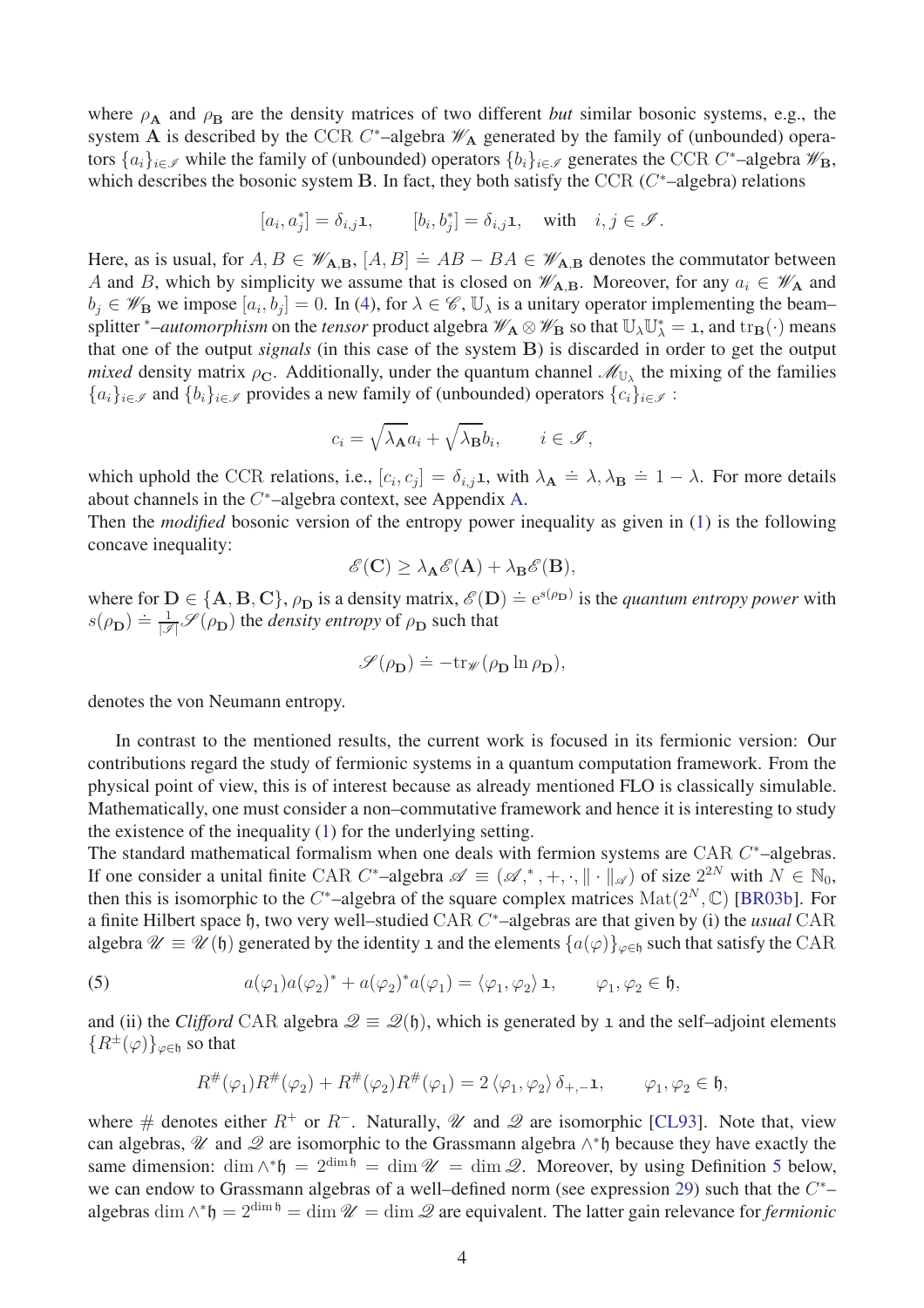*coherent states* because we are able to prove *transparent* properties associated to the *displacement* fermion operator, which are reminiscent to the bosonic version applied on quantum optics [\[CG99\]](#page-30-8). See Definition [9](#page-17-0) and Lemma [2](#page-18-0) below.

Our main result is Theorem [1,](#page-14-0) and the set of Lemmata [2,](#page-18-0) [3,](#page-21-0) [4](#page-22-0) and [5](#page-23-0) are pivotal. Theorem [1](#page-14-0) refers to the fermionic entropy power inequality for a *beam–splitter* quantum channel operation. Its extension to *amplifiers* quantum channels follows directly from the methods used in [\[DMG14\]](#page-30-0). We omit the mathematical details for the sake of simplicity. Additionally, we prove Lemmata [3](#page-21-0) and [4](#page-22-0) even for infinite dimensional CAR *C* <sup>∗</sup>–algebras, which differ in their proofs of their parallel bosonic counterpart given in [\[HKV17,](#page-30-9) [DPR17\]](#page-30-10).

To conclude, this paper is organized as follows:

- In Section [2,](#page-4-0) we present the mathematical framework of CAR *C* <sup>∗</sup>–algebras. As a first step we present the self–dual CAR *C*<sup>\*</sup>–algebras introduced by Araki [\[Ara68,](#page-29-6) [Ara71\]](#page-29-7), which were elegantly raised in the study of *non*–interacting but *non*–gauge fermion systems. Secondly, we provide the well–known Grassmann algebras  $\mathscr{G}$ , as well as the Berezin integrals and we define a "circle" product such that it converts the self–dual CAR algebras and the Grassmann algebras to be equivalent. After that, the Clifford  $C^*$ -algebras, isomorphic to  $\mathscr U$  and  $\mathscr G$ , are introduced. Then, a *non*–commutative calculus is shown, which will provide us the differential equation determining the evolution of fermionic open systems. At the end of the section general properties of the set of states are exposed.
- Section [3](#page-13-0) provides the statement of the main result, Theorem [1,](#page-14-0) and some main definitions concerning the entropy for the current work are defined. To be precise, we conveniently use the Clifford *C* <sup>∗</sup>–algebra to define information quantities such as the quantum Fisher information and the entropy variation rate.
- Section [4](#page-16-0) devotes to all technical proofs. Fermionic versions of well–known bosonic versions are proven. Additionally, as an application of our results, in the fermionic coherent states context, is the derivation of a natural mathematical framework only requiring the circle product presented in Section [2.](#page-4-0)
- We finally include Appendix [A,](#page-25-0) stating a *C* <sup>∗</sup>–algebra mathematical framework on the study of open quantum systems. This will permit to the non–experts at quantum information theory and open quantum systems understand their mathematical motivations.

# <span id="page-4-1"></span><span id="page-4-0"></span>2 Mathematical Framework

# <span id="page-4-2"></span>2.1 CAR *C* <sup>∗</sup>–algebras

### 2.1.1 Self–dual CAR algebras

From now on and through of all the paper, let  $\mathcal H$  be a finite–dimensional (complex) Hilbert space with even dimension dim  $\mathcal{H} \in 2\mathbb{N}$ , and let  $\mathfrak{A}$  be an antiunitary involution on  $\mathcal{H}$  such that  $\mathfrak{A}^2 = 1_{\mathcal{H}}$ and

$$
\langle \mathfrak{A} \varphi_1, \mathfrak{A} \varphi_2 \rangle_{\mathscr{H}} = \langle \varphi_2, \varphi_1 \rangle_{\mathscr{H}}, \qquad \varphi_1, \varphi_2 \in \mathscr{H}.
$$

 $H$  endowed with  $\mathfrak{A}$ , denoted  $(\mathcal{H}, \mathfrak{A})$  is named a *self-dual Hilbert space* and yields *self-dual* CAR  $algebra, \mathscr{U} \equiv (sCAR(\mathscr{H}, \mathfrak{A}), +, \cdot,^*, \| \cdot \|_{sCAR(\mathscr{H}, \mathfrak{A})})$ , which is nothing but a *C*<sup>\*</sup>-algebra generated by a unit 1 and a family  ${B(\varphi)}_{\varphi \in \mathcal{H}}$  of elements satisfying:  $B(\varphi)^*$  is (complex) linear,  $B(\varphi)^* =$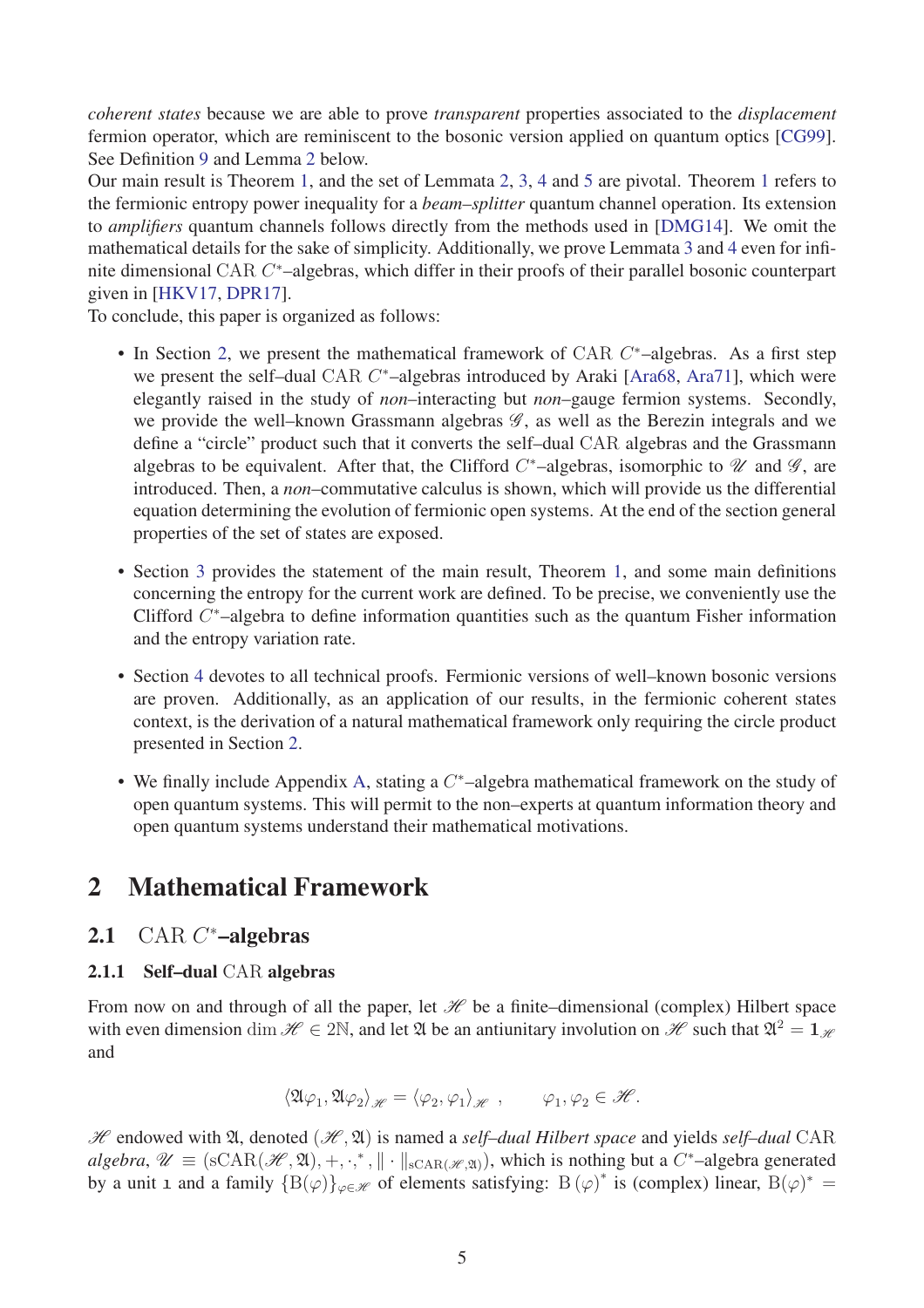B( $\mathfrak{A}(\varphi)$ ) for any  $\varphi \in \mathcal{H}$  and the family  $\{B(\varphi)\}_{\varphi \in \mathcal{H}}$  satisfies the Canonical Anti–Commutation Relations (CAR): For any  $\varphi_1, \varphi_2 \in \mathcal{H}$ ,

<span id="page-5-3"></span>(6) 
$$
B(\varphi_1)B(\varphi_2)^* + B(\varphi_2)^*B(\varphi_1) = \langle \varphi_1, \varphi_2 \rangle_{\mathscr{H}} \mathbf{1}.
$$

Note that for any  $\varphi \in \mathscr{H}$ ,  $||B(\varphi)||_{\mathscr{U}} \le ||\varphi||_{\mathscr{H}}$  with  $|| \cdot ||_{\mathscr{U}} \equiv || \cdot ||_{sCAR(\mathscr{H}, \mathfrak{A})}$ . Additionally,  $\mathscr{U}$ is isomorphic to the  $C^*$ -algebra  $\otimes^{\dim \mathcal{H}/2}\text{Mat}(2,\mathbb{C})$ , where for  $N \in \mathbb{N}$ ,  $\text{Mat}(N,\mathbb{C})$  denotes the complex matrices of size  $N \times N$ , see [\(18\)](#page-7-0) and [\[BR03b\]](#page-29-5). For any self-dual Hilbert space  $(\mathcal{H}, \mathfrak{A})$  we introduce:

<span id="page-5-1"></span>*Definition 1 (Basis projections).* A basis projection associated with  $(\mathcal{H}, \mathfrak{A})$  is an orthogonal projection  $P \in \mathcal{B}(\mathcal{H})$  satisfying  $\mathfrak{A}P\mathfrak{A} = P^{\perp} = 1_{\mathcal{H}} - P$ . We denote by  $\mathfrak{h}_P$  the range ran $P$  of the basis projection *P*. The set of all basis projections on  $(\mathcal{H}, \mathfrak{A})$  it will denoted by  $\mathfrak{p}(\mathcal{H}, \mathfrak{A})$ .

For any  $P \in \mathfrak{p}(\mathcal{H}, \mathfrak{A})$ , we can identify  $\mathcal{H}$  with

<span id="page-5-4"></span>(7) 
$$
\mathscr{H} \equiv \mathfrak{h}_P \oplus \mathfrak{h}_P^*
$$

and

(8) 
$$
B(\varphi) \equiv B_P(\varphi) \doteq B(P\varphi) + B\left(\mathfrak{A}P^{\perp}\varphi\right)^*.
$$

Therefore, there is a natural isomorphism of  $C^*$ -algebras from  $\mathscr U$  to the CAR algebra  $CAR(\mathfrak h_P)$ generated by the unit 1 and  ${B_P(\varphi)}_{\varphi \in \mathfrak{h}_P}$ . See Expression [\(5\)](#page-3-0). In other words, a basis projection *P* can be used to *fix* so–called *annihilation* and *creations* operators.

For any unitary operator  $U \in \mathcal{B}(\mathcal{H})$  such that  $U\mathfrak{A} = \mathfrak{A}U$ , the family of elements  $B(U\varphi)_{\varphi \in \mathcal{H}}$ , together with the unit 1, generates  $\mathcal{U}$ . In the latter case, U is named a *Bogoliubov transformation*, and the unique  $^*$ –automorphism  $\chi_U$  such that

<span id="page-5-0"></span>(9) 
$$
\chi_U(\mathcal{B}(\varphi)) = \mathcal{B}(U\varphi), \qquad \varphi \in \mathscr{H},
$$

is called in this case a *Bogoliubov* \*–automorphism. Note that a Bogoliubov transformation  $U \in$  $\mathscr{B}(\mathscr{H})$  always satisfies:  $\det(U) = \pm 1$ . If  $\det(U) = 1$ , we say that *U* has *positive* orientation. Otherwise *U* is said to have *negative* orientation. These properties are also called even and odd. Considering the Bogoliubov \*–automorphism [\(9\)](#page-5-0) with  $U = -1_{\mathcal{H}}$ , an element  $A \in \mathcal{U}$ , satisfying

<span id="page-5-5"></span>(10) 
$$
\chi_{-1_{\mathscr{H}}}(A) = \begin{cases} A & \text{is called even,} \\ -A & \text{is called odd.} \end{cases}
$$

The subspace of even elements  $\mathcal{U}^+$  is a sub– $C^*$ –algebra of  $\mathcal{U}$ .

In order to study *non*–interacting fermion systems, as is the case of the (reduced) BCS model at condensed matter physics, or Gaussian states at fermionic quantum computation, it is useful to introduce for  $H \in \mathcal{B}(\mathcal{H})$  its *bilinear element* by

<span id="page-5-2"></span>(11) 
$$
\langle B, H B \rangle \doteq \sum_{i,j \in I} \left\langle \psi_i, H \psi_j \right\rangle_{\mathscr{H}} B \left( \psi_j \right) B \left( \psi_i \right)^*,
$$

<span id="page-5-6"></span>where  $\{\psi_i\}_{i\in I}$  is an orthonormal basis of  $\mathcal{H}$ . Note that  $\langle B, HB \rangle$  is *uniquely* defined in the sense that *does not depend* on the particular choice of the orthonormal basis, but does depend on the choice of generators  ${B(\varphi)}_{\varphi \in \mathscr{H}}$  of the self-dual CAR algebra  $\mathscr{U}$ . Moreover,  $\langle B, HB \rangle^* = \langle B, H^*B \rangle$  for all  $H \in \mathcal{B}(\mathcal{H})$ . The analysis of bilinear elements can be restricted to self-dual operators: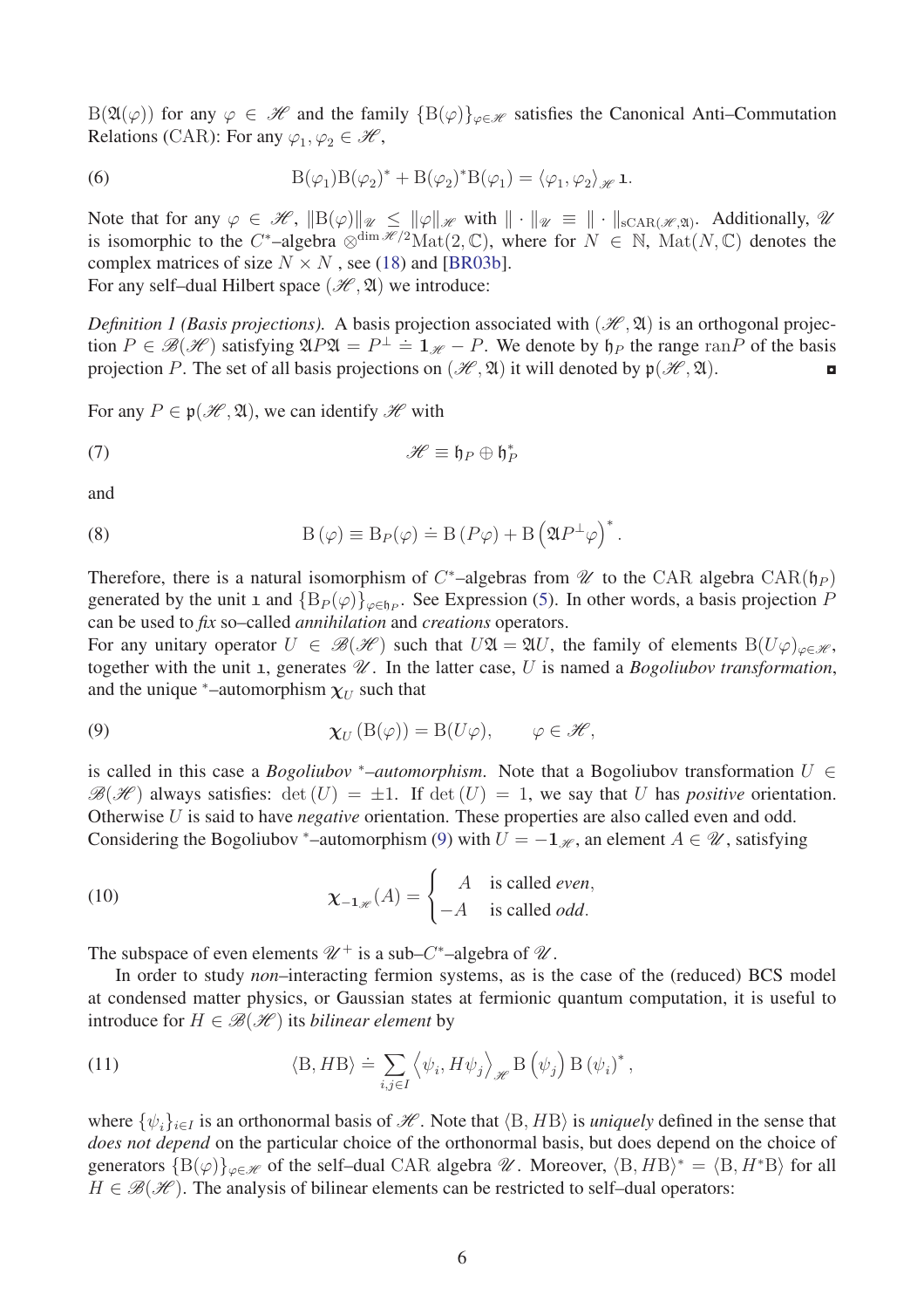*Definition 2 (Self–dual operators).* A self–dual operator on  $(\mathcal{H}, \mathfrak{A})$  is an operator  $H \in \mathcal{B}(\mathcal{H})$  satisfying the equality  $H^* = -\mathfrak{A}H\mathfrak{A}$ . If, additionally, *H* is self–adjoint, then we say that it is a self–dual Hamiltonian on  $(\mathcal{H}, \mathfrak{A})$ .

A basis projection *P* (Definition [1\)](#page-5-1) (block–) "diagonalizes" the self-dual operator  $H \in \mathcal{B}(\mathcal{H})$ whenever

<span id="page-6-1"></span>(12) 
$$
H = \frac{1}{2} \left( PH_P P - P^{\perp} \mathfrak{A} H_P^* \mathfrak{A} P^{\perp} \right), \quad \text{with} \quad H_P \doteq 2P H P \in \mathcal{B}(\mathfrak{h}_P).
$$

In this situation, we also say that the basis projection  $P$  diagonalizes  $\langle B, HB \rangle$ . On the other hand, given some self–dual Hamiltonian  $H \in \mathcal{B}(\mathcal{H})$ , and basis projection  $P \in \mathfrak{p}(\mathcal{H}, \mathfrak{A})$  with range  $\mathfrak{h}_P$ , one can define a self–adjoint operator  $H_P = H_P^* \in \mathcal{B}(\mathfrak{h}_P)$  and the antilinear operator  $G_P^* = -G_P$  on h*<sup>P</sup>* as

(13) 
$$
H_P \doteq 2PHP \quad \text{and} \quad G_P \doteq 2PH\mathfrak{A}P.
$$

With this notation  $\mathfrak{h}_P$  is the so–called *one–particle* Hilbert space while  $H_P$  and  $G_P$  are the gauge invariant and not gauge invariant *one–particle* Hamiltonians respectively. In fact, for elements {*ϕi*}*<sup>i</sup>*∈*<sup>J</sup>* ∈  $h_P$ , in the CAR *C*<sup>\*</sup>-algebra setting (with generators 1 and  $\{a(\varphi_i)\}_{i \in J}$ , see Expression [5\)](#page-3-0), one can write *any* quadratic fermionic Hamiltonian as linear combinations of *gauge–invariant* elements  $a(\varphi_i) a(\varphi_j)^*$ , for all  $i, j \in J$ , and linear combinations of *non–gauge–invariant* elements  $a(\varphi_i)a(\varphi_j)$  and  $a(\varphi_i)^*a(\varphi_j)^*$ , for all  $i, j \in J$ . Then, from [\(11\)](#page-5-2) one note that any quadratic fermionic Hamiltonian can be recognized as

$$
d\Gamma(H_P) + d\Upsilon(G_P) = -\langle B, [\kappa(H_P) + \tilde{\kappa}(G_P)]B \rangle + \frac{1}{2} \text{Tr}_{\mathfrak{h}_P} (H_P) \mathbf{1},
$$

with

$$
\kappa(H_P) \doteq \frac{1}{2} \left( PH_P P - \mathfrak{A} PH_P P \mathfrak{A} \right) \in \mathcal{B}(\mathcal{H}), \qquad \tilde{\kappa}(G_P) \doteq \frac{1}{2} \left( PG_P P \mathfrak{A} - \mathfrak{A} PG_P P \right) \in \mathcal{B}(\mathcal{H}),
$$

and  $d\Upsilon(G_P) = -\langle B, \tilde{\kappa}(G_P) B \rangle$ . Additionally, the CAR *C*<sup>\*</sup>-algebra CAR( $\mathfrak{h}_P$ ) and the self-dual CAR *C*<sup>\*</sup>-algebra sCAR( $\mathcal{H}, \mathfrak{A}$ ) are the same *C*<sup>\*</sup>-algebra, by defining

$$
\mathcal{B}(\varphi) \doteq a(\varphi_1) + a(\varphi_2)^*, \qquad \varphi = (\varphi_1, \varphi_2^*) \in \mathfrak{h}_P \oplus \mathfrak{h}_P^*.
$$

#### <span id="page-6-0"></span>2.1.2 Grassmann Algebras

Consider the self-dual Hilbert space (H,  $\mathfrak{A}$ ). Grassmann algebras, also called exterior algebras are defined as follows: For every  $n \in \mathbb{N}$  and  $\varphi_1, \ldots, \varphi_n \in \mathcal{H}$ , we define the completely antisymmetric *n*-linear form  $\varphi_1 \wedge \cdots \wedge \varphi_n$  from  $\mathcal{H}^n$  to  $\mathbb C$  by

$$
\varphi_1 \wedge \cdots \wedge \varphi_n(\psi_1, \ldots, \psi_n) \doteq \det \left( (\varphi_k^*(\psi_l))_{k,l=1}^n \right) = \det \left( (\langle \varphi_k, \psi_l \rangle_{\mathscr{H}})_{k,l=1}^n \right), \qquad \psi_1, \ldots, \psi_n \in \mathscr{H}.
$$

Then, using the definitions  $\wedge^{*0} \mathscr{H} \doteq \mathbb{C}$  and, for  $n \in \mathbb{N}$ ,

(14) 
$$
\wedge^{*n} \mathscr{H} \doteq \lim \{ \varphi_1 \wedge \cdots \wedge \varphi_n : \varphi_1, \ldots, \varphi_n \in \mathscr{H}^* \equiv \mathscr{H} \},
$$

we denote by

(15) 
$$
\wedge^* \mathscr{H} \doteq \bigoplus_{n=0}^{\infty} \wedge^{*n} \mathscr{H} \equiv (\wedge^* \mathscr{H}, +, \wedge)
$$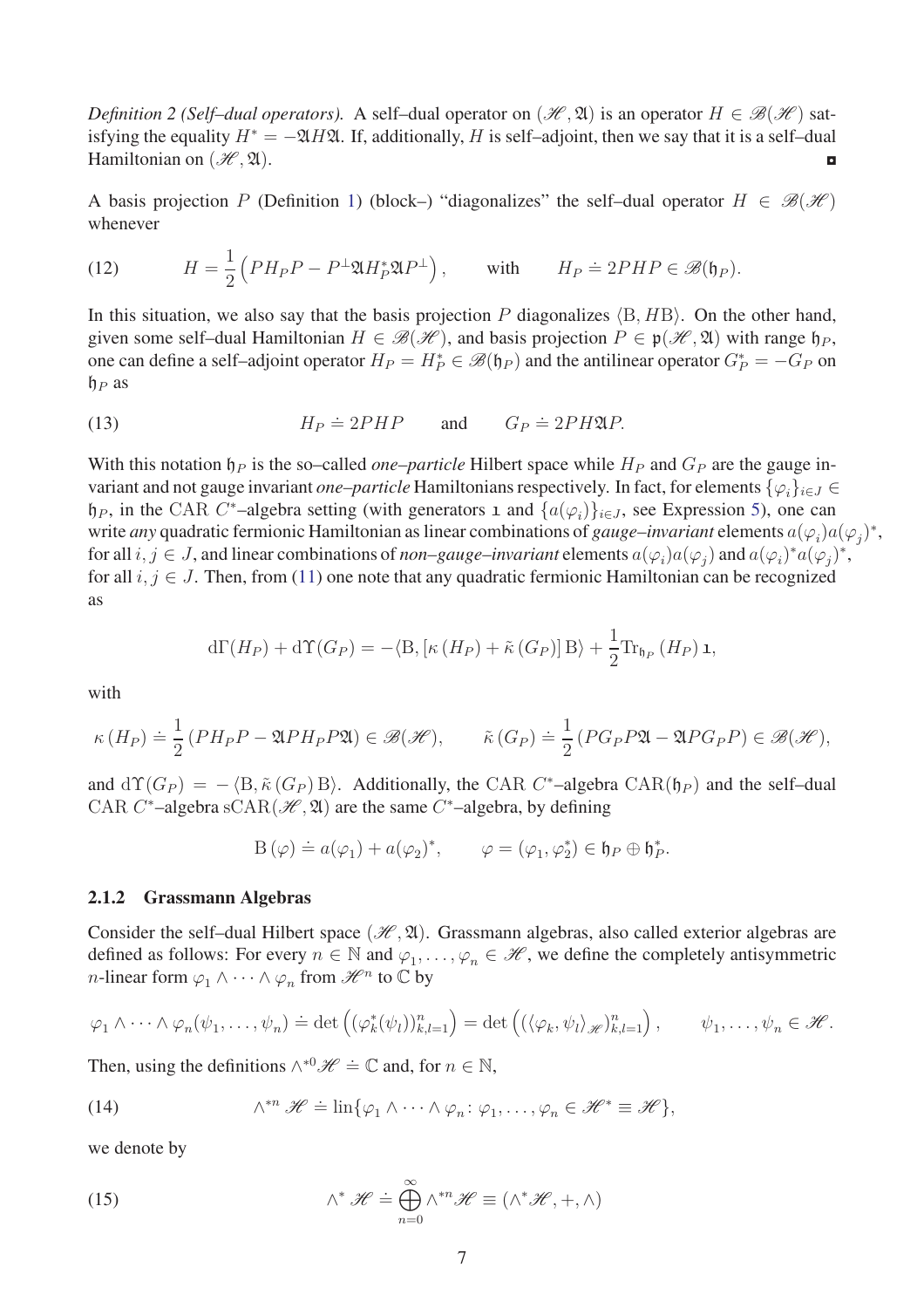the Grassmann (associative and distributive) algebra associated with the (self–dual) Hilbert space  $(\mathcal{H}, \mathfrak{A})$ . Here, the exterior product is defined, for any  $n, m \in \mathbb{N}_0, \xi \in \wedge^{*n} \mathcal{H}$  and  $\zeta \in \wedge^{*m} \mathcal{H}$ , by

$$
\xi \wedge \zeta \left( \psi_1, \ldots, \psi_{n+m} \right) \doteq \frac{1}{n!m!} \sum_{\pi \in \mathscr{S}_{n+m}} (-1)^{\pi} \xi \left( \psi_{\pi(1)}, \ldots, \psi_{\pi(n)} \right) \zeta \left( \psi_{\pi(n+1)}, \ldots, \psi_{\pi(n+m)} \right),
$$

where  $\mathscr{S}_N$  is the set of all permutations of  $N \in \mathbb{N}$  elements and  $\psi_1, \dots, \psi_{n+m} \in \mathscr{H}$ . Obviously, for any  $n \in \mathbb{N}$ ,  $n \ge 2$ , and  $\varphi_1, \ldots, \varphi_n \in \mathcal{H}$ ,

<span id="page-7-1"></span>(16)  $\varphi_1 \wedge \varphi_2 = -\varphi_2 \wedge \varphi_1 \quad \text{and} \quad \varphi_1 \wedge (\varphi_2 \wedge \cdots \wedge \varphi_n) = \varphi_1 \wedge \cdots \wedge \varphi_n.$ 

In the sequel, when there is no risk of ambiguity, we use

(17) 
$$
\varphi_1 \wedge \cdots \wedge \varphi_n \equiv \varphi_1 \cdots \varphi_n, \qquad \varphi_1, \ldots, \varphi_n \in \mathscr{H}.
$$

The unit of the Grassmann algebra  $\wedge^* \mathscr{H}$  is denoted by

<span id="page-7-2"></span>
$$
\mathbf{1} \doteq 1 \in \wedge^{*0} \mathscr{H} \subseteq \wedge^* \mathscr{H}
$$

and  $[\xi]_n$  stands for the *n*-degree component of any element  $\xi$  of  $\wedge^{*n}H$ , with  $n \in \mathbb{N}_0$ . Note also that

<span id="page-7-0"></span>
$$
\mathscr{H} \equiv \mathscr{H}^* \doteq \wedge^{*1} \mathscr{H}.
$$

The subspace of  $\wedge^* \mathcal{H}$  generated by monomials  $\varphi_1 \cdots \varphi_n$  of even order  $n \in 2\mathbb{N}_0$  forms a commutative subalgebra, the *even subalgebra* of  $\wedge^* \mathcal{H}$ , which is denoted by  $\wedge^* _+ \mathcal{H}$  in the sequel.

For any (complex) Hilbert space  $\mathcal H$  and antiunitary involution  $\mathfrak A$  on  $\mathcal H$  we can define a self-dual CAR algebra  $\mathcal{U}$ . The linear spaces  $\mathcal{U}$  and  $\wedge^*\mathcal{H}$  are isomorphic to each other because they have exactly the same dimension:

(18) 
$$
\dim \mathcal{U} = 2^{\dim \mathcal{H}} = \dim \left( \wedge^* \mathcal{H} \right).
$$

However, because of the CAR [\(6\)](#page-5-3) and the involution  $\mathfrak{A}, (\wedge^* \mathcal{H}, +, \wedge)$  is not isomorphic to a self–dual CAR algebra over  $\mathcal{H}$  and, following [\[ABPM20\]](#page-29-8), we introduce the *circle product* at Definition [5](#page-8-0) as well as an involution in order to make  $\wedge^* \mathcal{H}$  a self–dual CAR algebra.

For any  $\varphi \in \mathcal{H}$ , the linear operator  $\delta/\delta\varphi$  acting on the Grassmann algebra  $\wedge^*\mathcal{H}$  is called *Berezin derivative*, which is uniquely defined by the conditions

(19) 
$$
\frac{\delta}{\delta \varphi} \tilde{\varphi} = \langle \varphi, \tilde{\varphi} \rangle_{\mathscr{H}} \mathbf{1} \quad \text{and} \quad \frac{\delta}{\delta \varphi} \xi_1 \xi_2 = \left( \frac{\delta}{\delta \varphi} \xi_1 \right) \wedge \xi_2 + (-1)^n \xi_1 \wedge \left( \frac{\delta}{\delta \varphi} \xi_2 \right),
$$

for any  $\tilde{\varphi} \in \mathcal{H}$  and element  $\xi_1 \in \wedge^{*n} \mathcal{H}$  of degree  $n \in \mathbb{N}$ , and all  $\xi_2 \in \wedge^* \mathcal{H}$ .

For each  $k \in \mathbb{N}_0$ ,  $\mathcal{H}^{(k)}$  denotes a copy of the Hilbert space  $\mathcal{H}$  and the corresponding copy of  $\xi \in \mathcal{H}$ is written as  $\xi^{(k)}$ . For any  $K \subset \{0, \ldots, N\}$  with  $N \in \mathbb{N}_0$ , we identify  $\wedge^*(\bigoplus_{k \in K} \mathcal{H}^{(k)})$  with the Grassmann subalgebra of  $\wedge^*(\bigoplus_{k=0}^N \mathcal{H}^{(k)})$  generated by the union

$$
\bigcup_{k\in K} \left\{ \varphi^{(k)} \colon \varphi \in \mathscr{H} \right\}.
$$

We meanwhile identify  $\wedge^* \mathcal{H}^{(0)}$  with the Grassmann algebra  $\wedge^* \mathcal{H}$ , i.e.,

(20) 
$$
\wedge^* \mathscr{H}^{(0)} \equiv \wedge^* \mathscr{H}.
$$

Taking into account this, we define: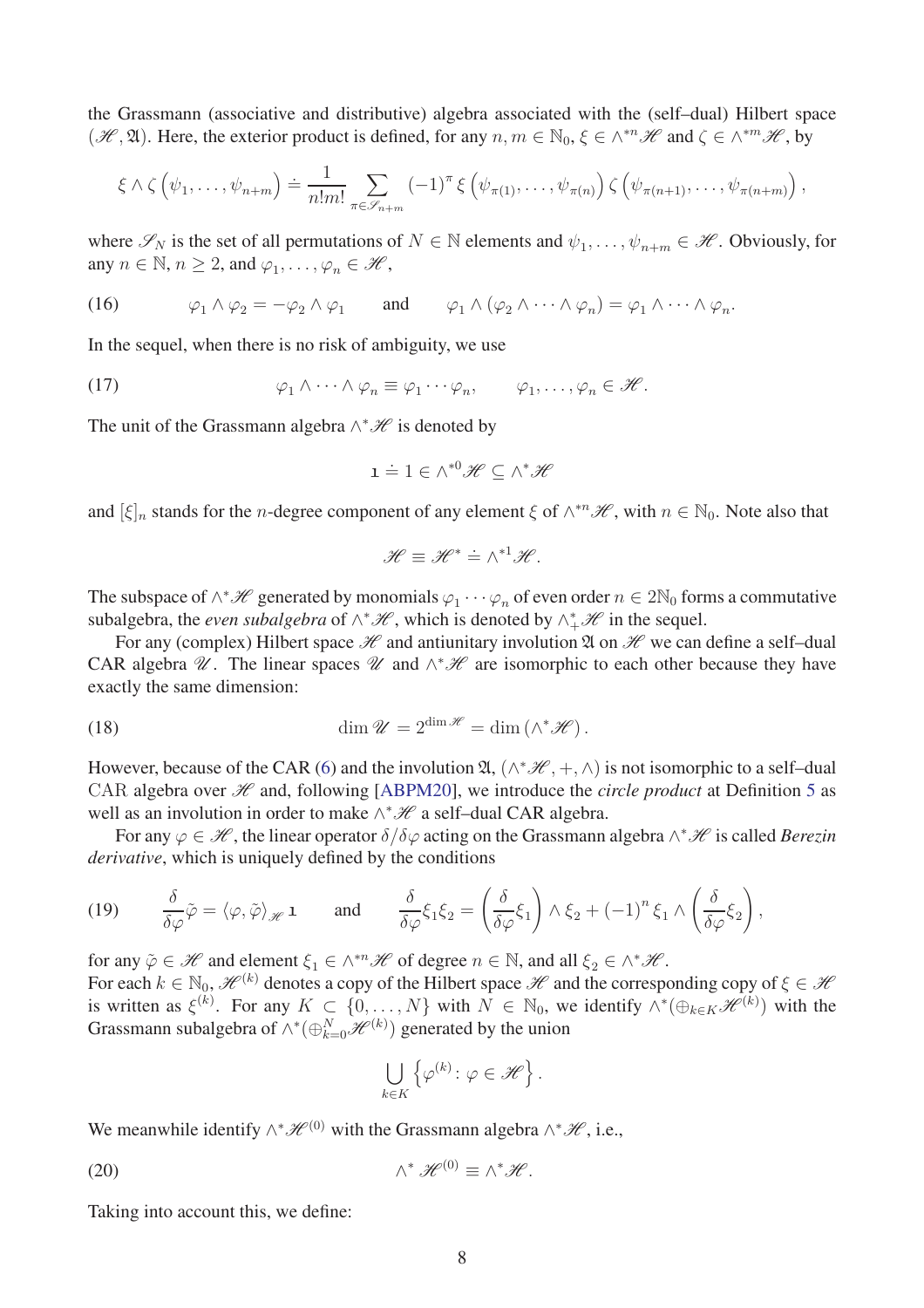*Definition 3 (Berezin integral).* Let  $N \in \mathbb{N}_0$  and consider a basis projection P (Definition [1\)](#page-5-1) with  $\{\psi_i\}_{i \in J}$  being any orthonormal basis of its range  $\natural_P$ . For all  $k \in \{0, \ldots, N\}$ , we define the linear map

$$
\int_P \mathrm{d}\left(\mathcal{H}^{(k)}\right) : \wedge^* \left(\oplus_{q=0}^N \mathcal{H}^{(q)}\right) \to \wedge^* \left(\oplus_{q\in\{0,\dots,N\}\setminus\{k\}} \mathcal{H}^{(q)}\right)
$$

by

$$
\int_P d\left(\mathcal{H}^{(k)}\right) \doteq \prod_{i \in J} \left(\frac{\delta}{\delta \psi_i^{(k)}} \frac{\delta}{\delta((\mathfrak{A}\psi_i)^{(k)})}\right).
$$

For  $N = 0$ , the Berezin integral defines a linear form from  $\wedge^* \mathcal{H}^{(0)} \equiv \wedge^* \mathcal{H}$  to  $\mathbb{C}1 \equiv \mathbb{C}$ . One can show that for any basis projection P diagonalizing a self-dual operator  $H \in \mathcal{B}(\mathcal{H})$ , we have

(21) 
$$
\int_P d(\mathcal{H}) e^{\langle \mathcal{H}, H\mathcal{H}\rangle} = \det(H_P),
$$

where for an orthonormal basis  $\{\psi_i\}_{i\in I}$  of  $\mathcal{H}$ , the bilinear element  $\langle \mathcal{H}, H\mathcal{H}\rangle$  on the Grassmann algebra ∧<sup>\*</sup>*H* is *uniquely* given by

<span id="page-8-1"></span>(22) 
$$
\langle \mathcal{H}, H\mathcal{H} \rangle \doteq \sum_{i,j \in I} \left\langle \psi_i, H\psi_j \right\rangle_{\mathcal{H}} \left( \mathfrak{A} \psi_j \right) \wedge \psi_i,
$$

c.f. [\(11\)](#page-5-2). In particular,  $\det(H_P)$  only depends on *H* and the orientation of *P*, which was defined around expression [\(9\)](#page-5-0). Gaussian Berezin integrals are then defined as follows:

*Definition 4 (Gaussian Berezin integrals).* For  $C \in \mathcal{B}(\mathcal{H})$  an invertible self-dual operator, the Gaussian Berezin integral with covariance  $C \in \mathcal{B}(\mathcal{H})$  is the linear map  $\int d\mu_C(\mathcal{H})$  from  $\wedge^* \mathcal{H}$  to  $\mathbb{C}1$ defined by

$$
\int d\mu_C(\mathscr{H}) \xi \doteq \det \left(\frac{C_P}{2}\right) \int_P d(\mathscr{H}) e^{\frac{1}{2}\langle \mathscr{H}, C^{-1}\mathscr{H} \rangle} \wedge \xi, \quad \xi \in \wedge^* \mathscr{H},
$$

where  $P \in \mathfrak{p}(\mathcal{H}, \mathfrak{A})$  is any basis projection diagonalizing *C* (see [\(12\)](#page-6-1)).

<span id="page-8-2"></span><span id="page-8-0"></span>

It can be proven the following [\[ABPM20\]](#page-29-8):

PROPOSITION 1 (GAUSSIAN BEREZIN INTEGRALS AS PFAFFIANS). Let  $C \in \mathcal{B}(\mathcal{H})$  be any invertible self-dual operator. Then,  $\int d\mu_C(\mathcal{H}) \mathbf{1} = \mathbf{1}$  while, for all  $N \in \mathbb{N}_0$ and  $\varphi_0, \ldots, \varphi_{2N} \in \mathcal{H}$ ,

$$
\int d\mu_C(\mathscr{H}) \varphi_0 \cdots \varphi_{2N} = 0 \quad \text{and} \quad \int d\mu_C(\mathscr{H}) \varphi_1 \cdots \varphi_{2N} = \text{Pf} \left[ \langle \mathfrak{A} \varphi_k, C\varphi_l \rangle_{\mathscr{H}} \right]_{k,l=1}^{2N} \mathbf{1}. \qquad \blacksquare
$$

Take a basis projection  $P \in \mathfrak{p}(\mathcal{H}, \mathfrak{A})$  with range  $\mathfrak{h}_P$ . For all  $i, j, k, l \in \mathbb{N}_0$ :

(23) 
$$
\varkappa_{(i,j)}^{(k,l)}\colon \wedge^* (\mathfrak{h}_P^{(i)} \oplus \mathfrak{h}_P^{*(j)}) \to \wedge^* (\mathfrak{h}_P^{(k)} \oplus \mathfrak{h}_P^{*(l)})
$$

is the unique isomorphism of linear spaces such that  $\varkappa_{(i,j)}^{(k,l)}$  $\binom{(k,l)}{(i,j)}(z\mathbf{1}) = z\mathbf{1}$  for  $z\in\mathbb{C}$  and, for any  $m,n\in\mathbb{N}_0$ so that  $m + n \geq 1$ , and all  $\varphi_1, \ldots, \varphi_{m+n} \in \mathfrak{h}_P$ ,

(24) 
$$
\varkappa_{(i,j)}^{(k,l)}\left((\mathfrak{A}\varphi_1)^{(i)}\cdots(\mathfrak{A}\varphi_m)^{(i)}\varphi_{m+1}^{(j)}\cdots\varphi_{m+n}^{(j)}\right)=(\mathfrak{A}\varphi_1)^{(k)}\cdots(\mathfrak{A}\varphi_m)^{(k)}\varphi_{m+1}^{(l)}\cdots\varphi_{m+n}^{(l)}
$$

with  $\varphi_1 \wedge \varphi_2 \equiv \varphi_1 \varphi_2$ .

We can equip *any* Grassmann algebra with a C<sup>\*</sup>-algebra structure. In order to proceed we take a basis projection  $P \in \mathfrak{p}(\mathcal{H}, \mathfrak{A})$  in such a way that we introduce the circle product  $\circ_P$  as follows: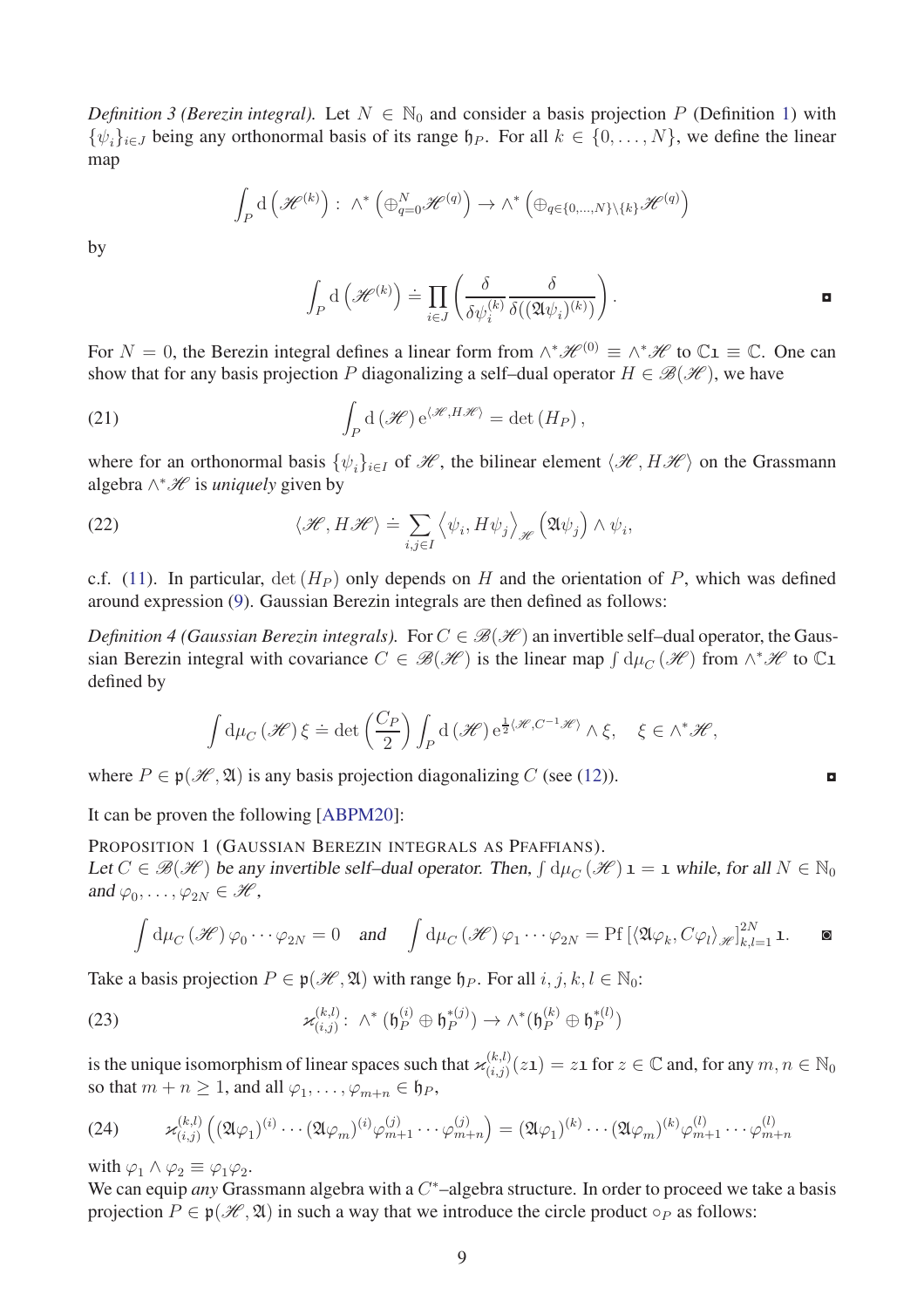*Definition 5 (Circle products with respect to basis projections).* Fix  $P \in \mathfrak{p}(\mathcal{H}, \mathfrak{A})$  with range  $\mathfrak{h}_P$  and recall [\(7\)](#page-5-4), that is,  $\mathcal{H} \equiv \mathfrak{h}_P \oplus \mathfrak{h}_P^*$ . For any  $\xi_0, \xi_1 \in \wedge^* \mathcal{H}$ , we define their circle product by

$$
\xi_0 \circ_P \xi_1 \doteq (-1)^{\frac{\dim \mathscr{H}}{2}} \int_P \mathrm{d} \left( \mathscr{H}^{(1)} \right) \varkappa^{(0,1)}_{(0,0)}(\xi_0) \varkappa^{(1,0)}_{(0,0)}(\xi_1) \mathrm{e}^{-\langle \mathfrak{h}^{(0)}_P, \mathfrak{h}^{(0)}_P \rangle} \mathrm{e}^{\langle \mathfrak{h}^{(0)}_P, \mathfrak{h}^{(1)}_P \rangle} \mathrm{e}^{-\langle \mathfrak{h}^{(1)}_P, \mathfrak{h}^{(1)}_P \rangle} \mathrm{e}^{\langle \mathfrak{h}^{(1)}_P, \mathfrak{h}^{(1)}_P \rangle} \cdot \; \blacksquare
$$

The space  $(\wedge^*\mathcal{H}, +)$  endowed with the circle product  $\circ_P$  is an (associative and distributive) algebra, like  $(\wedge^*\mathcal{H}, +, \wedge)$ , for *any*  $P \in \mathfrak{p}(\mathcal{H}, \mathfrak{A})$ . Among other properties of ∘*P* note that this satisfy the Canonical Anti-commutation Relations (CAR):

<span id="page-9-1"></span>(25) 
$$
\varphi_1^* \circ_P \varphi_2 + \varphi_2 \circ_P \varphi_1^* = \langle \varphi_1, \varphi_2 \rangle_{\mathscr{H}} \mathbf{1}, \qquad \varphi_1, \varphi_2 \in \mathscr{H}.
$$

Furthermore, for any  $P \in \mathfrak{p}(\mathcal{H}, \mathfrak{A})$ , and  $\varphi_1, \varphi_2 \in \mathfrak{h}_P$ ,

(26) 
$$
(\mathfrak{A}\varphi_1)\circ_P\varphi_2=(\mathfrak{A}\varphi_1)\wedge\varphi_2.
$$

We can endow  $\wedge^* \mathscr{H}$  with an involution, which turns  $(\wedge^* \mathscr{H}, +, \circ_P)$  into a <sup>\*</sup>-algebra. Namely, one define the involution to satisfy for any  $P \in \mathfrak{p}(\mathcal{H}, \mathfrak{A})$  that  $\mathfrak{1}^* = \mathfrak{1}$  and

<span id="page-9-4"></span>
$$
(\varphi_1\circ_P\varphi_2)^*=\left(\mathfrak{A}\varphi_2\right)\circ_P\left(\mathfrak{A}\varphi_1\right),\qquad n\in\mathbb{N}, \varphi_1,\varphi_2\in\mathscr{H}.
$$

Hence,  $(\wedge^* \mathcal{H}, +, \wedge)$  equipped with the involution  $*$  is a  $*$ -algebra, i.e.,

(27) 
$$
(\xi_0 \wedge \xi_1)^* = \xi_1^* \wedge \xi_0^*, \qquad \xi_0, \xi_1 \in \wedge^* \mathcal{H}.
$$

Thus for a self–dual Hilbert space  $(\mathcal{H}, \mathfrak{A})$  and  $P \in \mathfrak{p}(\mathcal{H}, \mathfrak{A})$ ,  $(\wedge^* \mathcal{H}, +, \circ_P,^*)$  is a  $^*$ –algebra generated by 1 and the family  $\{\varphi^*\}_{\varphi \in \mathcal{H}}$  of elements satisfying the same properties of the self–dual CAR algebras (see Expression [\(6\)](#page-5-3)), namely, [\(25\)](#page-9-1). Additionally, there is a canonical <sup>∗</sup>–isomorphism between a self–dual CAR algebra constructed from  $(\mathscr{H}, \mathfrak{A})$  and  $\wedge^* \mathscr{H}$ :

*Definition 6 (Canonical isomorphism of* \*–algebra). For  $P \in \mathfrak{p}(\mathcal{H}, \mathfrak{A})$ , we define the canonical isomorphism

<span id="page-9-2"></span>
$$
\varkappa_P\colon (\mathscr{U},+,\cdot,^*)\to (\wedge^*\mathscr{H},+,\circ_P,^*)
$$

via the conditions  $\varkappa_P(z_1) = z_1$  and  $\varkappa_P(B(\varphi)) = \varphi^*$  for all  $\varphi \in \mathcal{H}$ .

Therefore note that bilinear elements of self–dual CAR algebra, see Equation [\(11\)](#page-5-2), are mapped via  $\kappa_P$  (up to some constant) to bilinear elements of Grassmann algebra, as stated in Definition [9.](#page-17-0) In fact, one can proof that for any  $P \in \mathfrak{p}(\mathcal{H}, \mathfrak{A})$ ,

<span id="page-9-3"></span>(28) 
$$
\kappa_P (\langle B, H B \rangle) = \langle \mathcal{H}, H \mathcal{H} \rangle + \text{Tr}_{\mathcal{H}} (P^{\perp} H P^{\perp}) \mathbf{1}, \qquad H \in \mathcal{B}(\mathcal{H}).
$$

For  $P \in \mathfrak{p}(\mathcal{H}, \mathfrak{A})$ , we endow  $(\wedge^* \mathcal{H}, +, \circ_P,^*)$  with the norm

<span id="page-9-0"></span>(29) 
$$
\|\xi\|_{\wedge^*\mathscr{H}} \doteq \left\|\varkappa_P^{-1}(\xi)\right\|_{\mathscr{U}}, \qquad \xi \in \wedge^*\mathscr{H},
$$

in order to do it a self-dual CAR ( $C^*$ -) algebra. In this case,  $\varkappa_P$  is an isometry. In the sequel we will write  $\mathscr{G}_P \equiv (\wedge^* \mathscr{H}, +, \circ_P, ^*, \| \cdot \|_{\wedge^* \mathscr{H}})$ , to lighten notation. Similarly, for the commutative even subalgebra  $\wedge^*_+\mathscr{H}$  associated to  $\wedge^*\mathscr{H}$  (see [\(16\)](#page-7-1) and comments around it), from now on,  $\mathscr{G}_P^+$  will be a commutative *C* <sup>∗</sup>–algebra.

|  | v |  |
|--|---|--|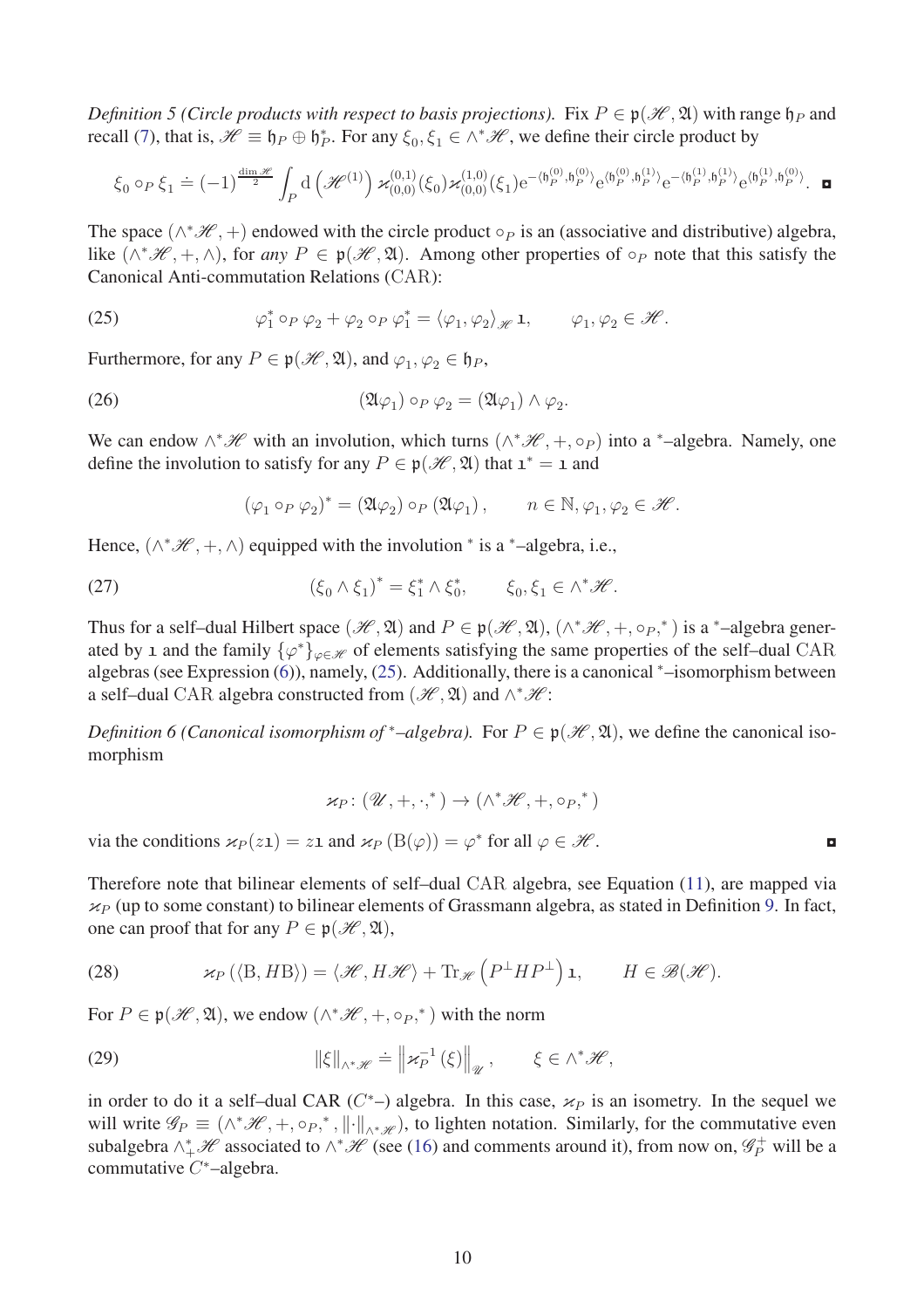#### <span id="page-10-0"></span>2.1.3 Clifford Algebras

*Clifford C*<sup>\*</sup>–algebras are presented in the following way: For any basis projection  $P \in \mathfrak{p}(\mathcal{H}, \mathfrak{A})$ , and any orthonormal basis  $\{\psi_i\}_{i \in J}$  of range  $\mathfrak{h}_P$ , we define the self–adjoint elements

<span id="page-10-1"></span>
$$
Q_j \equiv Q(\psi_j) \doteq B(\psi_j)^* + B(\psi_j) \quad \text{and} \quad P_j \equiv P(\psi_j) \doteq i(B(\psi_j)^* - B(\psi_j)),
$$

for any  $j \in J$ . The family of elements  $\{Q_i\}_{i \in J}$  (resp.  $\{P_i\}_{i \in J}$ ) is known as the *configuration operators* (resp. *conjugate momenta operators*) [\[CL93\]](#page-30-7). At the fermionic information context,  $|J| =$  $\dim \mathcal{H}/2$  is the number of *fermionic modes* of the physical system, while the operators  $\{Q_j\}_{j\in J}$  and  ${P_i}_{i \in J}$  are known as the *Majorana* fermion operators. Let

(30) 
$$
\mathfrak{J} \doteq J \times \{+,-\}.
$$

We denote by  $R_{j,+} = Q_j$  and  $R_{j,-} = P_j$ , for any  $j \in J$ . Note that the unit 1 and the family of self–adjoint elements  $\{R_j\}_{j\in\mathfrak{J}}$  generate the Clifford algebra  $\mathcal{Q} \equiv (\mathcal{Q}, +, \cdot,^*, \| \cdot \|_{\mathcal{Q}})$  of size dim  $\mathcal{Q} =$  $2^{\dim \mathcal{H}}$ , satisfying the CAR:

<span id="page-10-5"></span>(31) 
$$
R_i R_j + R_j R_i = 2\delta_{i,j} \mathbf{1} \quad \text{with} \quad \delta_{i,j} \doteq \delta_{i,j} \delta_{s,t}.
$$

for  $s, t \in \{+, -\}$ . Note that *C*<sup>\*</sup>–algebras *W* (self–dual CAR algebra) and *Q* have exactly the same dimension, and then are isomorphic, thus by [\(18\)](#page-7-0) and Definition [6,](#page-9-2)  $\mathscr Q$  is also isomorphic to the  $C^*$ algebra  $\mathscr G$ . Furhermore, similar to the algebras  $\mathscr U$  and  $\wedge^*\mathscr H$  cases, for any  $H \in \mathscr B(\mathscr H)$  one can *uniquely* introduce the bilinear element  $\langle R, HR \rangle$  on  $\mathcal{Q}$  by

(32) 
$$
\langle R, HR \rangle \doteq \sum_{i,j \in \mathfrak{J}} \langle \psi_i, H\psi_j \rangle_{\mathscr{H}} R(\psi_j) R(\psi_i),
$$

c.f. [\(11\)](#page-5-2) and [\(22\)](#page-8-1), where  $\{\psi_i\}_{i\in\mathfrak{J}}$  is an orthonormal basis of  $\mathcal{H}$ , with  $\mathfrak{J}$  given by [\(30\)](#page-10-1).

<span id="page-10-4"></span>We can endow  $\mathscr Q$  with the Hilbert–Schmidt inner product  $\langle \cdot, \cdot \rangle_{\mathscr Q}^{\text{H.S.}}$  given by

(33) 
$$
\langle A, B \rangle_{\mathscr{Q}}^{\text{H.S.}} \doteq \text{tr}_{\mathscr{Q}}(A^*B), \qquad A, B \in \mathscr{Q},
$$

where tr<sub> $\mathcal{Q}$ </sub> is the tracial state on  $\mathcal{Q}$ . Consider now the Bogoliubov <sup>∗</sup>–automorphism  $\chi_{-1,\mathcal{H}}: \mathcal{U} \to \mathcal{U}$ given by [\(10\)](#page-5-5) (and hence  $\chi_{-1,\mathscr{U}}: \mathscr{Q} \to \mathscr{Q}$  too), for  $j \in \mathfrak{J}$ , in order to introduce the *skew–derivation*  $\nabla_j: \mathscr{Q} \to \mathscr{Q}$  as<sup>[3](#page-10-2)</sup>

<span id="page-10-6"></span>
$$
\nabla_{\mathfrak{j}}(A) \doteq \frac{1}{2} \left( R_{\mathfrak{j}} A - \chi_{-\mathbf{1}_{\mathscr{H}}}(A) R_{\mathfrak{j}} \right), \qquad A \in \mathscr{Q}.
$$

Here, by skew we mean that for each  $A, B \in \mathcal{Q}$  we have and *anti–derivation Leibniz's law* property

$$
\nabla_{\mathfrak{j}}(AB) = \nabla_{\mathfrak{j}}(A)B + \chi_{-\mathbf{1}_{\mathscr{H}}}(A)\nabla_{\mathfrak{j}}(B).
$$

Additionally, since  $\chi_{-\mathbf{1}_{\mathscr{H}}}(R_j) = -R_j$  for any  $j \in \mathfrak{J}$  we can consider the inner product  $\langle \cdot, \cdot \rangle_{\mathscr{Q}}^{\text{H.S.}}$ , such that  $\langle \nabla_j(A), B \rangle_{\mathscr{Q}}^{\text{H.S.}} = \langle A, \nabla_j^*(B) \rangle_{\mathscr{Q}}^{\text{H.S.}}, \text{and } \left\langle \chi_{-\mathbf{1}_{\mathscr{H}}}(A), BR_j \right\rangle_{\mathscr{Q}}^{\text{H.S.}}$  $\frac{H.S.}{\mathscr{Q}} = -\left\langle A, \chi_{-\mathbf{1}_{\mathscr{H}}}(B)R_{\mathsf{j}} \right\rangle_{\mathscr{Q}}^{\text{H.S.}}$  $\int_{\mathscr{Q}}$  in order to get

<span id="page-10-3"></span>
$$
\nabla_j^*(A) = \frac{1}{2} \left( R_j A + \chi_{-\mathbf{1}_{\mathscr{H}}}(A) R_j \right), \qquad A \in \mathscr{Q}.
$$

Then, for any  $A, B \in \mathcal{Q}$ , one introduce the *fermionic number operator* N on  $\mathcal Q$  satisfying,

(34) 
$$
\mathscr{F}(A,B) \doteq \langle A, \mathscr{N}B \rangle_{\mathscr{Q}}^{\text{H.S.}},
$$

<span id="page-10-2"></span><sup>3</sup>See [\[CM20\]](#page-30-11) for a general study of *non–commutative calculus* at the framework of *C* <sup>∗</sup>–algebras.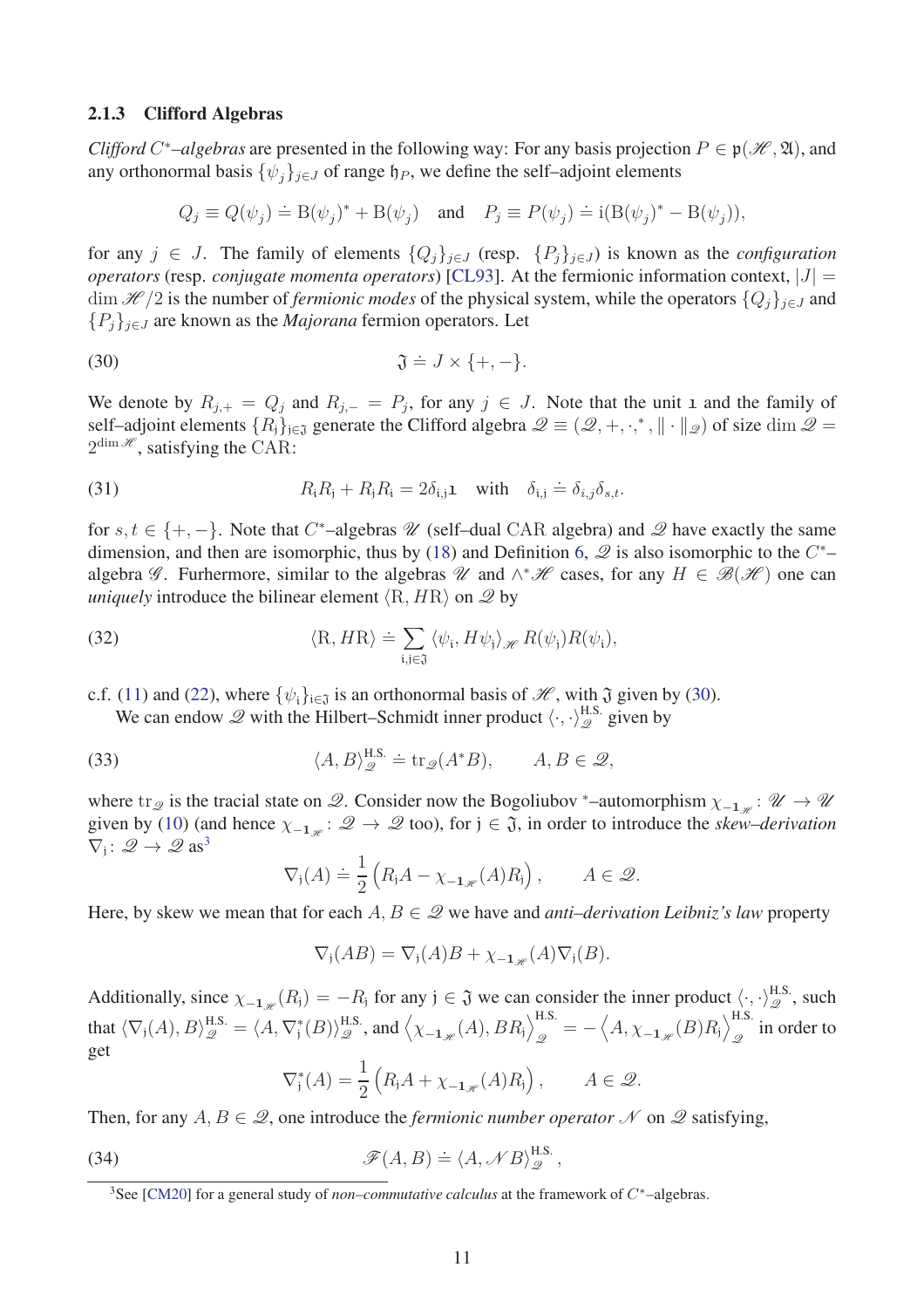where  $\mathscr F$  is the *Gross's Fermionic Dirichlet* form  $\mathscr F(A, A)$  on  $\mathscr Q$  so that [\[CM14\]](#page-30-2)

$$
\mathscr{F}(A, A) \doteq \operatorname{tr}_{\mathscr{Q}} ((\nabla A)^* \cdot \nabla A) = \sum_{j \in \mathfrak{J}} \operatorname{tr}_{\mathscr{Q}} ((\nabla_j (A))^* \cdot \nabla_j (A)).
$$

Comparing the two latter equations, one note that it is possible to write

$$
\mathscr{F}(A, A) = \sum_{\mathfrak{j} \in \mathfrak{J}} \text{tr}_{\mathscr{Q}} \left( \left( \frac{1}{2} \left( R_{\mathfrak{j}} A - \chi_{-\mathbf{1}_{\mathscr{H}}}(A) R_{\mathfrak{j}} \right) \right)^{*} \cdot \left( \frac{1}{2} \left( R_{\mathfrak{j}} A - \chi_{-\mathbf{1}_{\mathscr{H}}}(A) R_{\mathfrak{j}} \right) \right) \right)
$$
  
= 
$$
\frac{1}{4} \sum_{\mathfrak{j} \in \mathfrak{J}} \text{tr}_{\mathscr{Q}} \left( A^{*} \left( A - R_{\mathfrak{j}} \chi_{-\mathbf{1}_{\mathscr{H}}}(A) R_{\mathfrak{j}} \right) + \chi_{-\mathbf{1}_{\mathscr{H}}}(A)^{*} \left( \chi_{-\mathbf{1}_{\mathscr{H}}}(A) - R_{\mathfrak{j}} A R_{\mathfrak{j}} \right) \right),
$$

and using that  $\left\langle \chi_{-\mathbf{1}_{\mathscr{H}}}(A), A \right\rangle_{\mathscr{Q}}^{\text{H.S.}} = \left\langle A, \chi_{-\mathbf{1}_{\mathscr{H}}}(A) \right\rangle_{\mathscr{Q}}^{\text{H.S.}}$ we obtain from [\(34\)](#page-10-3) that  $\mathcal{Q}$ 

(35) 
$$
\mathcal{N} A = \frac{1}{2} \sum_{j \in \mathfrak{J}} tr_{\mathscr{Q}} \left( A - R_j \chi_{-\mathbf{1}_{\mathscr{H}}}(A) R_j \right),
$$

such that we finally introduce the "Fermionic Mehler semigroup" as  $\{\mathscr{P}_t\}_{t\in\mathbb{R}^+_0} \doteq \left\{e^{-t\mathscr{N}}\right\}$  $t \in \mathbb{R}^+_0$ . This semigroup satisfies the differential equation

<span id="page-11-4"></span>
$$
\frac{\mathrm{d}}{\mathrm{d}t}\rho_t = -\mathcal{N}\rho_t, \qquad \rho_t \doteq e^{-t\mathcal{N}}\rho,
$$

for any density matrix  $\rho \in \mathcal{Q}^+ \cap \mathcal{Q}$  and  $\rho_0 \doteq \rho$ .

# <span id="page-11-0"></span>2.2 States on CAR *C* <sup>∗</sup>–algebras

Take  $N \in \mathbb{N}$ . If  $M \in \text{Mat}(2N, \mathbb{C})$  is a complex matrix of size  $2N \times 2N$  and satisfies  $M_{k,l} = -M_{l,k}$ is said to be "skew–symmetric" or "anti–symmetric". If additionally *M* is a normal matrix  $(MM^*)$ *M*<sup>\*</sup>*M*) then exists a unitary  $U \in Mat(2N, \mathbb{C})$  with  $U^{\dagger}$  denoting its transpose such that  $M = U^{\dagger} \Lambda U$ , where  $\Lambda$  is a block diagonal matrix of size  $2N \times 2N$  such that it can be decomposed as a direct sum of *N* skew–symmetric matrices of size  $2 \times 2$ . More precisely

<span id="page-11-6"></span>(36) 
$$
\Lambda \doteq \bigoplus_{j=1}^n \Lambda_j \equiv \text{diag}\left\{\Lambda_1,\ldots,\Lambda_N\right\},
$$

where, for  $j \in \{1, \ldots, N\}$ ,  $\Lambda_j$  is a skew–symmetric matrix with entries  $\{\Lambda_j\}_{12} = -\{\Lambda_j\}_{21} = \lambda_j \in$ R. Note that for  $(\mathcal{H}, \mathfrak{A})$  a self-dual Hilbert space, a self-dual operator  $C \in \mathcal{B}(\mathcal{H})$  and  $N \in \mathbb{N}$ , the complex matrix defined by

<span id="page-11-5"></span>(37) 
$$
C_{k,l} \doteq \langle \mathfrak{A} \varphi_k, C\varphi_l \rangle_{\mathscr{H}}, \qquad k, l \in \{1, ..., 2N\}
$$

is skew–symmetric.

We again consider the self-dual Hilbert space  $(\mathcal{H}, \mathfrak{A})$ , and consider the set of states of  $\mathcal U$  (the self–dual CAR *C*<sup>\*</sup>–algebra associated to  $(\mathcal{H}, \mathfrak{A})$ ), denoted by  $\mathfrak{E}_{\mathcal{U}} \subset \mathcal{U}^{*4}$  $\mathfrak{E}_{\mathcal{U}} \subset \mathcal{U}^{*4}$  $\mathfrak{E}_{\mathcal{U}} \subset \mathcal{U}^{*4}$ . An important class of states are the so–called *quasi–free* states, that are defined for all  $N \in \mathbb{N}_0$  and  $\varphi_0, \dots, \varphi_{2N} \in \mathcal{H}$  as

<span id="page-11-2"></span>(38) 
$$
\omega(\mathcal{B}(\varphi_0)\cdots\mathcal{B}(\varphi_{2N}))=0,
$$

while, for all  $N \in \mathbb{N}$  and  $\varphi_1, \dots, \varphi_{2N} \in \mathcal{H}$ ,

(39) 
$$
\omega\left(\mathcal{B}\left(\varphi_{1}\right)\cdots\mathcal{B}\left(\varphi_{2N}\right)\right)=\mathcal{P}f\left[\omega\left(\mathbb{O}_{k,l}\left(\mathcal{B}(\varphi_{k}),\mathcal{B}(\varphi_{l})\right)\right)\right]_{k,l=1}^{2N},
$$

<span id="page-11-3"></span><span id="page-11-1"></span><sup>4</sup>See Appendix [A](#page-25-0) for a general discussion of states on the *C* <sup>∗</sup>–algebra setting.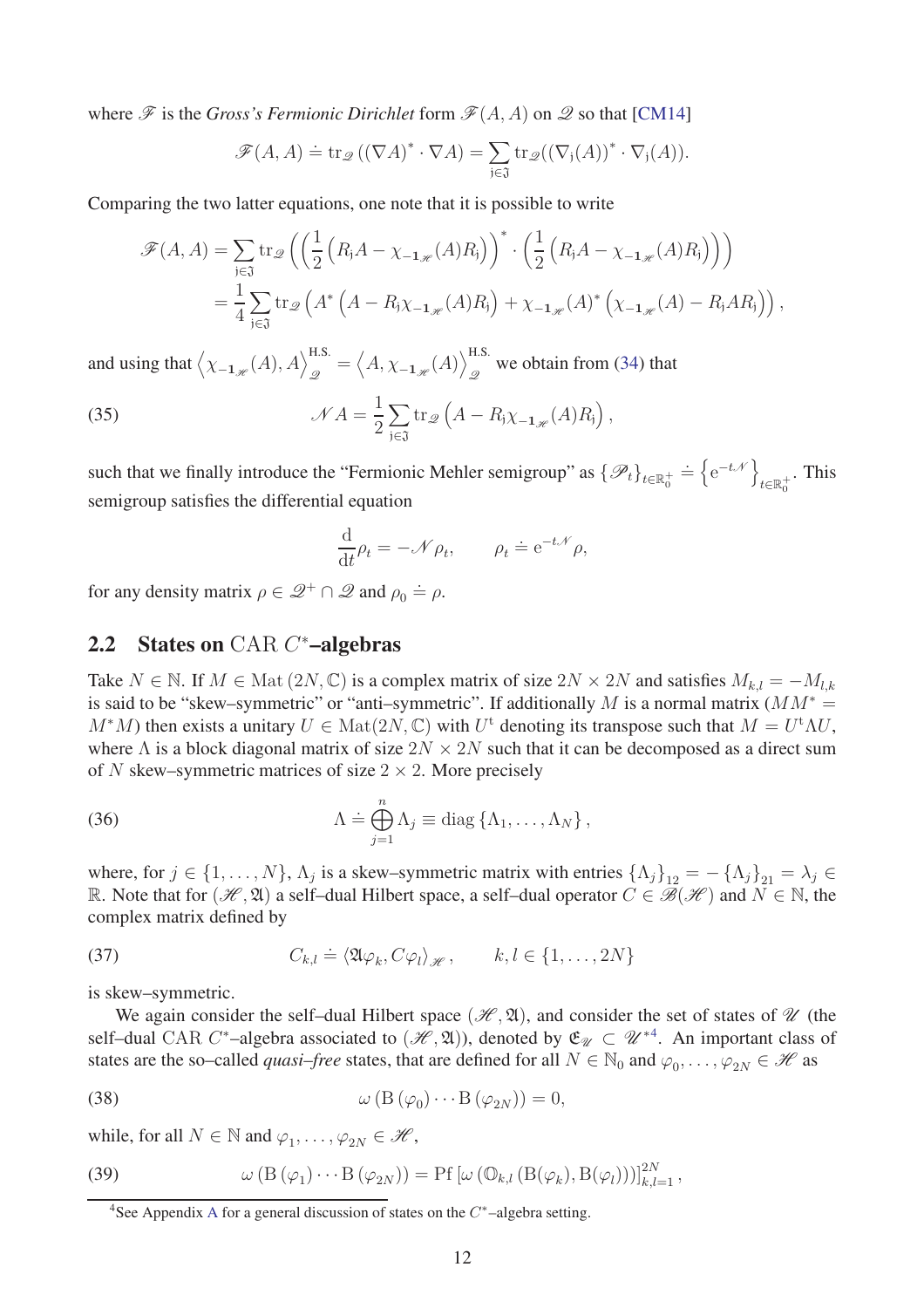where Pf is Pfaffian of the  $2N \times 2N$  skew–symmetric matrix  $M \in \text{Mat}(2N, \mathbb{C})$  defined by

(40) 
$$
\text{Pf}\left[M_{k,l}\right]_{k,l=1}^{2N} \doteq \frac{1}{2^N N!} \sum_{\pi \in \mathscr{S}_{2N}} (-1)^{\pi} \prod_{j=1}^N M_{\pi(2j-1),\pi(2j)}
$$

and  $\mathbb{O}_{k,l}$  by

<span id="page-12-0"></span>
$$
\mathbb{O}_{k,l}(A_1, A_2) \doteq \left\{ \begin{array}{cl} A_1 A_2 & \text{for} \quad k < l, \\ -A_2 A_1 & \text{for} \quad k > l, \\ 0 & \text{for} \quad k = l. \end{array} \right.
$$

Quasi–free states are therefore particular states that are uniquely defined by two-point correlation functions, via [\(38\)](#page-11-2)–[\(39\)](#page-11-3). In fact, a quasi–free state  $\omega \in \mathfrak{E}_{\mathcal{U}}$  is uniquely defined by its so–called *symbol*, that is, a positive operator  $S_\omega \in \mathcal{B}(\mathcal{H})$  such that

(41) 
$$
0 \leq S_{\omega} \leq \mathbf{1}_{\mathscr{H}} \quad \text{and} \quad S_{\omega} + \mathfrak{A}S_{\omega}\mathfrak{A} = \mathbf{1}_{\mathscr{H}},
$$

through the conditions

<span id="page-12-1"></span>(42) 
$$
\langle \varphi_1, S_{\omega} \varphi_2 \rangle_{\mathscr{H}} = \omega \left( \mathcal{B}(\varphi_1) \mathcal{B}(\mathfrak{A} \varphi_2) \right), \qquad \varphi_1, \varphi_2 \in \mathscr{H}.
$$

For more details on symbols of quasi–free states, see [\[Ara71,](#page-29-7) Lemma 3.2]. Conversely, any self– adjoint operator satisfying [\(41\)](#page-12-0) uniquely defines a quasi–free state through Equation [\(42\)](#page-12-1). In physics, *S<sup>ω</sup>* is called the *one–particle density matrix* of the system. An example of a quasi–free state is provided by the tracial state (cf. Expression [\(83\)](#page-28-0)):

*Definition 7 (Tracial state).* The tracial state  $tr_{\mathcal{U}} \in \mathfrak{E}_{\mathcal{U}}$  is the quasi–free state with symbol  $S_{tr} \doteq$ 1 2  $1_{\mathscr{H}}$ .

An important density matrix  $\rho_{\omega}^{(\beta)}$  is that related to *thermal* equilibrium states, or Gibbs states  $\omega^{(\beta)} \in \mathfrak{E}$ where  $\beta \in \mathbb{R}^+$  is the inverse temperature. In this case, given any self-dual Hamiltonian *H* on  $(\mathcal{H}, \mathfrak{A})$ (Definition [2\)](#page-5-6), the positive operator

$$
S_H^{(\beta)} \doteq \frac{1}{1 + e^{-\beta H}}
$$

satisfies Condition [\(41\)](#page-12-0) and for any  $A \in \mathcal{U}$  is the symbol of a quasi–free state  $\omega_H$  satisfying

(43) 
$$
\omega_H^{(\beta)}(A) = \frac{\operatorname{tr}_{\mathscr{U}}\left(A e^{\frac{\beta}{2} \langle \mathbf{B}, H\mathbf{B} \rangle}\right)}{\operatorname{tr}_{\mathscr{U}}\left(e^{\frac{\beta}{2} \langle \mathbf{B}, H\mathbf{B} \rangle}\right)}.
$$

One verify that the self-dual Hamiltonian *H* on  $(\mathcal{H}, \mathfrak{A})$  give rise to the density matrix  $\rho^{(\beta)} \in \mathcal{U}$ 

<span id="page-12-2"></span>
$$
\rho^{(\beta)} \doteq \frac{\mathrm{e}^{\frac{\beta}{2} \langle \mathrm{B}, H\mathrm{B} \rangle}}{\mathrm{tr}_{\mathscr{U}} \left( \mathrm{e}^{\frac{\beta}{2} \langle \mathrm{B}, H\mathrm{B} \rangle} \right)}.
$$

Physically, *ρ* (*β*) minimizes the *free energy* of the physical system provided *H*. See [\[BR03b\]](#page-29-5) for details.

As already discussed, for any even size Hilbert space  $\mathcal H$  with associated self-dual Hilbert space  $(\mathcal{H}, \mathfrak{A})$ , the algebras  $\mathcal{U}, \wedge^* \mathcal{H}$  and  $\mathcal{Q}$  algebras are isomorphic. More generally, for any basis projection  $P \in \mathfrak{p}(\mathcal{H}, \mathfrak{A})$  one can endow with an involution and a norm to  $\wedge^* \mathcal{H}$  in such a way that  $\mathcal{U}, \mathcal{G}_P$ and  $\mathscr Q$  are *C*<sup>\*</sup>-algebras. See Equations [\(28\)](#page-9-3)–[\(29\)](#page-9-0) for notations. For the sake of simplicity, let  $\mathscr A$ to be  $\mathscr{U}, \mathscr{G}_P$  or  $\mathscr{Q}$ . By Definition [12,](#page-28-1) for any *invertible* bounded operator  $C \in \mathscr{B}(\mathscr{H})$  providing a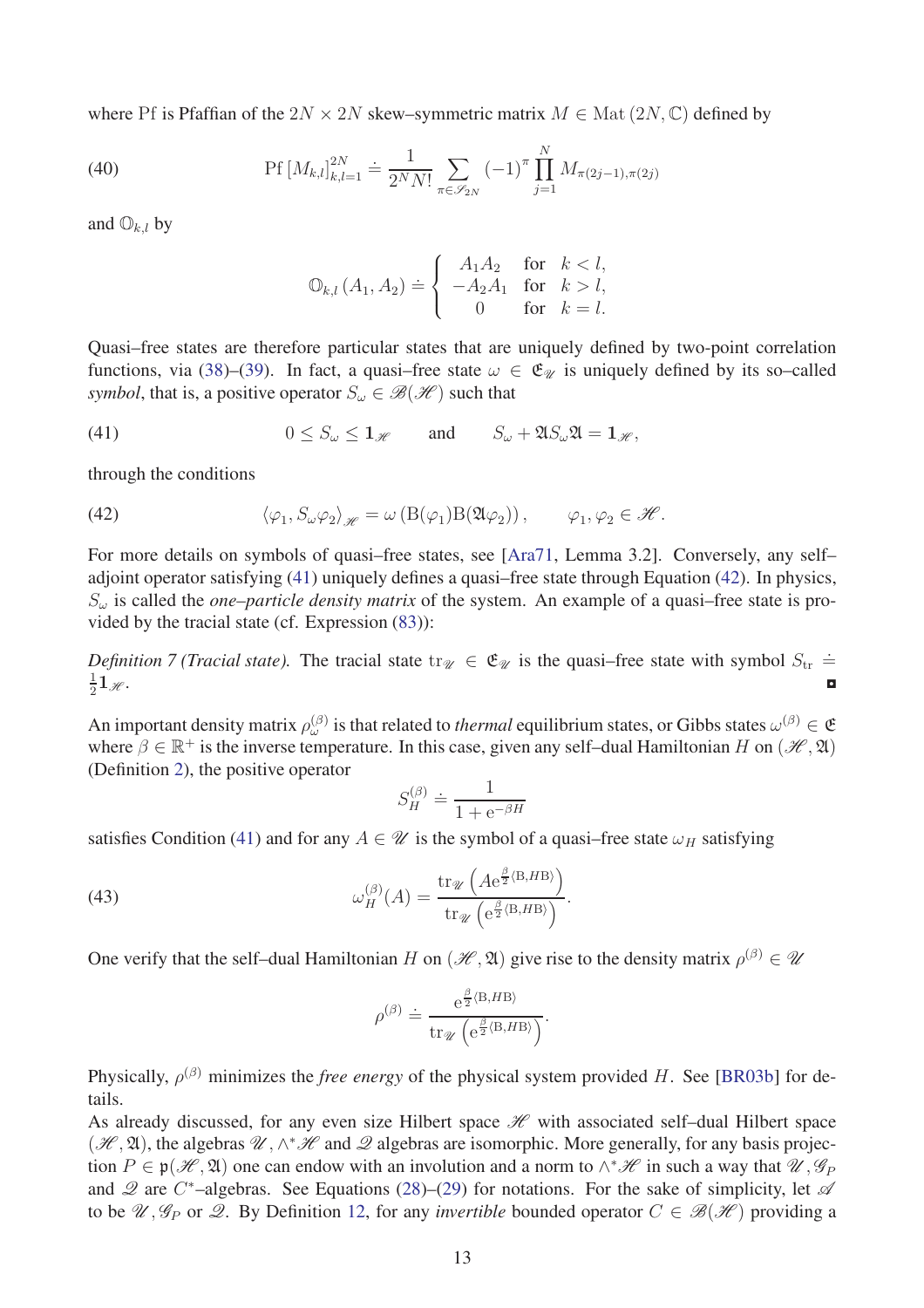bilinear element C, on  $\mathscr A$  (see [\(11\)](#page-5-2), [\(22\)](#page-8-1) and [\(32\)](#page-10-4)) one can define a Gaussian state  $\omega_C \in \mathfrak{E}_{\mathscr A}$  with associated density matrix  $\rho_C \in \mathcal{A}^+ \cap \mathcal{A}$ , explicitly written as  $\rho_{C, \mathcal{A}} \doteq \frac{e^{\alpha C}}{\text{tr}_{\mathcal{A}}(e^{\alpha C})}$  with  $\alpha \in \mathbb{C}$ . Similarly, for  $M \in \mathbb{R}^+$ , the operator  $g_{A,\mathscr{A}} = M e^{\alpha A}$  is called gaussian, not necessarily normalized. *C* is called the covariance of the density matrix  $\rho_C$ . Note that by the isomorphism  $\varkappa_P$  of Definition [6](#page-9-2) one can obtain similar fermion representations at the algebras  $\mathcal U$  and  $\mathcal G_P$ . Additionally, note that for any  $P \in \mathfrak{p}(\mathcal{H}, \mathfrak{A})$  and any invertible operator  $C \in \mathcal{B}(\mathcal{H})$ , the isomorphism  $\varkappa_P$  of Definition [6](#page-9-2) relates Gaussian operators  $g_{C,\mathcal{U}} \in \mathcal{U}$ ,  $g_{C,\mathcal{G}_P} \in \mathcal{G}_P$  and  $g_{C,\mathcal{Q}} \in \mathcal{Q}$  by

$$
B_{C,P}\varkappa_P(g_{C,\mathscr{U}})=E_{C,P}g_{C,\mathscr{G}_P}=D_{C,P}\varkappa_P(g_{C,\mathscr{Q}}),
$$

 $\exp$   $\text{E}_{C,P} \exp\left(\langle B, C^{-1} \right]$   $\text{E}_{C,P} \exp\left(\mathcal{H}, C^{-1} \mathcal{H}\right) = D_{C,P} \exp\left(\langle B, C^{-1} \mathcal{R} \rangle\right)$ , with  $B_{C,P}, C_{C,P}, D_{C,P} \in \mathbb{R}$  $\mathbb{R}^+$  positive numbers depending on *C* and *P*. See Definition [4.](#page-8-2) In particular observe that the Gibbs state  $\omega_H^{(\beta)} \in \mathfrak{E}_{\mathcal{U}}$  given by [\(43\)](#page-12-2) is Gaussian. One can inquire about the relation between  $\det(\cdot)$  and  $tr(\cdot)$  while comparing the positive numbers  $B_{CP}$ ,  $E_{CP}$ ,  $C_{CP}$ . See again Definition [4](#page-8-2) and note that our definitions coincide with those given in [\[DNP13\]](#page-30-12). In the scope of a general setting, for any *covariance* matrix  $C_{H,P}^{(\beta)}$  depending on  $H \in \mathcal{B}(\mathcal{H}), P \in \mathfrak{p}(\mathcal{H}, \mathfrak{A})$  and  $\beta \in \mathbb{R}^+$  (see [\[ABPM20,](#page-29-8) Corollary 4.8] for a concrete Definition) we can write the Determinant of  $C_{H,P}^{(\beta)}$  as a trace of well–defined product of operators defined via  $H \in \mathcal{B}(\mathcal{H}), P \in \mathfrak{p}(\mathcal{H}, \mathfrak{A})$  and  $\beta \in \mathbb{R}^+$ , see [\[ABPM20,](#page-29-8) Theorem 5.1].

# <span id="page-13-0"></span>3 Main results

Let *W* be a finite unital *C*<sup>\*</sup>–algebra. As is usual, for the tracial state  $\text{tr}_{\mathscr{W}} \in \mathfrak{E}_{\mathscr{W}}$  and any state  $\omega \in \mathfrak{E}_{\mathscr{W}}$ with associated density matrix  $\rho_{\omega} \in \mathcal{W}^+ \cap \mathcal{W}$ , the von Neumann entropy  $\mathcal{S} : \mathfrak{E}_{\mathcal{W}} \to \mathbb{R}$  is given by

<span id="page-13-6"></span>(44) 
$$
\mathscr{S}(\omega) \doteq -\mathrm{tr}_{\mathscr{W}}(\rho_{\omega}\ln\rho_{\omega}).
$$

Similarly, for the states  $\omega_1, \omega_2 \in \mathfrak{E}_{\mathscr{W}}$ ,

<span id="page-13-1"></span>(45) 
$$
\S(\omega_1 \| \omega_2) \doteq \begin{cases} \operatorname{tr}_{\mathscr{W}} \left( \rho_{\omega_1} \left( \ln \rho_{\omega_1} - \ln \rho_{\omega_2} \right) \right), & \text{if } \operatorname{supp}(\rho_{\omega_2}) \ge \operatorname{supp}(\rho_{\omega_1}), \\ +\infty, & \text{otherwise}, \end{cases}
$$

denotes the entropy of  $\omega_1$  relative to  $\omega_2$ . In [\(45\)](#page-13-1), for the state  $\omega \in \mathfrak{E}_{\mathscr{W}}$ , supp $(\omega)$  denotes its support defined by the smallest projection  $P \in W$  such that  $\omega(P) = 1$ . The *quantum entropy power* associated to the state  $\omega \in \mathfrak{E}_{\mathcal{W}}$  is defined by

(46) 
$$
\mathscr{E}(\omega) \doteq e^{\frac{\mathscr{S}(\omega)}{\mathscr{N}\mathscr{W}}} \in \mathbb{R}^+,
$$

where  $\mathcal{N}_{\mathcal{W}} = |\mathcal{W}^+ \cap \mathcal{W}| \in \mathbb{N}$  is the number of *modes* of the physical system described via  $\mathcal{W}$ . Consider now the Clifford *C*<sup>\*</sup>–algebra  $\mathscr Q$  given at Subsection [2.1.3.](#page-10-0) For the state  $\omega \in \mathfrak{E}_{\mathscr Q}$ , with associated density matrix  $\rho \equiv \rho_\omega \in \mathcal{Q}^+ \cap \mathcal{Q}$ , and the family of self-adjoint elements  $\{R_i\}_{i \in \mathfrak{J}}$  of  $\mathcal{Q}$ with  $\mathfrak J$  given by [\(30\)](#page-10-1), the "quantum Fisher information" is

(47) 
$$
\mathscr{J}(\omega_{R_{\mathfrak{j}}}) \doteq \frac{\mathrm{d}^2}{\mathrm{d}\theta^2} \S(\omega \| \omega_{R_{\mathfrak{j}}}^{(\theta)})\Big|_{\theta=0},
$$

where  $\omega_{R_i}^{(\theta)}$  $R_{i}^{(v)}$  is such that its associated density matrix is given by

$$
\rho_{R_{\rm i}}^{(\theta)} \doteq e^{\theta R_{\rm i}} \rho e^{-\theta R_{\rm i}}
$$

Thus the "entropy variation rate" is defined by [\[DPR17\]](#page-30-10) (see also [\[HKV17\]](#page-30-9))

(49) 
$$
\mathscr{J}(\omega) \doteq \sum_{j \in \mathfrak{J}} \mathscr{J}(\omega_{R_j}).
$$

<span id="page-13-5"></span><span id="page-13-4"></span><span id="page-13-3"></span><span id="page-13-2"></span>*.*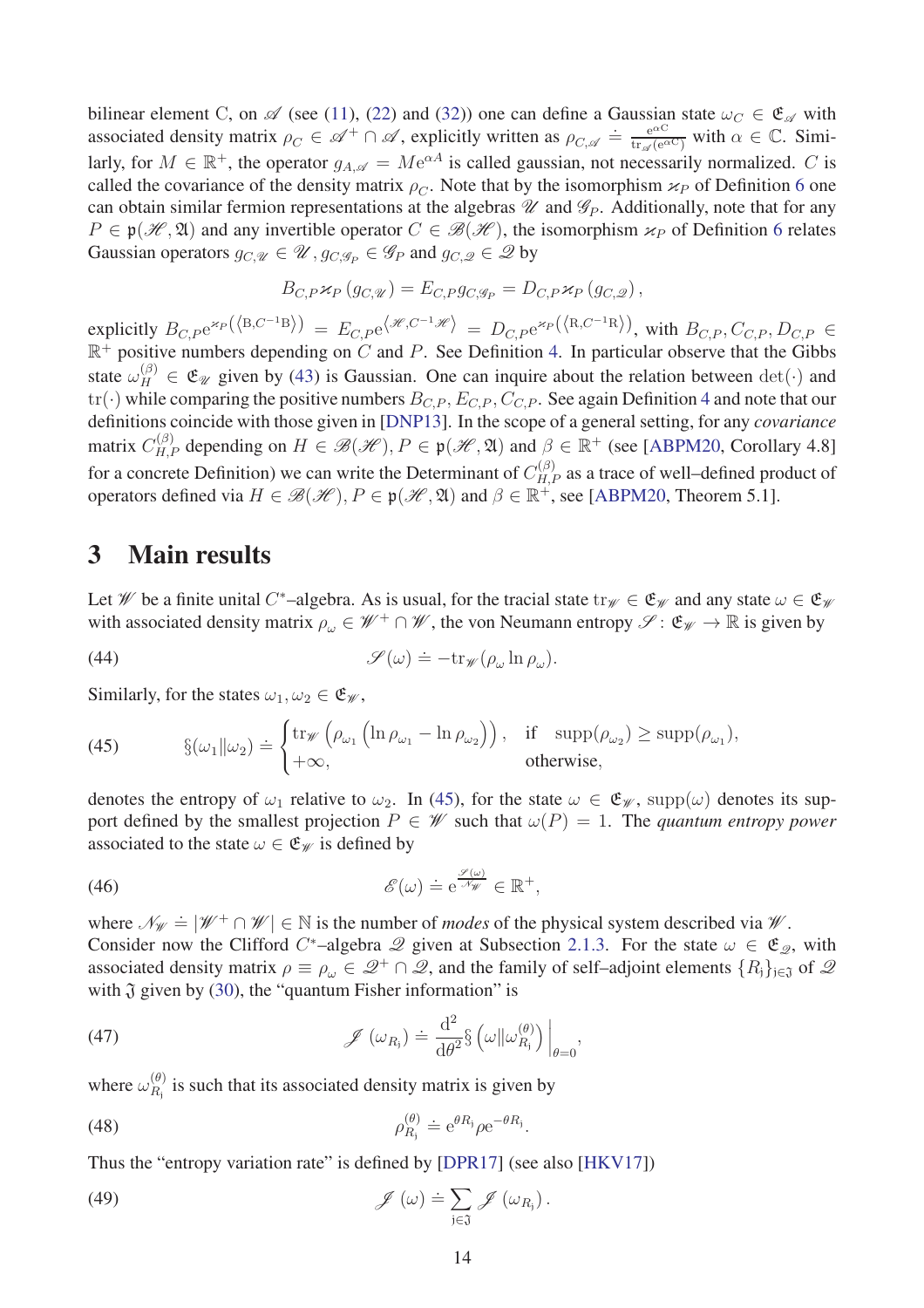Let now **A** and **B** be two interacting fermion systems such that the product  $C^*$ -algebra  $\mathscr{A}_I \equiv$  $\mathscr{A}_{\mathbf{A}} \otimes \mathscr{A}_{\mathbf{B}}$  describes the interacting system, where  $\mathscr{A}_{\mathbf{A}}$  and  $\mathscr{A}_{\mathbf{B}}$  are the CAR *C*<sup>\*</sup>-algebras describing **A** and **B**, respectively. For Gaussian states  $\omega_A \in \mathfrak{C}_A \equiv \mathfrak{C}_{\mathcal{A}} \subset \mathcal{A}'_A$  and  $\omega_B \equiv \mathfrak{C}_{\mathcal{A}_B} \in \mathcal{A}'_B$ , the tensor product of density matrices  $\rho_A \otimes \rho_B$  equals the density matrix  $\rho_I$ . Moreover, by taking into account Appendix [A,](#page-25-0) the unitary bounded operator  $\mathbb{U} \in \mathcal{B}(\mathcal{A}_{\mathbf{I}})$  on  $\mathcal{A}_{\mathbf{I}}$  satisfying  $\mathbb{U}\mathbb{U}^* = 1$  defines a *quantum channel* given by

<span id="page-14-1"></span>(50) 
$$
\mathscr{E}_{\mathbb{U}}(\omega_{\mathbf{I}}) \doteq \operatorname{tr}_{\mathbf{B}} (\mathbb{U}^* (\rho_{\mathbf{A}} \otimes \rho_{\mathbf{B}}) \mathbb{U}),
$$

with  $\omega_I \equiv \omega_A \otimes \omega_B$ . Then a set of results regarding entropy variation rate of  $\omega_A$ ,  $\omega_B$  and  $\omega_I$  are summarized in the following Corollary:

#### COROLLARY 1.

Let A and B be two fermion systems and take same assumptions of Lemma [3](#page-21-0) for the Gaussian states  $ω$ **A** and  $ω$ **B**. Therefore:

<span id="page-14-2"></span>1. Take  $\alpha \in \mathbb{R}$ ,  $\mathcal{J}(\omega_{\mathbf{C},\alpha R_j}) = \alpha^2 \mathcal{J}(\omega_{\mathbf{C},R_j})$  for any  $R_j$  generator of the Clifford  $C^*$ -algebra  $\mathcal{Q}_{\mathbf{C}}$ , for  $C \in \{A, B\}$ .

2. 
$$
\mathscr{J}(\omega_{\mathbf{A}}), \mathscr{J}(\omega_{\mathbf{B}}) \in \mathbb{R}_0^+
$$
.

- 3.  $\mathscr{J}(\omega_{\mathbf{A}} \otimes \omega_{\mathbf{B}}) = \mathscr{J}(\omega_{\mathbf{A}}) + \mathscr{J}(\omega_{\mathbf{B}}).$
- 4. Let  $\mathbb{U} \in \mathcal{B}(\mathcal{A}_{\mathbf{I}})$  be a unitary bounded operator defining a quantum channel  $\mathcal{E}_{\mathbb{U}}$ . Then, for  $C \in \{A, B, I\}$  we have

<span id="page-14-0"></span>
$$
\mathscr{J}(\omega_{\mathbf{C}}) \geq \mathscr{J}(\mathscr{E}_{\mathbb{U}}(\omega_{\mathbf{C}})).
$$

*Proof.* In order to prove the assertions we remind some pivotal properties of the relative entropy. See [\[Lin75\]](#page-31-4) and [\[Weh78\]](#page-31-5). Consider the product CAR  $C^*$ –algebra  $\mathscr{A}_I \equiv \mathscr{A}_A \otimes \mathscr{A}_B$  and the states  $\omega_1, \omega_2 \in$  $\mathfrak{E}_{\mathscr{A}_{\mathbf{I}}}$ . We have (i) *non–negativity*:  $\S(\omega_1||\omega_2) \geq 0$ , (ii) *monotonicity*:  $\S(\omega_1||\omega_2) \geq \S(\mathscr{E}_{\mathbb{U}}(\omega_1)||\mathscr{E}_{\mathbb{U}}(\omega_2))$ for any the quantum channel given by [\(50\)](#page-14-1) and (iii) *additivity*:  $\S(\omega_1 \otimes \omega_2 || \sigma_1 \otimes \sigma_2) = \S(\omega_1 || \sigma_1) +$  $\S(\omega_2 \| \sigma_2)$  for any normal states  $\omega_1, \sigma_1 \in \mathfrak{E}_{\mathscr{A}_A}$  and  $\omega_2, \sigma_2 \in \mathfrak{E}_{\mathscr{A}_B}$ . Thus Part 1. follows from Lemma [3,](#page-21-0) while parts 2., 3 and 4 can be shown in a similar way that is done in [\[KS14\]](#page-31-1), where the authors take into account (i), (ii) and (iii) properties.  $\mathbb{E} \mathbb{E} \mathbb{E} \mathbb{E} \mathbb{E} \mathbb{E} \mathbb{E} \mathbb{E} \mathbb{E} \mathbb{E} \mathbb{E} \mathbb{E} \mathbb{E} \mathbb{E} \mathbb{E} \mathbb{E} \mathbb{E} \mathbb{E} \mathbb{E} \mathbb{E} \mathbb{E} \mathbb{E} \mathbb{E} \mathbb{E} \mathbb{E} \mathbb{E} \mathbb{E} \mathbb{E} \mathbb{E} \$ 

The fermionic version of the quantum entropy power inequality is stated as follows:

#### Theorem 1 (Fermionic Entropy Power Inequality):

*Consider* **A** *and* **B** *finite fermion systems described by the Clifford C<sup>\*</sup>-algebras*  $\mathscr{Q}_A$  *<i>and*  $\mathscr{Q}_B$ *, respectively, with*  $\mathcal{N} = |\mathcal{Q}_{\mathbf{A}}^{\dagger} \cap \mathcal{Q}_{\mathbf{A}}| = |\mathcal{Q}_{\mathbf{B}}^{\dagger} \cap \mathcal{Q}_{\mathbf{B}}| \in \mathbb{N}$ . *Take*  $\mathcal{C} = [0, 1]$  *and Gaussian states*  $\omega_{\mathbf{A}} \in \mathfrak{E}_{\mathcal{Q}_{\mathbf{A}}}$  $and \ \omega_{\bf B} \in \mathfrak{E}_{\mathscr{Q}_{\bf B}}$  satisfying assumptions of Lemma [3.](#page-21-0) Then under the beam–splitter quantum channel *given by* [\(55\)](#page-17-1) *below and*  $\lambda \in \mathcal{C}$ *, the concave entropy power inequality holds:* 

$$
\mathscr{E}(\omega_{\mathbf{I}}) \geq \lambda_{\mathbf{A}} \mathscr{E}(\omega_{\mathbf{A}}) + \lambda_{\mathbf{B}} \mathscr{E}(\omega_{\mathbf{B}}) \quad \text{with} \quad \lambda_{\mathbf{A}} \doteq \lambda, \lambda_{\mathbf{B}} \doteq 1-\lambda.
$$

*Proof.* As is usual, we proceed in similar form that Blachman [\[Bla65\]](#page-29-0). For this, a few of supporting definitions are introduced:

i. Take  $t \in \mathbb{R}_0^+$  and consider the differentiable functions  $t_{\mathbf{A}}, t_{\mathbf{B}} \in C^1(\mathbb{R}_0^+; \mathbb{R}_0^+)$  such that  $t_{\mathbf{A}}(0) =$  $t_{\mathbf{B}}(0) = 0$ ,  $t_{\mathbf{A}}(t) \approx \frac{t}{2} + \mathscr{O}(t)$  and  $t_{\mathbf{B}}(t) \approx \frac{t}{2} + \mathscr{O}(t)$  as  $t \to \infty$ . This is physically justified because of the independence of the systems **A** and **B**. See proof of Lemma [5.](#page-23-0)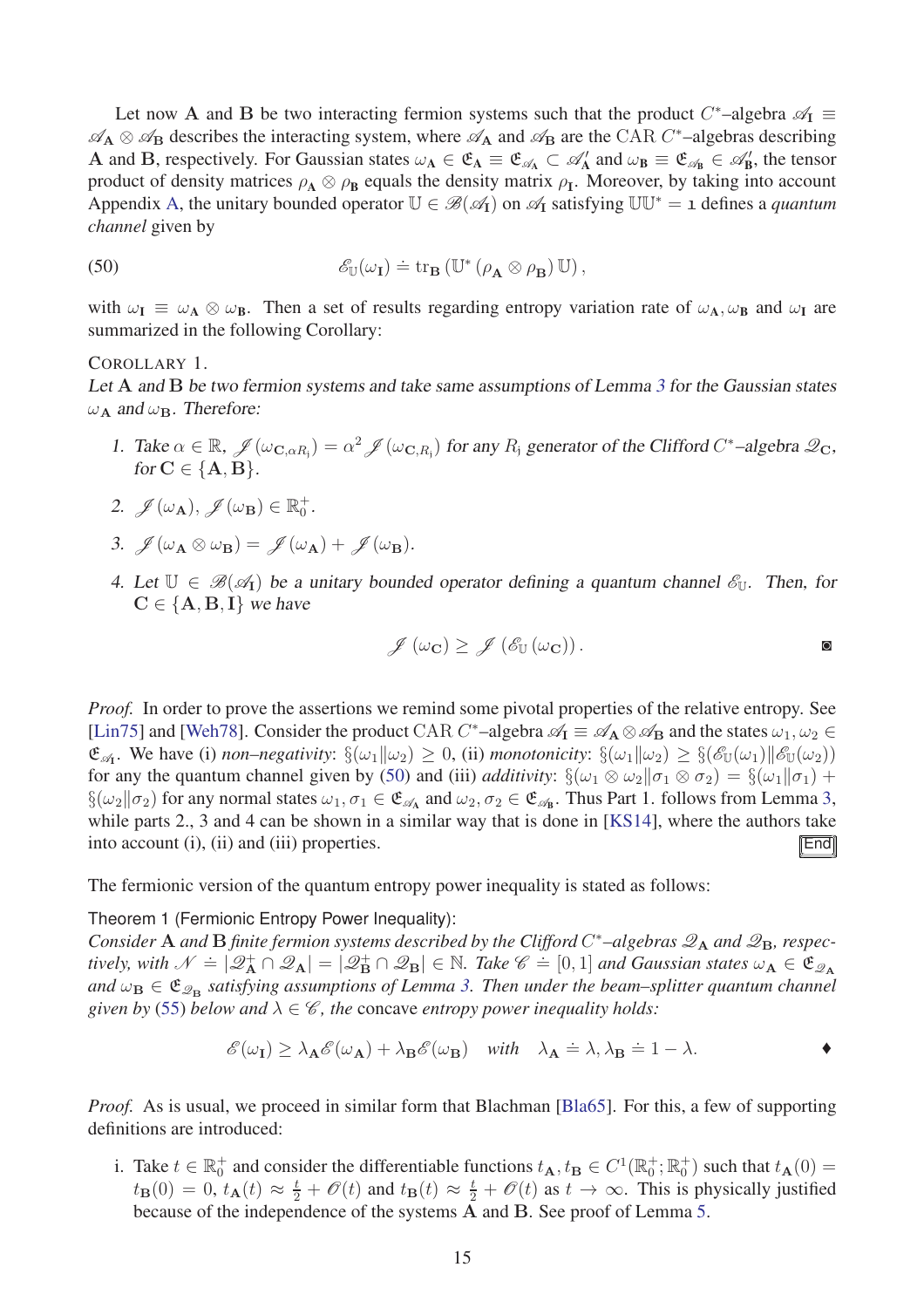- ii. For  $C \in \{A, B, I\}$ , let  $t_C$  the time describing the evolution of the state  $\rho_C$ . By Lemma [5,](#page-23-0) Expression [\(74\)](#page-24-0) and i. one can define the function composition  $t_{I}(t) = \lambda_{I} t_{A}(t) + \lambda_{B} t_{B}(t)$  for all  $t \in \mathbb{R}_0^+$ .
- iii. For  $C \in \{A, B, I\}$ , let  $\mathcal{E}(\omega_{C, t_C(t)})$  be the quantum entropy power [\(46\)](#page-13-2), such that by the de Bruijin's identity, Lemma [4,](#page-22-0) we note that

$$
\dot{\mathscr{E}}\left(\omega_{\mathbf{C},t_{\mathbf{C}}(t)}\right) \doteq \frac{\mathrm{d}}{\mathrm{d}t} \mathscr{E}\left(\omega_{\mathbf{C},t_{\mathbf{C}}(t)}\right) = \frac{1}{\mathscr{N}} \mathscr{E}\left(\omega_{\mathbf{C},t_{\mathbf{C}}(t)}\right) \mathscr{J}\left(\omega_{\mathbf{C},t_{\mathbf{C}}(t)}\right) \frac{\mathrm{d}}{\mathrm{d}t} t_{\mathbf{C}},
$$

Here we assume that  $\mathscr{E}(\omega_{\mathbf{C},t_{\mathbf{C}}(0)}) = \mathscr{E}(\omega_{\mathbf{C}})$ . We can invoke the results [\[DMG14,](#page-30-0) Eqs. (19) and (84)] and [\[KS14,](#page-31-1) Corollary III-4], which are also valid for fermion systems. Namely, for any Gaussian state *ω* (with associated density matrix *ρ*) evolving in time by the Liouvillean [\(63\)](#page-20-2) (that is  $\rho_t = e^{t\mathcal{L}} \rho$ , for  $t \in \mathbb{R}_0^+$ ), we have the following asymptotic estimate as  $t \to \infty$ 

(51) 
$$
\mathscr{E}(\omega_t) = \frac{e}{2}t + \mathscr{O}(t).
$$

- iv. For  $C \in \{A, B\}$  the times satisfy the initial value problem  $\dot{t}_C \doteq \frac{d}{dt}$  $\frac{\mathrm{d}}{\mathrm{d}t}t_{\mathbf{C}}(t) = \mathscr{E}\Big(\omega_{\mathbf{C},t_{\mathbf{C}}(t)}\Big),$  $\dot{t}_{\text{C}}(0) = 0$ . Observe that by the *Peano's Theorem* for ordinary differential equations we know that has at least one solution.
- v. To lighten notations, for  $\mathbf{C} \in \{\mathbf{A}, \mathbf{B}, \mathbf{I}\}\$ let  $\mathscr{E}_{\mathbf{C}}(t) \equiv \mathscr{E}(\omega_{\mathbf{C}, t_{\mathbf{C}}(t)})$  and  $\mathscr{J}_{\mathbf{C}}(t) \equiv \mathscr{J}(\omega_{\mathbf{C}, t_{\mathbf{C}}(t)})$ . Thus by following iii.  $\mathscr{E}_{\mathbf{C}}(0)$  equals  $\mathscr{E}(\omega_{\mathbf{C}})$ .

First of all, in the Stam inequality, Lemma [5,](#page-23-0) take  $\alpha = \frac{f(\omega_A)^{-1}}{g(\omega_A)^{-1} + g(\omega_A)}$  $\frac{\mathscr{J}(\omega_{\mathbf{A}})^{-1}}{\mathscr{J}(\omega_{\mathbf{A}})^{-1}+\mathscr{J}(\omega_{\mathbf{B}})^{-1}}$  and  $\beta=\frac{\mathscr{J}(\omega_{\mathbf{B}})^{-1}}{\mathscr{J}(\omega_{\mathbf{A}})^{-1}+\mathscr{J}(\omega_{\mathbf{A}})^{-1}}$  $\frac{\mathscr{J}(\omega_{\mathbf{B}})}{\mathscr{J}(\omega_{\mathbf{A}})^{-1}+\mathscr{J}(\omega_{\mathbf{B}})^{-1}}$ *λ*A  $\mathscr{J}(\omega_{\mathbf{A}})$  $+\frac{\lambda_{\mathbf{B}}}{\alpha}$  $\sqrt{\mathscr{J}\left(\omega_{\mathbf{B}}\right)}$ 1  $\mathscr{J}(\omega_{\mathbf{I}})$ *.*

Combining last inequality with the AM–GM inequality applied to  $\mathscr{E}_{A}(t)^{2} \mathscr{J}_{A}(t)^{2}$  and  $\mathscr{E}_{B}(t)^{2} \mathscr{J}_{B}(t)^{2}$ , and some rearrangements we get

<span id="page-15-0"></span>
$$
\lambda_{\mathbf{A}} \mathcal{E}_{\mathbf{A}}(t)^2 \mathcal{J}_{\mathbf{A}}(t) + \lambda_{\mathbf{B}} \mathcal{E}_{\mathbf{B}}(t)^2 \mathcal{J}_{\mathbf{B}}(t) \geq (\lambda_{\mathbf{A}} \mathcal{E}_{\mathbf{A}}(t) + \lambda_{\mathbf{B}} \mathcal{E}_{\mathbf{B}}(t))^2 \frac{\mathcal{J}_{\mathbf{A}}(t) \mathcal{J}_{\mathbf{B}}(t)}{\lambda_{\mathbf{B}} \mathcal{J}_{\mathbf{A}}(t) + \lambda_{\mathbf{A}} \mathcal{J}_{\mathbf{B}}(t)} \geq (\lambda_{\mathbf{A}} \mathcal{E}_{\mathbf{A}}(t) + \lambda_{\mathbf{B}} \mathcal{E}_{\mathbf{B}}(t))^2 \mathcal{J}_{\mathbf{I}}(t).
$$
\n(52)

With the previous notations we can study the behavior of the positive valued real differentiable function

$$
f_{\mathbf{A},\mathbf{B},\mathbf{I}}(t) \doteq \frac{\lambda_{\mathbf{A}}\mathscr{E}_{\mathbf{A}}(t) + \lambda_{\mathbf{B}}\mathscr{E}_{\mathbf{B}}(t)}{\mathscr{E}_{\mathbf{I}}(t)}.
$$

From ii. iii. iv., v. and Inequality [\(52\)](#page-15-0) note that  $f'_{A,B,I}(t) \geq 0$ :

$$
\begin{split} f'_{\mathbf{A},\mathbf{B},\mathbf{I}}(t) =& \frac{\left(\lambda_{\mathbf{A}}\dot{\mathcal{E}}_{\mathbf{A}}(t) + \lambda_{\mathbf{B}}\dot{\mathcal{E}}_{\mathbf{B}}(t)\right)\mathcal{E}_{\mathbf{I}}(t) - \left(\lambda_{\mathbf{A}}\mathcal{E}_{\mathbf{A}}(t) + \lambda_{\mathbf{B}}\mathcal{E}_{\mathbf{B}}(t)\right)\dot{\mathcal{E}}_{\mathbf{I}}(t)}{\mathcal{E}_{\mathbf{I}}(t)^{2}} \\ =& \frac{\left(\lambda_{\mathbf{A}}\mathcal{E}_{\mathbf{A}}(t)\mathcal{J}_{\mathbf{A}}(t)\dot{t}_{\mathbf{A}} + \lambda_{\mathbf{B}}\mathcal{E}_{\mathbf{B}}(t)\mathcal{J}_{\mathbf{B}}(t)\dot{t}_{\mathbf{B}}\right) - \left(\lambda_{\mathbf{A}}\mathcal{E}_{\mathbf{A}}(t) + \lambda_{\mathbf{B}}\mathcal{E}_{\mathbf{B}}(t)\right)\mathcal{J}_{\mathbf{I}}(t)\dot{t}_{\mathbf{I}}}{\mathcal{N}\mathcal{E}_{\mathbf{I}}(t)} \\ =& \frac{\left(\lambda_{\mathbf{A}}\mathcal{E}_{\mathbf{A}}(t)^{2}\mathcal{J}_{\mathbf{A}}(t) + \lambda_{\mathbf{B}}\mathcal{E}_{\mathbf{B}}(t)^{2}\mathcal{J}_{\mathbf{B}}(t)\right) - \left(\lambda_{\mathbf{A}}\mathcal{E}_{\mathbf{A}}(t) + \lambda_{\mathbf{B}}\mathcal{E}_{\mathbf{B}}(t)\right)^{2}\mathcal{J}_{\mathbf{I}}(t)}{\mathcal{N}\mathcal{E}_{\mathbf{I}}(t)}. \end{split}
$$

Hence,  $f_{\mathbf{A},\mathbf{B},\mathbf{I}}(t)$  is an increasing function. Thus  $f_{\mathbf{A},\mathbf{B},\mathbf{I}}(t \to \infty) \ge f_{\mathbf{A},\mathbf{B},\mathbf{I}}(0)$ , which according to i., ii., iii. and v. yields us to

$$
1 \geq \frac{\lambda_{\mathbf{A}} \mathscr{E}_{\mathbf{A}}(0) + \lambda_{\mathbf{B}} \mathscr{E}_{\mathbf{B}}(0)}{\mathscr{E}_{\mathbf{I}}(0)} = \frac{\lambda_{\mathbf{A}} \mathscr{E}(\omega_{\mathbf{A}}) + \lambda_{\mathbf{B}} \mathscr{E}(\omega_{\mathbf{B}})}{\mathscr{E}(\omega_{\mathbf{I}})},
$$

concluding the proof of the Theorem.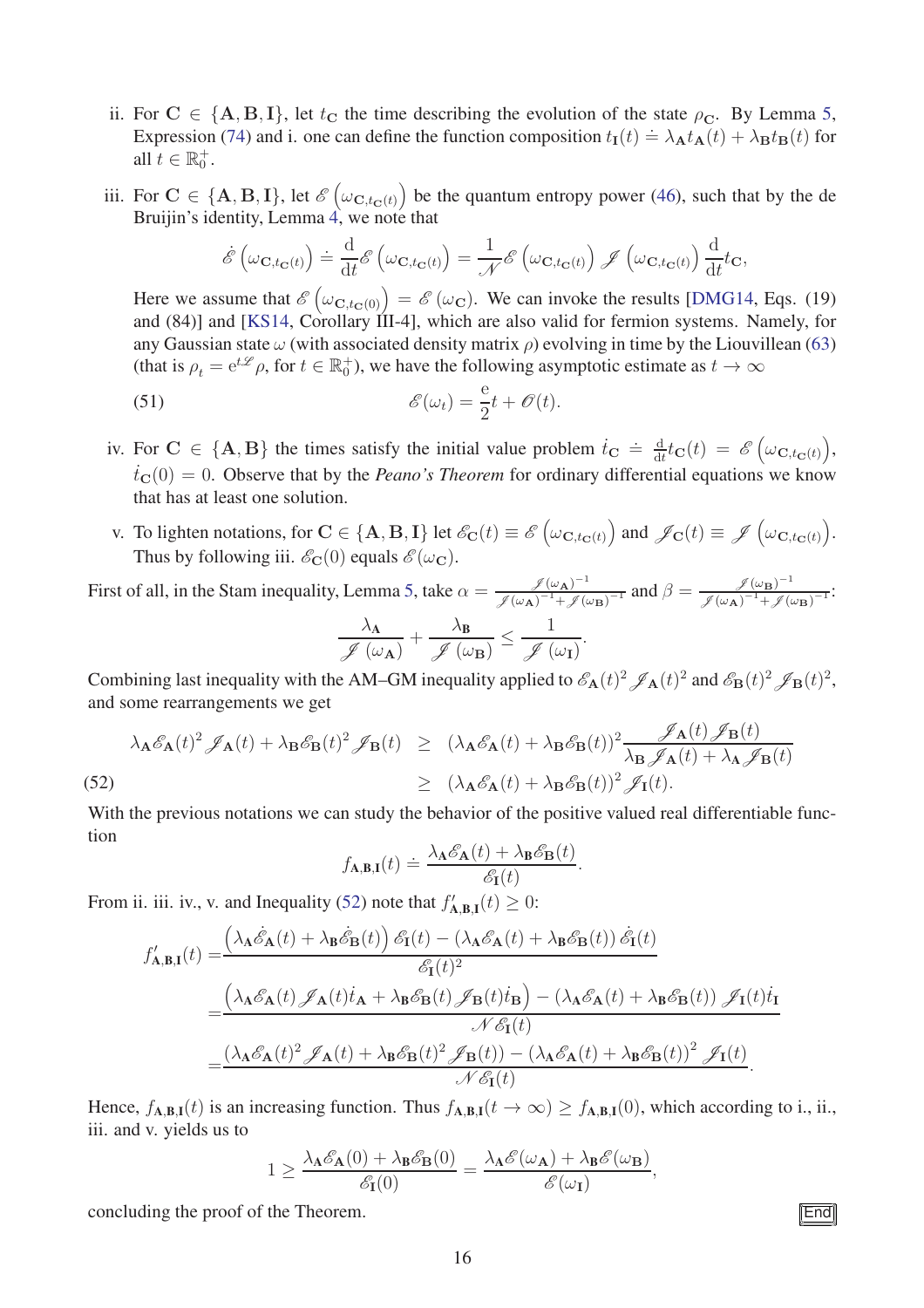# <span id="page-16-1"></span><span id="page-16-0"></span>4 Technical results

### 4.1 Beam splitter operators

Consider the self-dual Hilbert space  $(\mathcal{H}, \mathfrak{A})$ , and let  $\mathcal{U}'$  be the self-dual CAR algebra generated by the unit 1 and the family  $\{C(\varphi)\}_{\varphi \in \mathcal{H}}$  of elements satisfying:  $C(\varphi)^*$  is (complex) linear,  $C(\varphi)^* \doteq$  $C(\mathfrak{A}(\varphi))$  for any  $\varphi \in \mathcal{H}$  and satisfies the CAR, [\(6\)](#page-5-3). For the self-dual *C*<sup>\*</sup>-algebra  $\mathcal{U}$ , with generators 1 and  ${B(\varphi)}_{\varphi \in \mathscr{H}} \in \mathscr{U}$ , we consider the product *C*<sup>\*</sup>-algebra  $\mathscr{V} \equiv \mathscr{U} \otimes \mathscr{U}'$  such that for any  $\varphi_1, \varphi_2 \in \mathscr{H},$ 

<span id="page-16-4"></span>
$$
B(\varphi_1) \otimes \mathbf{1} \equiv B(\varphi_1) \in \mathscr{V}, \qquad \mathbf{1} \otimes C(\varphi_2) \equiv C(\varphi_2) \in \mathscr{V}
$$

so that

(53) 
$$
\varphi_1 \oplus \varphi_2 \to B(\varphi_1)C(\varphi_2)^\# + C(\varphi_2)^\#B(\varphi_1) = 0.
$$

Here the symbol  $\#$  stands for either  $C(\varphi_2)$  or  $C(\varphi_2)^*$ . Note that, due to all elements of  $\mathscr U$  and  $\mathscr U'$ are bounded, the product  $C^*$ –algebra  $\mathcal V$  is well–defined, see [\[Dix77\]](#page-30-13). We define:

*Definition 8 (Displacement and Beam Splitter operators on self–dual CAR–algebras).* Let  $(\mathcal{H}, \mathfrak{A})$  be a self-dual Hilbert space, and let  $\mathcal U$  and  $\mathcal U'$  be the self-dual CAR algebras as above defined. Fix a basis projection *P* associated with  $(\mathcal{H}, \mathfrak{A})$  and an orthonormal basis  $\{\psi_i\}_{i \in J}$  of its range  $\mathfrak{h}_P$ .

1. The element  $\langle C, B \rangle$  on  $\mathcal V$  is defined by

<span id="page-16-2"></span>
$$
\langle \mathcal{C}, \mathcal{B} \rangle \doteq \sum_{j \in J} \mathcal{C}(\psi_j)^* \mathcal{B}(\psi_j),
$$

where the families of elements  $B_{|J|} \doteq {B(\psi_i)}_{j \in J}$ ,  $C_{|J|} \doteq {C(\psi_i)}_{j \in J}$  will describe  $|J|$  different *modes*.

2. Denote by

$$
(\mathbf{C}_{|J|})^{\mathrm{T}} \doteq (\mathrm{C}(\psi_1), \mathrm{C}(\psi_1)^*, \dots, \mathrm{C}(\psi_{|J|}), \mathrm{C}(\psi_{|J|})^*) \quad \text{and} \quad \mathscr{J} \doteq \left(\begin{array}{cc} 0 & 1 \\ 1 & 0 \end{array}\right)^{\oplus |J|}.
$$

The fermionic "Weyl displacement operator"  $\mathbb{D}_{\mathscr{U}}\left(\mathbf{C}_{|J|}\right)$  :  $\mathscr{U} \to \mathscr{V}$ , of  $\mathscr{U}$  relative to  $\mathscr{U}'$ , is defined by

 $\mathbb{D}_{\mathscr{U}}\left(\mathbf{C}_{|J|}\right) \doteq e^{-\left(\mathbf{C}_{|J|}, \mathscr{J}\mathbf{B}_{|J|}\right)_{\mathscr{U}}},$ 

with  $(A, B)_{\mathcal{U}} \doteq A^T B$  for any  $A, B \in \mathcal{U}, \mathcal{U}'$ , and the exponential function given by [\(76\)](#page-26-1).

3. Denote by C the compact interval [0, 1]. The beam splitter map  $\mathbb{U}_{\lambda}$ :  $\mathscr{C} \to \mathscr{V}$  is the unitary operator on  $\mathscr{B}(\mathscr{V})$  given by

<span id="page-16-3"></span>
$$
\mathbb{U}_{\lambda} \doteq e^{f(\lambda)\langle \mathbf{B}, \mathbf{C} \rangle - f(\lambda)^* \langle \mathbf{C}, \mathbf{B} \rangle},
$$

fot  $\lambda \in \mathscr{C}$  the *transmissivity* of the beam splitter, and  $f : \mathscr{C} \to \mathbb{C} \setminus \{0\}$  a well–defined complex function controlling the relative weight of the *C*<sup>\*</sup>–algebras  $\mathcal{U}$  and  $\mathcal{U}'$ , where  $f(\lambda)^* \in \mathbb{C} \setminus \{0\}$ is the conjugate complex of  $f(\lambda)$ .

We can state the following [\[KS14\]](#page-31-1):

LEMMA 1.

In regard to the displacement operator  $\mathbb{D}_{\mathcal{U}}$  of Definition [8](#page-16-2) we have the following properties: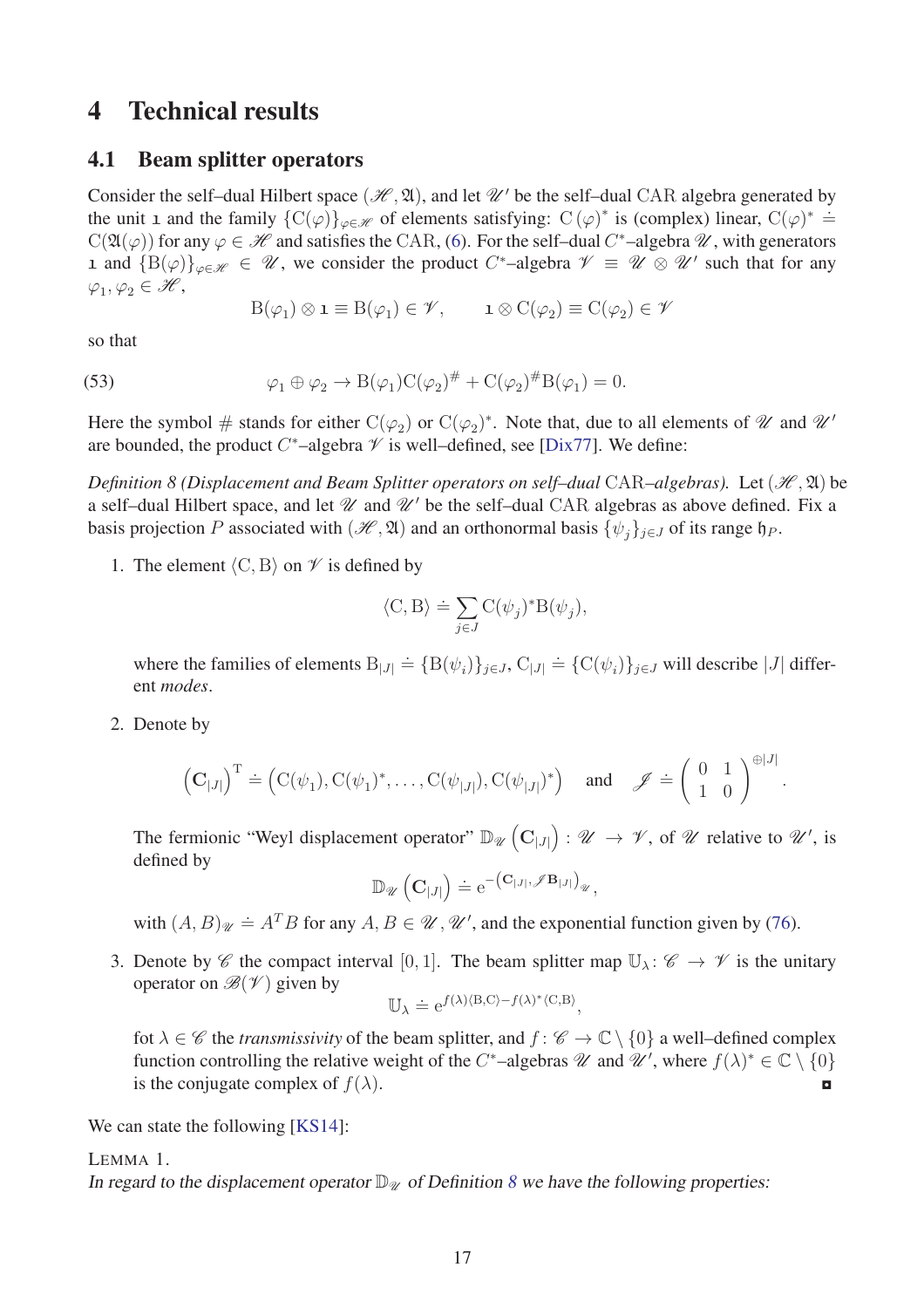1. For any  $\langle B, C \rangle$  and  $\langle C, B \rangle$  as in Definition we have:

$$
\mathbb{D}_{\mathscr{U}}\left(\mathbf{C}_{|J|}\right)=e^{\langle B,C\rangle-\langle C,B\rangle},
$$

and

$$
\mathbb{D}_{\mathscr{U}}\left(\mathbf{C}_{|J|}\right)^{-1}=\mathbb{D}_{\mathscr{U}}\left(-\mathbf{C}_{|J|}\right)=\mathbb{D}_{\mathscr{U}}\left(\mathbf{C}_{|J|}\right)^{*}=\mathbb{D}_{\mathscr{U}'}\left(\mathbf{B}_{|J|}\right)^{-1},
$$

2. For any  $\lambda \in \mathscr{C}$ , exists a complex matrix  $\mathbb{M}_{\lambda}^{[J]} \in \text{Mat}(2|J|, \mathbb{C})$  such that the Heisenberg evolution of the modes **B** and **C** is given by

$$
\mathbb{U}_{\lambda}^* \mathbf{D} \mathbb{U}_{\lambda} = \mathbb{M}_{\lambda}^{|J|} \mathbf{D},
$$

 $\mathsf{where} \text{ for } \mathbb{M}_{\lambda} \in \text{Mat}(2, \mathbb{C}), \mathbb{M}_{\lambda}^{|\mathcal{J}|} \doteq \mathbb{M}_{\lambda}^{\oplus |\mathcal{J}|}$  and

$$
\mathbf{D}_{|J|}^{\mathrm{T}} \doteq \left( \mathrm{B}(\psi_1), \mathrm{C}(\psi_1), \dots, \mathrm{B}(\psi_{|J|}), \mathrm{C}(\psi_{|J|}) \right).
$$

*Proof.* Part 1. of Lemma is straightforward from Definition [8.](#page-16-2) For the part 2. it is enough consider the modes  $B(\psi_1)$  and  $C(\psi_1)$  such that we can use Expression [\(77\)](#page-26-2) to get

$$
\mathbb{U}_{\lambda}^*\begin{pmatrix} \mathcal{B}(\psi_1) \\ \mathcal{C}(\psi_1) \end{pmatrix} \mathbb{U}_{\lambda} = \mathbb{M}_{\lambda} \begin{pmatrix} \mathcal{B}(\psi_1) \\ \mathcal{C}(\psi_1) \end{pmatrix},
$$

where  $\mathbb{M}_{\lambda} \in \text{Mat}(2, \mathbb{C})$  is a 2×2 complex matrix with components  $(\mathbb{M}_{\lambda})_{1,1} = (\mathbb{M}_{\lambda})_{2,2} = \cos(|f(\lambda)|)$ and

$$
(\mathbb{M}_{\lambda})_{1,2} = \sin(|f(\lambda)|) \sqrt{\frac{f(\lambda)}{f(\lambda)^*}} \quad \text{and} \quad (\mathbb{M}_{\lambda})_{2,1} = -\sin(|f(\lambda)|) \sqrt{\frac{f(\lambda)^*}{f(\lambda)}}
$$

Considering the matrix  $\mathbb{M}_{\lambda}^{\oplus |J|} \in \text{Mat}(2|J|, \mathbb{C})$ , the proof follows.

We interprete Part 2. of last Lemma saying that if  $\mathcal U$  and  $\mathcal U'$  describe two different fermionic systems interacting between them, then the beam splitter operator  $\mathbb{U}_{\lambda}$  is used to obtain a family of output modes of size |*J*|. For technical purposes, and w.l.o.g., one usually take ran  $(\cos(|f(\lambda)|))$  = ran  $(\sin(|f(\lambda)|)) = \mathscr{C}$ , so that for any  $\lambda \in \mathscr{C}$ ,  $\cos(|f(\lambda)|) = \sqrt{\lambda}$  and  $\sin(|f(\lambda)|) = \sqrt{1 - \lambda}$ , with  $f(\lambda) = e^{i\theta} \sqrt{|f(\lambda)|}$  for some  $\theta \in \mathbb{R}$ . Then, we writte

<span id="page-17-2"></span><span id="page-17-0"></span>
$$
\mathbb{M}_{\lambda,\theta} \doteq \begin{pmatrix} \sqrt{\lambda} & \sqrt{1-\lambda} \mathrm{e}^{\mathrm{i} \theta} \\ -\sqrt{1-\lambda} \mathrm{e}^{-\mathrm{i} \theta} & \sqrt{\lambda} \end{pmatrix},
$$

which is the well–known matrix implementing the beam–splitter operator. Here, for physical purposes we will asume that  $\theta = 0$ , so that

(54) 
$$
\mathbb{M}_{\lambda} \doteq \mathbb{M}_{\lambda,0} = \begin{pmatrix} \sqrt{\lambda} & \sqrt{1-\lambda} \\ -\sqrt{1-\lambda} & \sqrt{\lambda} \end{pmatrix},
$$

By taking into account the quantum channel given by [\(87\)](#page-28-2) for the unitary operator  $\mathbb{U}_{\lambda}$  we interprete by

<span id="page-17-1"></span>(55) 
$$
\rho_{\mathbf{I}}^{(\lambda)} \doteq \mathscr{E}_{\mathbb{U}_{\lambda}}(\rho_{\mathbf{A}} \otimes \rho_{\mathbf{B}}) = \operatorname{tr}_{\mathbf{B}} (\mathbb{U}_{\lambda}^{*}(\rho_{\mathbf{A}} \otimes \rho_{\mathbf{B}}) \mathbb{U}_{\lambda})
$$

the density matrix associated to the output state  $\omega_{I} \in \mathfrak{E}_{\mathcal{V}}$ .

In regard to the Grassmann algebra  $\wedge^* \mathcal{H}$  one can introduce Weyl displacement operators similarly to the self-dual CAR algebra  $\mathcal U$  case (Definition [8\)](#page-16-2):

|  |  | ×<br>. . |  |
|--|--|----------|--|
|  |  |          |  |

*.*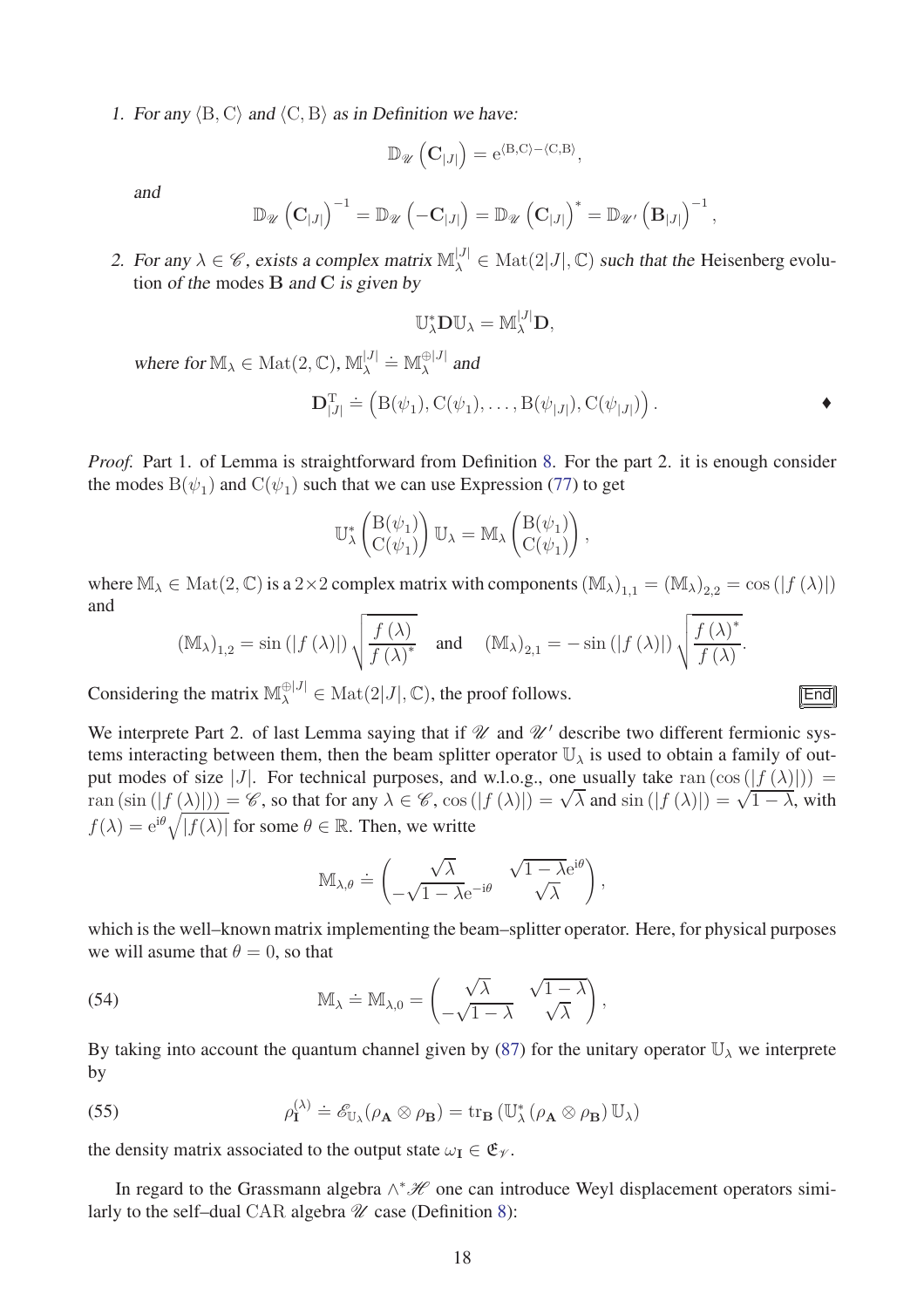*Definition 9 (Weyl displacement operator at Grassmann algebras).* Let  $(\mathcal{H}, \mathfrak{A})$  be a self-dual Hilbert space:

1. Fix a basis projection  $P \in \mathfrak{p}(\mathcal{H}, \mathfrak{A})$  and an orthonormal basis  $\{\psi_i\}_{i \in J}$  of its range  $\mathfrak{h}_P$ . Given  $k, l \in \mathbb{N}_0$ ,

$$
\langle \mathfrak{h}_P^{(k)}, \mathfrak{h}_P^{(l)} \rangle \doteq \sum_{j \in J} \left( \mathfrak{A} \psi_j \right)^{(k)} \wedge \psi_j^{(l)}.
$$

2. For  $l \in \mathbb{N}_0$ , define

$$
\left(\boldsymbol{\psi}_{|J|}^{(l)}\right)^{\mathrm{T}} \doteq \left(\psi_1^{(l)}, \left(\mathfrak{A}\psi_1\right)^{(l)}, \ldots, \psi_{|J|}^{(l)}, \left(\mathfrak{A}\psi_{|J|}\right)^{(l)}\right) \quad \text{and} \quad \mathscr{J} \doteq \left(\begin{array}{cc} 0 & 1\\ 1 & 0 \end{array}\right)^{\oplus |J|}
$$

*.*

For any  $k\in\mathbb{N}_0$  and  $\boldsymbol{\psi}_{|J|}^{(k)}$  $\bigcup_{|J|}^{(k)}$ , the fermionic "Weyl displacement operator"  $\mathbb{T}_k$ :  $\wedge^* \mathfrak{h}_P^{(k)} \to \wedge^* (\mathfrak{h}_P^{(k)} \oplus$  $\mathfrak{h}_P^{*(l)}$ ), of the Hilbert space  $\mathfrak{h}_P^{(k)}$  $P_P^{(k)}$  relative to the Hilbert space  $\mathfrak{h}_P^{(l)}$  $P<sup>(t)</sup>$ , is defined by

<span id="page-18-1"></span>
$$
\mathbb{T}_k\left(\boldsymbol{\psi}_{|J|}^{(l)}\right) \doteq \mathrm{e}^{-\left(\boldsymbol{\psi}_{|J|}^{(l)}, \mathscr{J} \boldsymbol{\psi}_{|J|}^{(k)}\right)_{\mathfrak{h}_P}},
$$

with  $(A, B)_{\mathfrak{h}_P} \doteq A^T B$  for any  $A, B \in \mathfrak{h}_P^{(k)}$  $\mathfrak{h}_P^{(k)}, \mathfrak{h}_P^{(l)}$  $P_P^{(t)}$ , and the exponential function of Expression  $(76)$ .

Straightforward calculations using Definition [9–](#page-17-0)(2), for a basis projection  $P \in \mathfrak{p}(\mathcal{H}, \mathfrak{A})$ , show that the Weyl displacement operator of Definition [9–](#page-17-0)(3) can be redefined by

(56) 
$$
\mathbb{T}_{k}\left(\psi_{|J|}^{(l)}\right)=e^{\left\langle \mathfrak{h}_{P}^{(k)},\mathfrak{h}_{P}^{(l)}\right\rangle - \left\langle \mathfrak{h}_{P}^{(l)},\mathfrak{h}_{P}^{(k)}\right\rangle},
$$

so that

<span id="page-18-2"></span>(57) 
$$
\mathbb{T}_{k}\left(\boldsymbol{\psi}_{|J|}^{(l)}\right)^{-1}=\mathbb{T}_{k}\left(-\boldsymbol{\psi}_{|J|}^{(l)}\right)=\mathbb{T}_{k}\left(\boldsymbol{\psi}_{|J|}^{(l)}\right)^{*}=\mathbb{T}_{l}\left(\boldsymbol{\psi}_{|J|}^{(k)}\right)^{-1},
$$

see Lemma [1](#page-16-3) for a comparation with the Weyl displacement operator  $\mathbb{D}_{\mathcal{U}}$  in the context of self–dual CAR algebras.

For a fix basis projection, consider the Grassmann *C*<sup>∗</sup>–algebra  $\mathscr{G}_P$ . For the displacement operator T of Definition [9](#page-17-0) we have:

LEMMA 2.

Fix a basis projection  $P \in \mathfrak{p}(\mathcal{H}, \mathfrak{A})$  with range  $\mathfrak{h}_P$ , and take same notations of Definition [9.](#page-17-0) For the displacement operator  $T$  we have:

<span id="page-18-0"></span>
$$
\mathbb{T}_{k}\left(\psi_{|J|}^{(l)}\right)^{*}\circ_{P}^{(k)}\left(\psi_{i}^{(k)}\right)^{\#}\circ_{P}^{(k)}\mathbb{T}_{k}\left(\psi_{|J|}^{(l)}\right)=\left(\psi_{i}^{(k)}\right)^{\#}+\left(\psi_{i}^{(l)}\right)^{\#},
$$

for each  $i \in J$ , where  $\circ_{P}^{(k)}$  $P_P^{(k)}$  is the circle product of Definition [5](#page-8-0) acting on  $\wedge^* \mathfrak{h}^{(k)}$ . The symbol # stands for either  $\psi_j^{(k,l)}$  or  $\left( \mathfrak{A} \psi_j \right)^{(k,l)}.$  Thus for a fix Hilbert space  $\mathfrak{h}_P^{(k)}$  $p^{(k)}$ , the element  $\boldsymbol{\psi}^{(l)}_{|J|}$  $\binom{U}{|J|}$  is displaced as

$$
\mathbb{T}_{k}\left(\boldsymbol{\psi}_{|J|}^{(l)}\right)^{*}\circ_{P}^{(k)}\boldsymbol{\psi}_{|J|}^{(k)}\circ_{P}^{(k)}\mathbb{T}_{k}\left(\boldsymbol{\psi}_{|J|}^{(l)}\right)=\boldsymbol{\psi}_{|J|}^{(k)}+\boldsymbol{\psi}_{|J|}^{(l)}.
$$

 $\text{Let } \boldsymbol{\psi}_{\text{l},l}^{(l)}$  $\int_{|J|}^{(l)}$  and  $\psi_{|J|}^{(m)}$  well–defined on  $\wedge^* \mathfrak{h}_P^{(l)}$  $_{P}^{(l)}$  and  $\wedge^* \mathfrak{h}_{P}^{(m)}$  $P_P^{(m)}$ , respectively. We have

$$
\mathbb{T}_{k}\left(\boldsymbol{\psi}_{|J|}^{(l)}+\boldsymbol{\psi}_{|J|}^{(m)}\right)=\mathbb{T}_{k}\left(\boldsymbol{\psi}_{|J|}^{(l)}\right)\circ_{P}^{(k)}\mathbb{T}_{k}\left(\boldsymbol{\psi}_{|J|}^{(m)}\right)\mathrm{e}^{-\frac{1}{2}\left(\boldsymbol{\psi}_{|J|}^{(l)},\mathscr{J}\boldsymbol{\psi}_{|J|}^{(m)}\right)}.
$$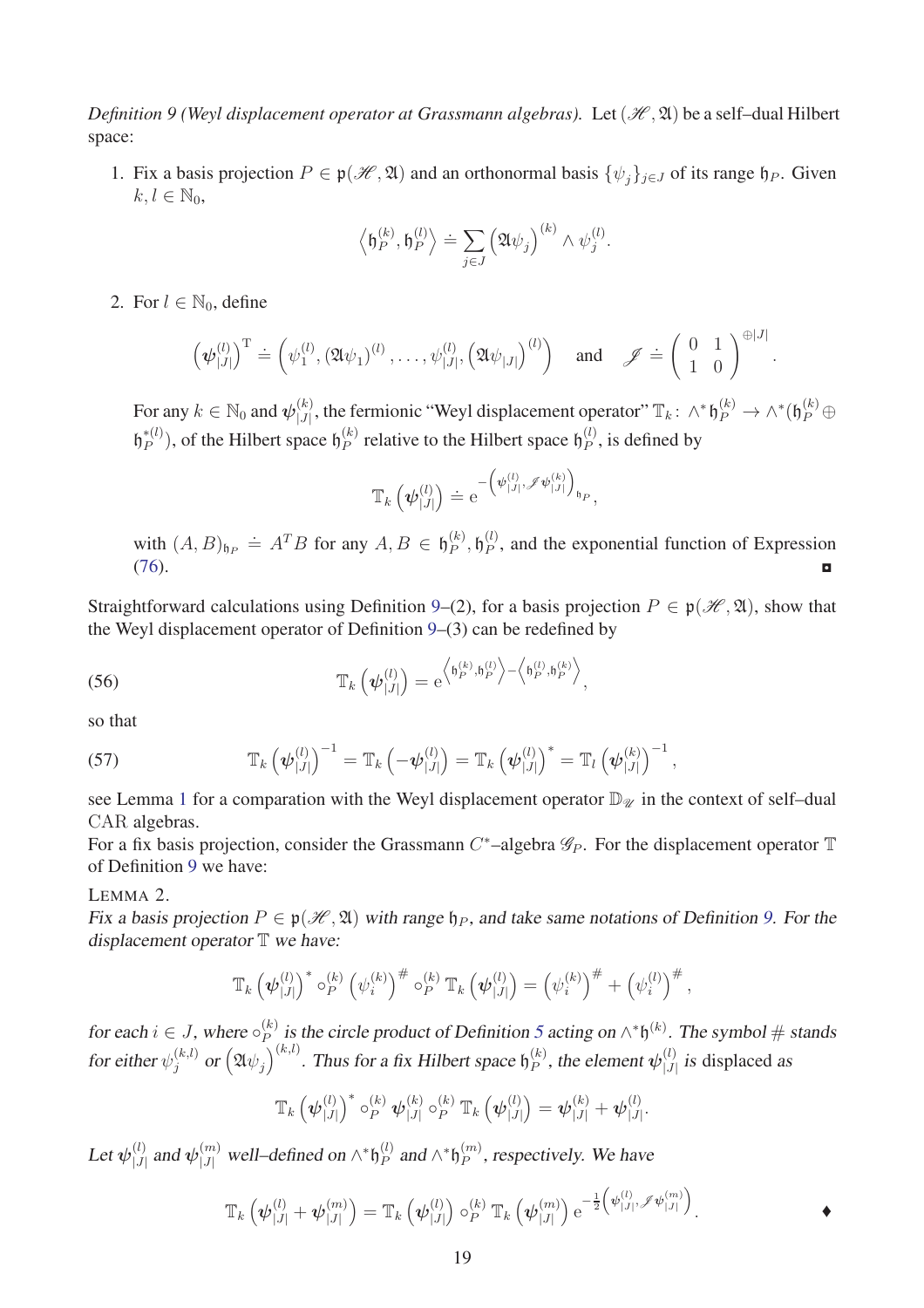**Remark 1.** Observe that this Lemma brings us to similar results proven for fermionic coherent states [\[OK78,](#page-31-6) [CG99,](#page-30-8) [CR12\]](#page-30-14). The fundamental difference between our result and those of the mentioned works, is that here we do not require a CAR algebra and the Grassmann numbers, which are usually introduced to provide anticommutative properties. Instead, the circle product ◦*<sup>P</sup>* on Grassmann algebras provides a *natural* structure that combines the CAR algebra structure, Equation [\(25\)](#page-9-1), and the anticommutative property of Grassmann algebras, see [\(16\)](#page-7-1). Thus, it is only necessary having Grassmann algebras endowed with ◦*<sup>P</sup>* in order to study coherent states of fermions. ␏

*Proof.* Take  $k, l \in \mathbb{N}_0$  and consider Expressions [\(56\)](#page-18-1)–[\(57\)](#page-18-2). Similar to Proof of Lemma [1,](#page-16-3) we can use Expressions [\(77\)](#page-26-2)–[\(78\)](#page-26-3) for the vector space  $\wedge^*(\mathfrak{h}_P^{(k)} \oplus \mathfrak{h}_P^{(l)})$  $\binom{l}{P}$ . Here, we are displacing a fix vector  $\psi_{|J|}^{(k)}$ |*J*| the *quantity*  $\psi_{\vert .l}^{(l)}$  $\psi_{|J|}^{(l)}$ . Hence, for  $\psi_{|J|}^{(k)}$  $\begin{bmatrix} h \ j \end{bmatrix}$  and  $\psi_i^{(l)}$  of Lemma, we take into account the circle product  $\circ_P$  of Definition [5,](#page-8-0) Expressions [\(56\)](#page-18-1)–[\(57\)](#page-18-2) and [\(77\)](#page-26-2) in order to obtain

$$
\mathbb{T}_{k}\left(\psi_{|J|}^{(l)}\right)^{*} \circ_{P}^{(k)} \psi_{i}^{(k)} \circ_{P}^{(k)} \mathbb{T}_{k}\left(\psi_{|J|}^{(l)}\right) = e^{\left\langle \mathfrak{h}_{P}^{(l)}, \mathfrak{h}_{P}^{(k)} \right\rangle - \left\langle \mathfrak{h}_{P}^{(k)}, \mathfrak{h}_{P}^{(l)} \right\rangle} \circ_{P}^{(k)} \psi_{i}^{(k)} \circ_{P}^{(k)} e^{\left\langle \mathfrak{h}_{P}^{(k)}, \mathfrak{h}_{P}^{(l)} \right\rangle - \left\langle \mathfrak{h}_{P}^{(l)}, \mathfrak{h}_{P}^{(k)} \right\rangle} \newline = \psi_{i}^{(k)} + \left[A^{(k,l)}, \psi_{i}^{(k)}\right]_{P}^{(k)} + \frac{1}{2} \left[A^{(k,l)}, \left[A^{(k,l)}, \psi_{i}^{(k)}\right]_{P}^{(k)}\right]_{P}^{(k)} \cdots,
$$

with

$$
A^{(k,l)} \doteq \sum_{j \in J} \left( \left( \mathfrak{A} \psi_j \right)^{(l)} \psi_j^{(k)} - \left( \mathfrak{A} \psi_j \right)^{(k)} \psi_j^{(l)} \right),
$$

and  $[A, B]_P^{(k)}$  $P_P^{(k)}$  is the commutator of  $A, B \in \wedge^*$  ( $\mathfrak{h}_P^{(k)} \oplus \mathfrak{h}_P^{*(l)}$ ) obeying the circle product CAR [\(25\)](#page-9-1) for  $A, B \in \wedge^* \mathfrak{h}_P^{(k)}$  $P_P^{(k)}$ , while it is equals to zero for *A*, *B* ∈ ∧\* $\mathfrak{h}_P^{(l)}$  $P_P^{(t)}$  according to [\(16\)](#page-7-1). Observe that for any basis projection  $P \in \mathfrak{p}(\mathcal{H}, \mathfrak{A})$  and integers  $n \in \mathbb{N}_0$  and  $k \in \{0, \ldots, n\}$  we can define

(58) 
$$
\varkappa_P^{(k)} \doteq \varkappa_{(0,0)}^{(k,k)} \circ \varkappa_P
$$

For  $n \in \mathbb{N}_0$  we can extend the isomorphism  $\varkappa_P$  of Definition [6](#page-9-2) for any  $k$ –copy  $\wedge^* \mathscr{H}^{(k)}$  of  $\wedge^* \mathscr{H}$ . Thus for any  $\varphi_1, \varphi_2 \in \mathcal{H}$ , we have  $\varphi_1^{(k)}$  $\mathcal{L}_{1}^{(k)}$ ,  $\varphi_{2}^{(k)} \in \mathcal{H}^{(k)}$  satisfying [\(25\)](#page-9-1). Then, we can use this and Expression [\(78\)](#page-26-3) in order to calculate  $\left[A^{(k,l)}, \psi_i^{(l)}\right]_P^{(k)}$  $\int_{P}^{(n)}$  as

$$
\[A^{(k,l)}, \psi_i^{(k)}\]_P^{(k)} = \sum_{j \in J} \left\{ \left( \mathfrak{A} \psi_j \right)^{(k)} \circ_P^{(k)} \psi_i^{(k)} + \psi_i^{(k)} \circ_P^{(k)} \left( \mathfrak{A} \psi_j \right)^{(k)} \right\} \psi_j^{(l)}.
$$

Hence we are able to combine Expressions [\(25\)](#page-9-1)–[\(26\)](#page-9-4), from which one has  $A^{(k,l)}, \psi_i^{(k)}$  $_{P} = \psi_i^{(l)}$  $i^{\prime\prime}$ , and hence by [\(16\)](#page-7-1) and notation [\(17\)](#page-7-2) we obtain

$$
\[A^{(k,l)}, \left[A^{(k,l)}, \psi_i^{(k)}\right]_P^{(k)}\]_P^{(k)} = -\left[\left(\mathfrak{A}\psi_j\right)^{(l)} \wedge \psi_i^{(l)} + \psi_i^{(l)} \wedge \left(\mathfrak{A}\psi_j\right)^{(l)}\right] \psi_i^{(k)} = 0.\]
$$

This shows that the Lemma works for  $\psi_j^{(k)}$  $j^{(k)}$ , whereas a similar calculation shows that also works for  $(\mathfrak{A}\psi_j)^{(k)}$ .

For the second part, note that for any  $k, l \in \mathbb{N}_0$ , all the elements of the form  $\left\langle \mathfrak{h}_P^{(k)} \right\rangle$  $_{P}^{(k)},\mathfrak{h}_{P}^{(l)}$  $\binom{l}{P}$   $\in$  ^\* $(\mathfrak{h}_{P}^{(k)} \oplus$  $(\mathfrak{h}_P^{*(l)})$  are even, which are in a commutative subalgebra (see Expression [\(16\)](#page-7-1) and comments around it, as well as [\(29\)](#page-9-0)). Thus for  $k, l, m, n, o, p \in \mathbb{N}_0$  straightforward calculations arrive us to

$$
\left[\left\langle \mathfrak{h}_{P}^{(k)},\mathfrak{h}_{P}^{(l)}\right\rangle ,\left[\left\langle \mathfrak{h}_{P}^{(m)},\mathfrak{h}_{P}^{(n)}\right\rangle ,\left\langle \mathfrak{h}_{P}^{(o)},\mathfrak{h}_{P}^{(p)}\right\rangle \right]\right]=0.
$$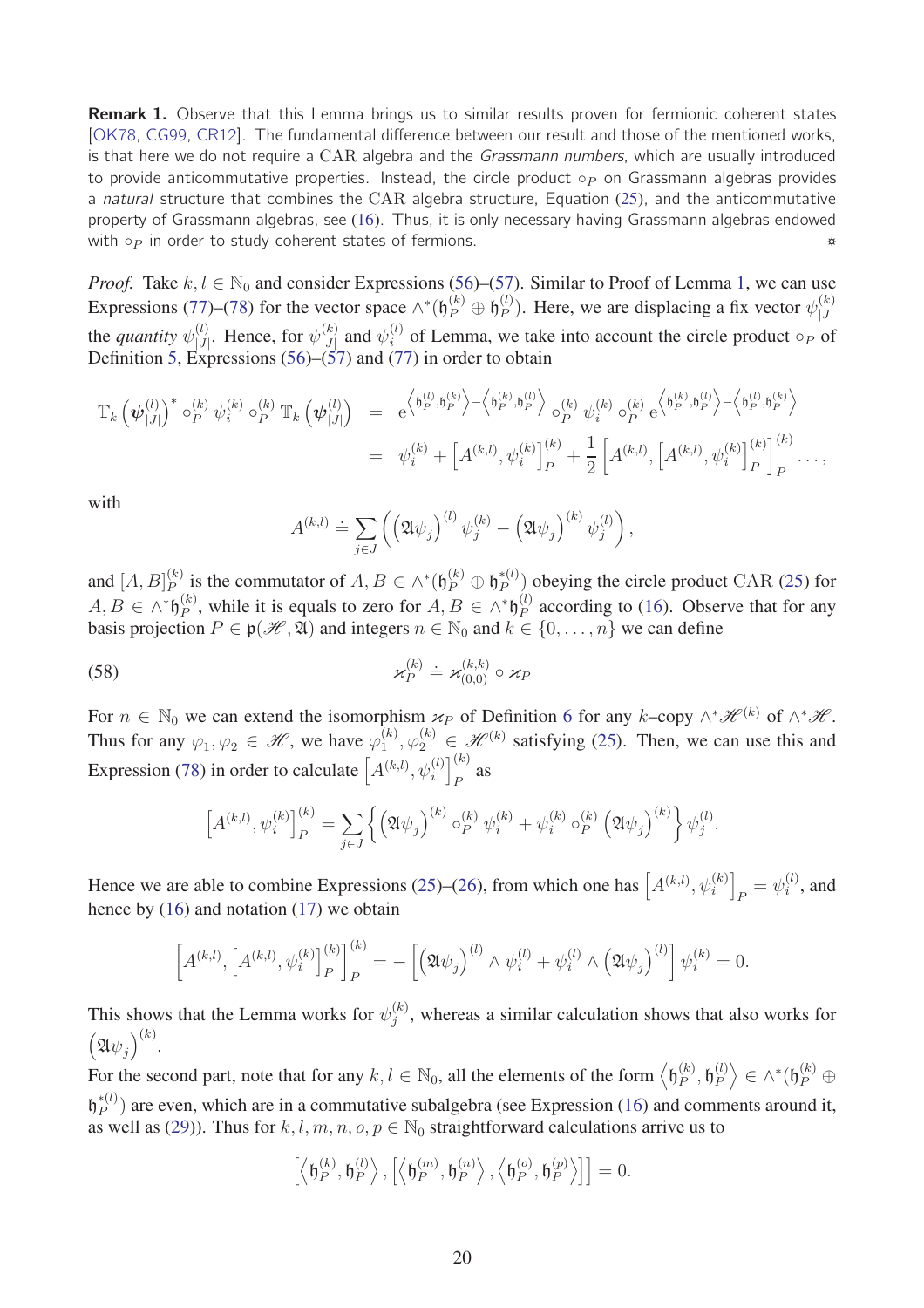Then we apply [\(78\)](#page-26-3) and [\(79\)](#page-26-4), as well as a simple computations in order to obtain

$$
\mathbb{T}_{k}\left(\psi_{|J|}^{(l)}+\psi_{|J|}^{(m)}\right) = \mathbb{T}_{k}\left(\psi_{|J|}^{(l)}\right)\circ_{P}^{(k)}\mathbb{T}_{k}\left(\psi_{|J|}^{(m)}\right)e^{\frac{1}{2}\left[\left\langle \mathfrak{h}_{P}^{(l)},\mathfrak{h}_{P}^{(k)}\right\rangle - \left\langle \mathfrak{h}_{P}^{(k)},\mathfrak{h}_{P}^{(l)}\right\rangle,\left\langle \mathfrak{h}_{P}^{(m)},\mathfrak{h}_{P}^{(k)}\right\rangle - \left\langle \mathfrak{h}_{P}^{(k)},\mathfrak{h}_{P}^{(l)}\right\rangle\right]}\n\n= \mathbb{T}_{k}\left(\psi_{|J|}^{(l)}\right)\circ_{P}^{(k)}\mathbb{T}_{k}\left(\psi_{|J|}^{(m)}\right)e^{-\frac{1}{2}\left(\left\langle \mathfrak{h}_{P}^{(l)},\mathfrak{h}_{P}^{(m)}\right\rangle - \left\langle \mathfrak{h}_{P}^{(m)},\mathfrak{h}_{P}^{(l)}\right\rangle\right)},
$$

which is equivalent to the desired identity.  $\boxed{\text{End}}$ 

For  $\mathfrak J$  defined by [\(30\)](#page-10-1), consider the Clifford  $C^*$ -algebra  $\mathscr Q' \equiv (\mathscr Q', +, \cdot,^*, \| \cdot \|_{\mathscr Q})$  with generators, the unit 1 and the family of self–adjoint elements  $\{S_i\}_{i\in\mathfrak{J}}$ , and satisfying [\(31\)](#page-10-5) so that dim  $\mathcal{Q}'$ dim  $\mathscr{Q} = 2^{\dim \mathscr{H}}$ . The product *C*<sup>\*</sup>-algebra  $\mathscr{V}' \equiv \mathscr{Q} \otimes \mathscr{Q}'$  is such a one obeying for any  $j \in \mathfrak{J}$ 

$$
R_j \otimes \mathbf{1} \equiv R_j \in \mathscr{V}', \qquad \mathbf{1} \otimes S_j \equiv S_j \in \mathscr{V}'
$$

so that for any  $i, j \in \mathfrak{J}$ 

(59) 
$$
R_{j}S_{i} + S_{i}R_{j} = 0,
$$

cf. [\(53\)](#page-16-4). Because the isomorphism between Clifford *C* <sup>∗</sup>–algebras and self–dual CAR algebras, the product *C*<sup>\*</sup>-algebra  $\mathcal{V}'$  is well-defined as well as an exponential function on  $\mathcal{V}'$ , cf. [\(76\)](#page-26-1). For  $\theta \in \mathbb{R}$ , one can *displace* the operator  $A \in \mathcal{V}'$  via the <sup>\*</sup>-automorphism  $\Delta_{\theta}$  on  $\mathcal{V}'$  defined by

(60) 
$$
\Delta_{\theta}(A) \doteq e^{\frac{\theta}{2}\langle S,R\rangle} A e^{-\frac{\theta}{2}\langle S,R\rangle},
$$

with  $\langle S, R \rangle \doteq \sum_{i \in \mathbb{Z}}$  $\sum_{j\in\mathfrak{J}} S_j R_j$  ∈  $\mathcal{V}'$ , cf. displacement operator of Definition [8](#page-16-2) and Lemma [1.](#page-16-3) By [\(77\)](#page-26-2), we are able to write

<span id="page-20-3"></span>
$$
e^{\frac{\theta}{2}\langle S,R\rangle}Ae^{-\frac{\theta}{2}\langle S,R\rangle}=A+\sum_{n=1}^{\infty}\frac{\theta^n}{2^nn!}\text{ad}_{\langle S,R\rangle}^n(A)
$$

where for  $n \in \mathbb{N}$ ,  $\text{ad}_{\langle S,R \rangle}^n(A) = [\langle S, R \rangle, [\langle S, R \rangle, [\dots, A]] \dots]$  is the *n*–fold commutator of *A* with  $\langle S, R \rangle$ . In particular, for  $A \equiv R_i \in \mathcal{Q}$ , with  $i \in \mathfrak{J}$ 

$$
e^{\frac{\theta}{2}\langle S,R\rangle}R_i e^{-\frac{\theta}{2}\langle S,R\rangle} = \cos(\theta) R_i + \sin(\theta) S_i.
$$

By taking  $\cos (\theta_\lambda) = \sqrt{\lambda}$  and  $\sin (\theta_\lambda) = \sqrt{1 - \lambda}$ , for  $\lambda \in (0, 1)$  we can write

<span id="page-20-4"></span>(61) 
$$
e^{\frac{\theta_{\lambda}}{2}\langle S,R\rangle}R_{i}e^{-\frac{\theta_{\lambda}}{2}\langle S,R\rangle}=\sqrt{\lambda}R_{i}+\sqrt{1-\lambda}S_{i} \qquad \theta_{\lambda}=\arctan\left(\sqrt{\frac{1-\lambda}{\lambda}}\right).
$$

I.e., by using the <sup>∗</sup>–automorphism [\(60\)](#page-20-3) one arrives to a fermionic quantum version of the addition rule at the *classical phase space*. See [\[KS14,](#page-31-1) Eqs. (4) and (6)].

### <span id="page-20-0"></span>4.2 Dissipative systems and Clifford algebras

Now, suppose that the density matrix  $\rho \in \mathcal{Q}^+ \cap \mathcal{Q}$  satisfies the quantum diffusion equation

<span id="page-20-1"></span>(62) 
$$
\frac{\mathrm{d}}{\mathrm{d}t}\rho_t = \mathscr{L}\rho_t, \qquad \rho_t \doteq \mathrm{e}^{t\mathscr{L}}\rho,
$$

for any  $t \in \mathbb{R}_0^+$ , where by definition  $\rho_0 = \rho$ . See [\(80\)](#page-27-0) below. Here,  $\mathscr{L} \in \mathscr{Q}$  is the infinitesimal generator or Liouvillean of the strongly continuous semigroup  $\{e^{t\mathcal{L}}\}_{t\in\mathbb{R}_{0}^{+}}$ , that we will assume to be bounded, and satisfies  $\mathscr{L}$ **1** = 0. Explicitly, using [\(81\)](#page-27-1), with  $V_j = R_j$ , for any  $A \in \mathscr{Q}$ ,  $\mathscr{L}$  is given by

<span id="page-20-2"></span>(63) 
$$
\mathscr{L}A = \sum_{j \in \mathfrak{J}} (R_j[A, R_j] + [R_j, A]R_j) = 2 \sum_{j \in \mathfrak{J}} (R_jAR_j - A) = - \sum_{j \in \mathfrak{J}} [R_j, [R_j, A]]
$$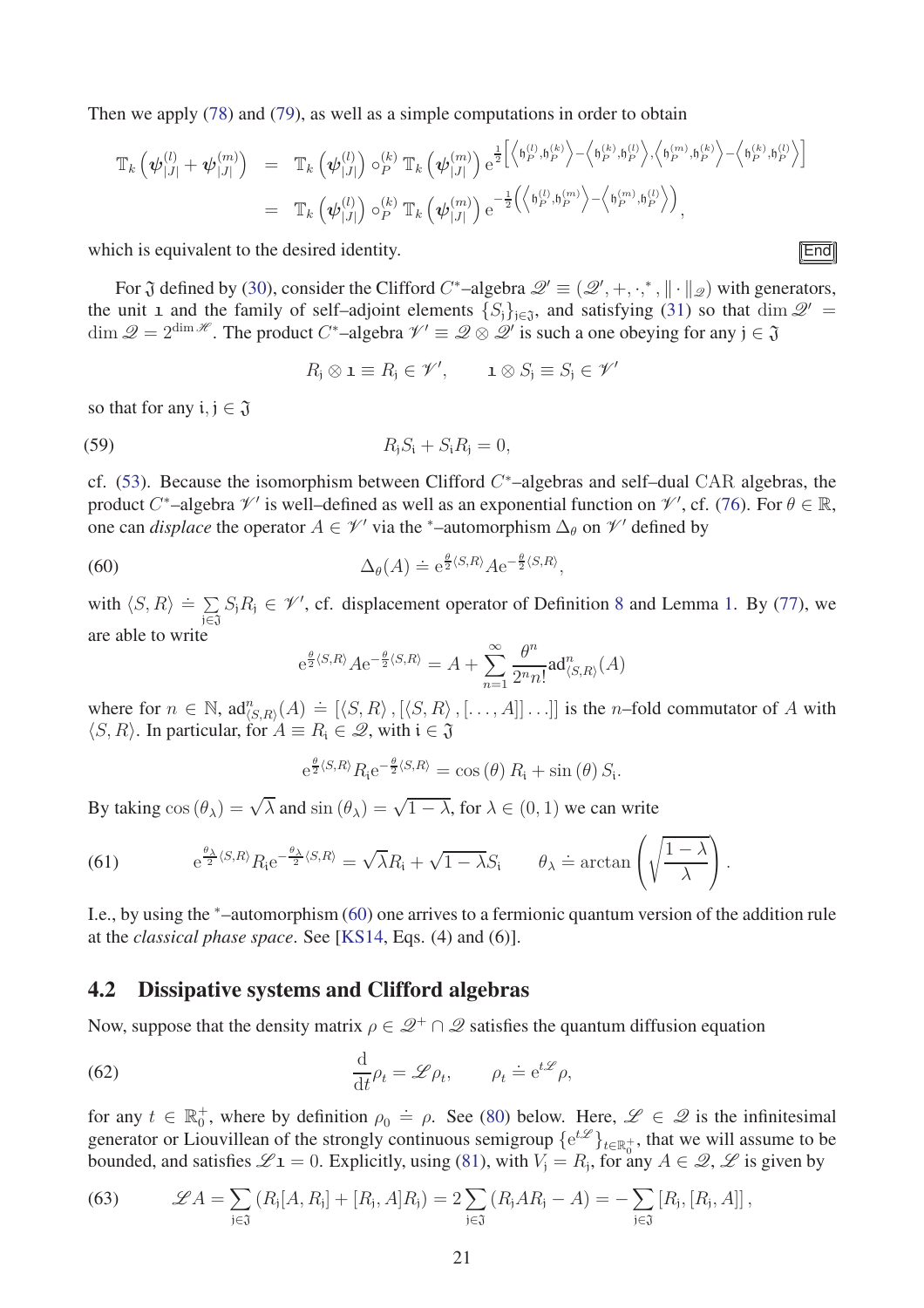where we use [\(31\)](#page-10-5). Then, we can recognize by  $\mathscr{L}$ , the generator of the infinite–temperature *Fermi Ornstein–Uhlenbeck semigroup*. For details see [\[CM20\]](#page-30-11). By [\(35\)](#page-11-4), for any even element *A* (see [\(10\)](#page-5-5)) one notes that the Liouvillean and the fermionic number operators are related by  $\mathcal{N} = -\frac{1}{4}\mathcal{L}$ . Then, for any  $A_1, A_2 \in \mathcal{Q}^+ \cap \mathcal{Q}$  even elements of  $\mathcal{Q}$  we get:

<span id="page-21-3"></span>(64) 
$$
\langle \mathscr{L} A_1, A_2 \rangle_{\mathscr{Q}}^{\text{H.S.}} = \langle A_1, \mathscr{L} A_2 \rangle_{\mathscr{Q}}^{\text{H.S.}},
$$

where  $\langle \cdot, \cdot \rangle_{\mathcal{Q}}^{\text{H.S.}}$  denotes the Hilbert–Schmidt inner product on  $\mathcal{Q}$  given by [\(33\)](#page-10-6). One can verify that the strongly continuous semigroup  $\{e^{t\mathscr{L}}\}_{t\in\mathbb{R}_{0}^{+}}$  with the Liouvillean  $\mathscr{L}$  defined by [\(63\)](#page-20-2) is trace–preserving completely positive [\[GKS76\]](#page-30-15), it follows that  $L$  defines a quantum channel map. For the special case of the Clifford algebra  $\mathscr{Q}$ , given some density matrix  $\rho \in \mathscr{Q}^+ \cap \mathscr{Q}$  defining a Gaussian state  $\omega_C$ , the skew–symmetric matrix covariance  $C \equiv C_{\rho}$  is given by [\[Bra05\]](#page-30-4)

(65) 
$$
C_{i,j} \doteq \langle \mathfrak{A} \psi_i, C \psi_j \rangle_{\mathscr{H}} = \frac{i}{2} \text{tr}_{\mathscr{Q}} \left( \rho[R_i, R_j] \right),
$$

for  $i, j \in \mathfrak{J}$ , and satisfying  $C^tC \leq 1_{|\mathfrak{J}|}$ , where  $1_{|\mathfrak{J}|} \in \text{Mat}(|\mathfrak{J}|, \mathbb{C})$  denotes the identity matrix, and the symbol t denotes the transpose matrix, see [\(30\)](#page-10-1)–[\(31\)](#page-10-5). See also [\(37\)](#page-11-5) and comments around it. In above inequality,  $C^{\dagger}C = 1_{|\mathfrak{J}|}$  holds for *pure* Gaussian states, that is equivalent to say that  $\lambda_j = \pm 1$ for  $j \in \frac{1}{2}$  $\frac{1}{2}$ [3] in [\(36\)](#page-11-6), [\[Bra05\]](#page-30-4). As proven by Bravyi–König [\[BK12,](#page-29-4) Lemma 1], for an *initial* Gaussian state  $\omega$  with density matrix  $\rho$  satisfying the differential equation [\(62\)](#page-20-1), the Liouvillean [\(63\)](#page-20-2) preserves the Gaussianity of the state  $\omega_t$  (associated to  $\rho_t \doteq e^{t\mathscr{L}} \rho$ ) for all non–negative times  $t \in \mathbb{R}_0^+$ .

LEMMA 3 (ENTROPY VARIATION RATE).

Consider a Gaussian state  $\omega \in \mathfrak{E}_{\mathcal{Q}}$  with associated density matrix  $\rho \equiv \rho_{\omega} \in \mathcal{Q}^+ \cap \mathcal{Q}$ . Suppose that the family of generators  $\{R_j\}_{j\in\mathfrak{J}}$  of  $\mathcal{Q}$  satisfies  $\sup_{j\in\mathfrak{J}} ||R_j \rho||_{\mathcal{Q}} \in \mathbb{R}^{+5}$  $\sup_{j\in\mathfrak{J}} ||R_j \rho||_{\mathcal{Q}} \in \mathbb{R}^{+5}$  $\sup_{j\in\mathfrak{J}} ||R_j \rho||_{\mathcal{Q}} \in \mathbb{R}^{+5}$ . Then, for any  $j \in \mathfrak{J}$ , the quantum

Fisher information is given by

(66) 
$$
\mathscr{J}(\omega_{R_i}) = -\text{tr}_{\mathscr{Q}}(\rho[R_i,[R_i,\ln\rho]]),
$$

in such <sup>a</sup> way that the entropy variation rate, see [\(49\)](#page-13-3), is

<span id="page-21-0"></span>
$$
\mathscr{J}(\omega) = -\sum_{j \in \mathfrak{J}} \operatorname{tr}_{\mathscr{Q}}(\rho[R_j, [R_j, \ln \rho]]).
$$

*Proof.* Fix  $R_j$ , with  $j \in \mathfrak{J}$ , and the assumptions of Lemma. Note that for any  $\theta, \varepsilon \in \mathbb{R}^+$ , we are able to write

$$
\S(\omega||\omega_{R_j}^{(\theta+\varepsilon)}) - \S(\omega||\omega_{R_j}^{(\theta)}) = \text{tr}_{\mathscr{D}}\left(\rho\left(\ln\left(\rho_{R_j}^{(\theta)}\right) - \ln\left(\rho_{R_j}^{(\theta+\varepsilon)}\right)\right)\right),
$$

where  $\S(\cdot, \cdot)$  is the relative entropy between two states given by [\(45\)](#page-13-1) and  $\rho_{R_j}^{(\theta)}$  $R_i^{(0)}$  is the displacement of  $\rho$ according to [\(48\)](#page-13-4) for  $\theta \in \mathbb{R}$ . Since  $\rho \in \mathcal{Q}^+ \cap \mathcal{Q}$  we can use the identity [\(84\)](#page-28-3), in order to obtain

<span id="page-21-2"></span>(67) 
$$
\ln\left(\rho_{R_j}^{(\theta)}\right) - \ln\left(\rho_{R_j}^{(\theta+\varepsilon)}\right) = \int_0^\infty \left(x\mathbf{1} + \rho_{R_j}^{(\theta+\varepsilon)}\right)^{-1} \left(\rho_{R_j}^{(\theta)} - \rho_{R_j}^{(\theta+\varepsilon)}\right) \left(x\mathbf{1} + \rho_{R_j}^{(\theta)}\right)^{-1} dx.
$$

Define the quantity

$$
T_{\theta,\epsilon,\rho_{R_{\mathbf{j}}}} \doteq -\text{tr}_{\mathscr{Q}}\left(\int_0^\infty \left(x\mathbf{1} + \rho_{R_{\mathbf{j}}}^{(\theta+\varepsilon)}\right)^{-1} \left(\rho_{R_{\mathbf{j}}}^{(\theta)} - \rho_{R_{\mathbf{j}}}^{(\theta+\varepsilon)}\right) \left(x\mathbf{1} + \rho_{R_{\mathbf{j}}}^{(\theta)}\right)^{-1} dx\right),
$$

so that we desire to verify that the limit  $\lim_{\epsilon \to 0} \frac{|T_{\theta,\epsilon,\rho_{R_i}}|}{\epsilon}$ [\[BR03b,](#page-29-5) Example 6.2.31] we can show that  $\frac{E_{\epsilon} P R_1}{\epsilon}$  is bounded. By using similar arguments that in

$$
\left|T_{\theta,\epsilon,\rho_{R_j}}\right| \leq \left\|\left(\rho_{R_j}^{(\theta+\varepsilon)}\right)^{-1}\right\|_{\mathscr{Q}}\left\|\rho_{R_j}^{(\theta)} - \rho_{R_j}^{(\theta+\varepsilon)}\right\|_{\mathscr{Q}},
$$

<span id="page-21-1"></span><sup>&</sup>lt;sup>5</sup>Then,  $\mathscr Q$  is not necessarily finite dimensional, we only require its separability.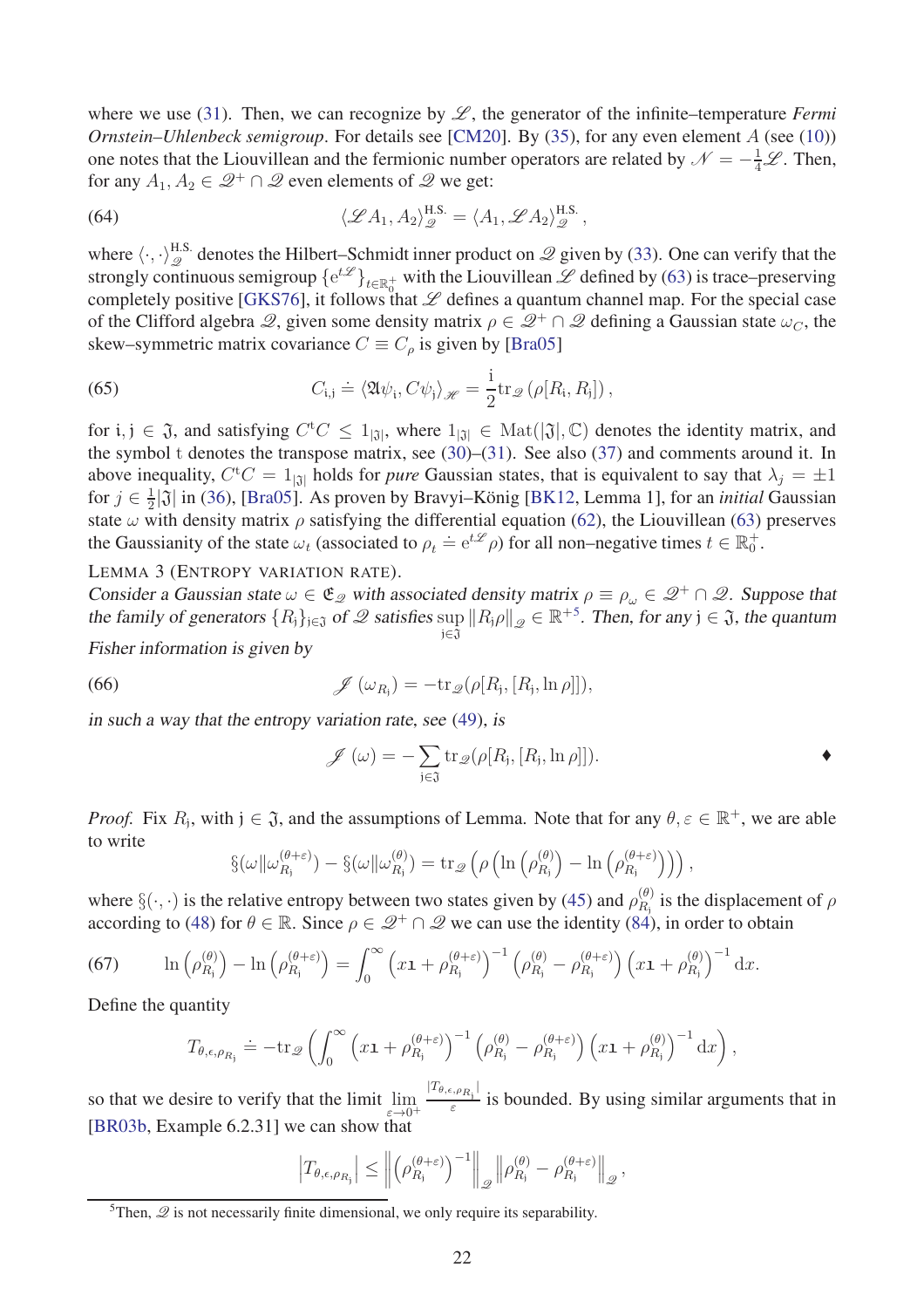and using the identity

<span id="page-22-1"></span>(68) 
$$
\rho_{R_j}^{(\theta)} - \rho_{R_j}^{(\theta + \varepsilon)} = e^{\theta R_j} \rho e^{-\theta R_j} \left( 1 - e^{-\varepsilon R_j} \right) - e^{\theta R_j} \left( e^{\varepsilon R_j} - 1 \right) \rho e^{-(\theta + \varepsilon)R_j},
$$

we get

$$
\lim_{\varepsilon \to 0^+} \frac{\left|T_{\theta,\epsilon,\rho_{R_j}}\right|}{\varepsilon} \leq 2 \left\|\rho^{-1}\right\|_{\mathscr{Q}} \left\|R_j \rho\right\|_{\mathscr{Q}},
$$

which, by the hypothesis of the Lemma ensures the boundedness of the limit lim *ε*→0<sup>+</sup>  $|T_{\theta,\epsilon,\rho_{R_i}}|$  $\frac{E_{R_1}}{\varepsilon}$ . On the other hand, note that

<span id="page-22-2"></span>(69) 
$$
\lim_{\varepsilon \to 0} \frac{\ln\left(\rho_{R_j}^{(\theta)}\right) - \ln\left(\rho_{R_j}^{(\theta + \varepsilon)}\right)}{\varepsilon} = \int_0^\infty \left(x\mathbf{1} + \rho_{R_j}^{(\theta)}\right)^{-1} \left(\rho_{R_j}^{(\theta)} R_j - R_j \rho_{R_j}^{(\theta)}\right) \left(x\mathbf{1} + \rho_{R_j}^{(\theta)}\right)^{-1} dx,
$$

in particular, last expression can be rewritten as

<span id="page-22-3"></span>(70)  

$$
\int_0^{\infty} \left[ R_j \left( \left( x \mathbf{1} + \rho_{R_j}^{(\theta)} \right)^{-1} - \left( x \mathbf{1} + \mathbf{1} \right)^{-1} \right) - \left( \left( x \mathbf{1} + \rho_{R_j}^{(\theta)} \right)^{-1} - \left( x \mathbf{1} + \mathbf{1} \right)^{-1} \right) R_j \right] dx
$$

$$
= \ln(\rho_{R_j}^{(\theta)}) R_j - R_j \ln(\rho_{R_j}^{(\theta)}),
$$

where we had used the identity [\(85\)](#page-28-4). It follows combining [\(67\)](#page-21-2), [\(68\)](#page-22-1), [\(69\)](#page-22-2), [\(70\)](#page-22-3) and the *Lebesgue's dominated convergence theorem* that

$$
\frac{\mathrm{d}}{\mathrm{d}\varepsilon}\S(\omega||\omega_{R_{\mathbf{j}}}^{(\theta+\varepsilon)}) = \mathrm{tr}_{\mathscr{Q}}\left(\rho\left[\ln\left(\rho_{R_{\mathbf{j}}}^{(\theta)}\right),R_{\mathbf{j}}\right]\right).
$$

Similarly, by taking into account [\(67\)](#page-21-2), [\(68\)](#page-22-1), [\(69\)](#page-22-2), [\(70\)](#page-22-3) and the Lebesgue's dominated convergence theorem one more time we obtain

$$
\lim_{\theta \to 0} \int_0^{\infty} \left[ R_j \left( \left( x \mathbf{1} + \rho_{R_j}^{(\theta)} \right)^{-1} - \left( x \mathbf{1} + \rho \right)^{-1} \right) - \left( \left( x \mathbf{1} + \rho_{R_j}^{(\theta)} \right)^{-1} - \left( x \mathbf{1} + \rho \right)^{-1} \right) R_j \right] dx \n= R_j \ln(\rho) R_j - R_j^2 \ln(\rho) - \ln(\rho) R_j^2 + R_j \ln(\rho) R_j = -[R_j, [R_j, \ln(\rho)]],
$$

from which we deduce for any  $R_j$  that the quantum Fisher information  $(47)$  is explicitly given by

$$
\mathscr{J}(\omega_{R_j}) = -\text{tr}_{\mathscr{Q}}\left(\rho[R_j,[R_j,\ln(\rho)]]\right),\,
$$

and the conclusion follows.  $\boxed{\text{End}}$ 

Then, we are in a position to state a fermionic version of the *de Bruijin identity*:

LEMMA 4 (DE BRUIJIN'S IDENTITY).

Let Let be the fermionic Liouvillean [\(63\)](#page-20-2), and let  $\omega \in \mathfrak{E}_{\mathcal{Q}}$  be a Gaussian state with associated density matrix  $\rho \equiv \rho_\omega \in \mathscr{Q}^+ \cap \mathscr{Q}$  satisfying the differential equation [\(62\)](#page-20-1), and such that  $\left\| \rho_t^{-1} \right\|_{\mathscr{Q}}$ ,  $\left\| \rho_t^{-1} \right\|_{\mathscr{Q}}$ d*ρ<sup>t</sup>* d*t*  $\big\|_{\mathscr{Q}} \in$  $\mathbb{R}^+$  (see footnote [5\)](#page-21-1). Then, for any  $t \in \mathbb{R}_0^+$ , the fermionic de Bruijin *identity* holds

$$
\frac{\mathrm{d}}{\mathrm{d}t}\mathscr{S}(\omega_t) = \mathscr{J}(\omega_t),
$$

where  $\mathscr{S}(\omega_t)$  and  $\mathscr{J}(\omega_t)$  are the the von Neumann entropy [\(44\)](#page-13-6) and the entropy variation rate [\(49\)](#page-13-3) of the state  $\omega_t$  (provided  $\rho_t$ ), respectively.

<span id="page-22-0"></span>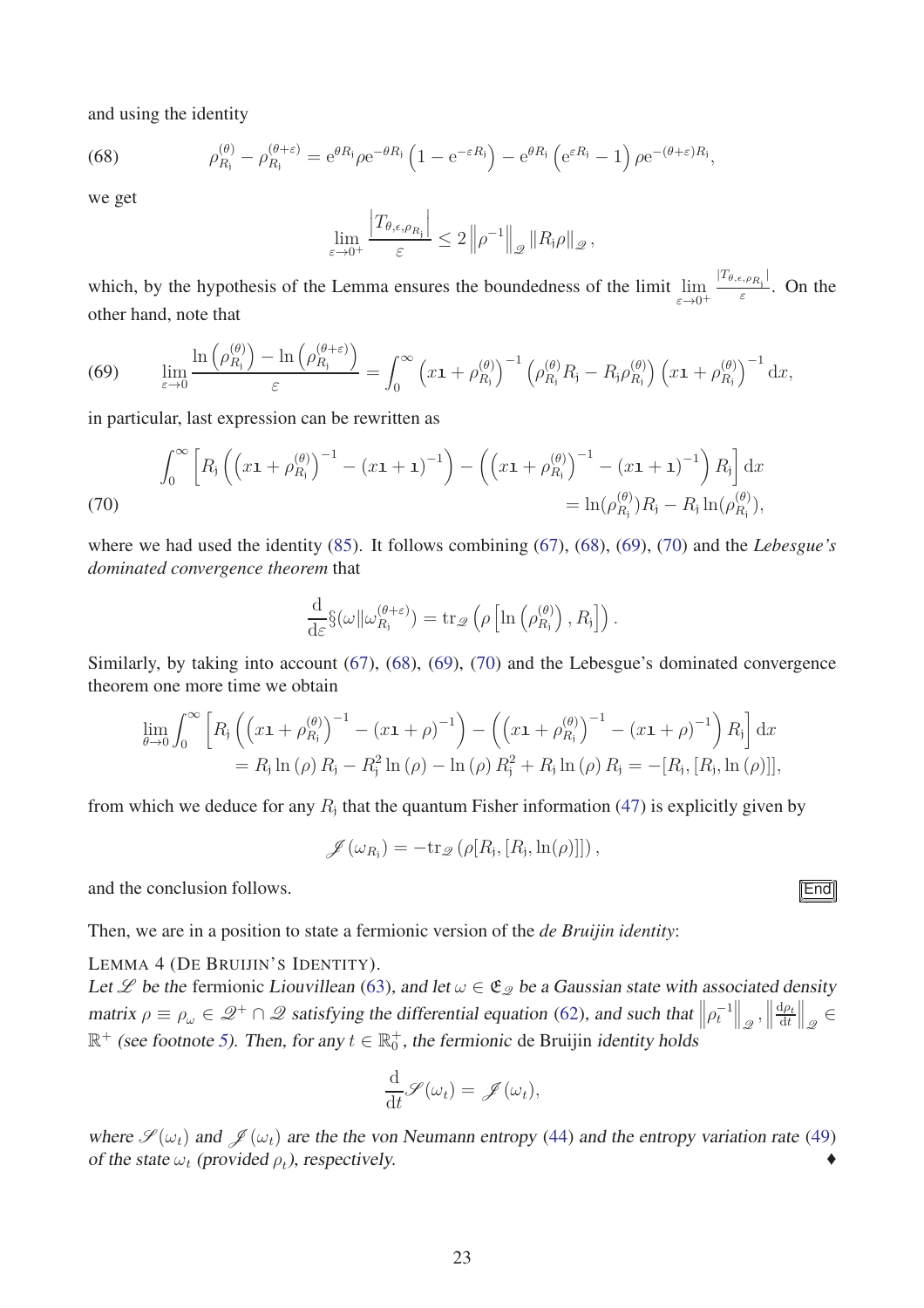*Proof.* For the sake of completeness for a density matrix  $\rho \in \mathcal{Q}^+ \cap \mathcal{Q}$  we first prove the following well–known relation between the Liouvillean  $\mathscr L$  and the entropy  $\mathscr S(\rho_t) \equiv \mathscr S(\omega_t)$  [\[Spo78\]](#page-31-7):

<span id="page-23-1"></span>(71) 
$$
\frac{\mathrm{d}}{\mathrm{d}t} \mathscr{S}(\rho_t) = -\mathrm{tr}_{\mathscr{Q}}(\mathscr{L}(\rho_t) \ln \rho_t),
$$

with  $\rho_t = e^{t\mathscr{L}} \rho$  satisfying the quantum diffusion equation [\(62\)](#page-20-1), for all  $t \in \mathbb{R}_0^+$ ,  $\mathscr{S}(\rho_t) = -\text{tr}_{\mathscr{Q}}(\rho_t \ln \rho_t)$ and the Liouvillean [\(63\)](#page-20-2). In fact, consider the difference between the entropies  $\mathscr{S}(\rho_{t+\varepsilon})$  and  $\mathscr{S}(\rho_t)$ , with  $\varepsilon \in \mathbb{R}^+$ , that is,

(72) 
$$
\mathcal{S}(\rho_{t+\varepsilon}) - \mathcal{S}(\rho_t) = -\text{tr}_{\mathcal{Q}}(\rho_{t+\varepsilon} \ln \rho_{t+\varepsilon}) + \text{tr}_{\mathcal{Q}}(\rho_t \ln \rho_t)
$$
  
= 
$$
-\text{tr}_{\mathcal{Q}}\left(\left(\rho_{t+\varepsilon} - \rho_t\right) \ln(\rho_{t+\varepsilon}) + \rho_t \int_0^\infty \left(x\mathbf{1} + \rho_{t+\varepsilon}\right)^{-1} \left(\rho_t - \rho_{t+\varepsilon}\right) (x\mathbf{1} + \rho_t)^{-1} dx\right),
$$

where we have used some rearrangements and we took the identity  $(84)$ . Define the quantity

$$
T_{\rho_t,\epsilon} \doteq -\text{tr}_{\mathscr{Q}}\left(\rho_t \int_0^\infty \left(x\mathbf{1} + \rho_{t+\epsilon}\right)^{-1} \left(\rho_t - \rho_{t+\epsilon}\right) \left(x\mathbf{1} + \rho_t\right)^{-1} \mathrm{d}x\right),\,
$$

so that we desire to verify the boundedness of the limit lim *ε*→0<sup>+</sup>  $\frac{|T_{\rho_t,\epsilon}|}{\epsilon}$ . In fact, by using similar arguments that in [\[BR03b,](#page-29-5) Example 6.2.31] we can show that

$$
\left|T_{\rho_t,\epsilon}\right| \le \|\rho_{t+\varepsilon}^{-1}\|_{\mathscr{Q}} \|\rho_{t+\varepsilon} - \rho_t\|_{\mathscr{Q}},
$$

and since  $\rho_{t+\varepsilon} - \rho_t = \left( e^{\varepsilon \mathscr{L}} - 1 \right) e^{t\mathscr{L}} \rho$ , we obtain

$$
\lim_{\varepsilon \to 0^+} \frac{\left|T_{\rho_t,\epsilon}\right|}{\varepsilon} \le \|\rho_t^{-1}\|_{\mathscr{Q}} \|\mathscr{L}\rho_t\|_{\mathscr{Q}},
$$

which, by the hypothesis of the Lemma ensures that lim *ε*→0<sup>+</sup>  $\frac{|T_{\rho_t,\epsilon}|}{\epsilon}$  is bounded. Then, by the Lebesgue's dominated convergence theorem,  $\frac{d}{dt}$   $\mathscr{S}(t) \doteq \lim_{\epsilon \to 0^{+}}$ *ε*→0<sup>+</sup>  $\mathscr{S}(\rho_{t+\varepsilon})-\mathscr{S}(\rho_t)$  $\frac{f(x)-f(y)}{g}$  can be written as

$$
\frac{\mathrm{d}}{\mathrm{d}t} \mathscr{S}(t) = -\mathrm{tr}_{\mathscr{Q}}\left(\mathscr{L}\left(\rho_t\right)\ln(\rho_t) - \rho_t \int_0^\infty \left(x\mathbf{1} + \rho_t\right)^{-1} \mathscr{L}(\rho_t) \left(x\mathbf{1} + \rho_t\right)^{-1} \mathrm{d}x\right)
$$
\n
$$
= -\mathrm{tr}_{\mathscr{Q}}\left(\mathscr{L}\left(\rho_t\right)\ln(\rho_t) - \mathscr{L}(\rho_t)\right)
$$
\n
$$
= -\mathrm{tr}_{\mathscr{Q}}\left(\mathscr{L}\left(\rho_t\right)\ln(\rho_t)\right),
$$

where we use the representation identity  $\int_0^\infty$  $\int_{0}^{\infty} (x \mathbf{1} + \rho_t)^{-1} \rho_t (x \mathbf{1} + \rho_t)^{-1} dx = \mathbf{1}$  and the Liouvillean given by [\(63\)](#page-20-2), proving [\(71\)](#page-23-1). Now, by taking into account expression [\(64\)](#page-21-3) we can write

$$
\frac{\mathrm{d}}{\mathrm{d}t}\mathscr{S}(\rho_t) = -\mathrm{tr}_{\mathscr{Q}}\left(\rho_t \mathscr{L}\left(\ln\left(\rho_t\right)\right)\right).
$$

Finally, one use Lemma [4](#page-22-0) and the Liouvillean given by Expression [\(63\)](#page-20-2) in order to get

<span id="page-23-0"></span>
$$
\frac{\mathrm{d}}{\mathrm{d}t}\mathscr{S}(\omega_t) = \mathscr{J}(\omega_t).
$$

We are ready to state a *Stam inequality* for fermion systems: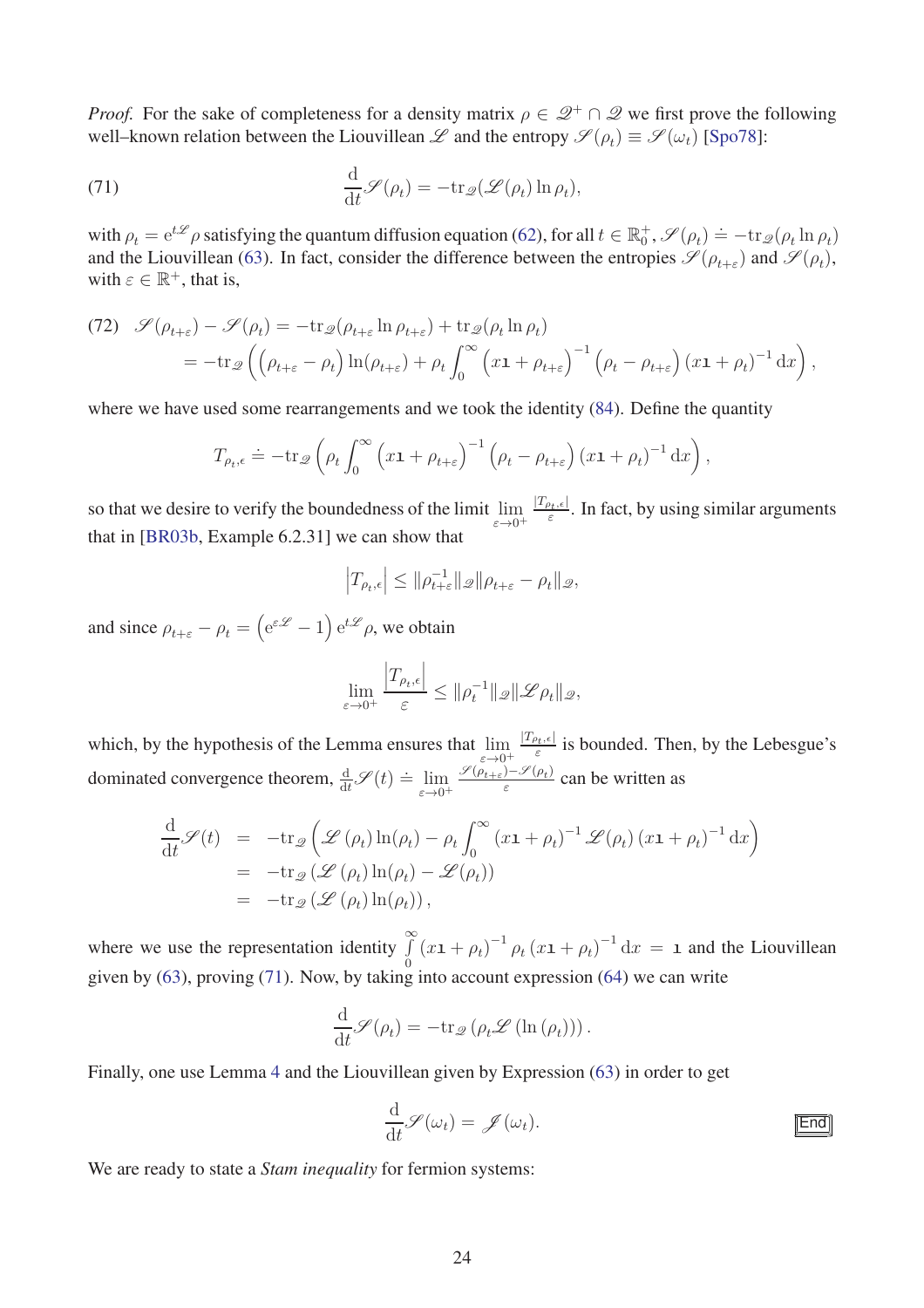#### LEMMA 5 (STAM INEQUALITY).

Let **A** and **B** be two interacting fermion systems of the same size,  $|A| = |B| = N$ , and suppose that both are described by the Gaussian states  $\omega_{\mathbf{A}}$  and  $\omega_{\mathbf{B}}$ , respectively. For  $\mathscr{C} = [0, 1]$  take  $\lambda \in \mathscr{C}$  and define  $\lambda_{\mathbf{A}} \doteq \lambda$ ,  $\lambda_{\mathbf{B}} \doteq 1 - \lambda$ . For the real numbers  $\alpha, \beta \in \mathbb{R}$  we have the Stam inequality

$$
\eta^2 \mathscr{J}(\omega_{\mathbf{I}}) \leq \alpha^2 \mathscr{J}(\omega_{\mathbf{A}}) + \beta^2 \mathscr{J}(\omega_{\mathbf{B}}),
$$

where  $\eta = \sqrt{\lambda_A} \alpha + \sqrt{\lambda_B} \beta$  and  $\omega_1^{(\lambda)}$  is the output Gaussian state associated to the density matrix  $(55)$ .

*Proof.* In order to prove the Lemma we need some pivotal results, which are similar to that given in [\[KS14,](#page-31-1) [DMG14\]](#page-30-0). In fact, one can proof Expressions [\[KS14,](#page-31-1) Eq. (46)–(47)] via the matrix [\(54\)](#page-17-2), and observing that the covariance matrix of the composite system  $I \equiv A \cup B$  is [\[Gub06\]](#page-30-16)

$$
\gamma \doteq \begin{pmatrix} \gamma_{\mathbf{A}} & \gamma_{\mathbf{A}, \mathbf{B}} \\ \gamma_{\mathbf{B}, \mathbf{A}} & \gamma_{\mathbf{B}} \end{pmatrix}, \qquad \text{with} \qquad \gamma^{\mathbf{t}} \gamma \leq 1_{2\mathscr{N}}, \gamma_{\mathbf{B}, \mathbf{A}} = -\gamma_{\mathbf{A}, \mathbf{B}}^{\mathbf{t}},
$$

such that the covariance of the reduced density matrix given by [\(55\)](#page-17-1), i.e.,  $\rho_{\mathbf{I}}^{(\lambda)} \doteq \text{tr}_{\mathbf{B}} (\mathbb{U}_{\lambda}^* (\rho_{\mathbf{A}} \otimes \rho_{\mathbf{B}}) \mathbb{U}_{\lambda})$ is  $\gamma_{\mathbf{I}}^{(\lambda)} = \lambda_{\mathbf{A}} \gamma_{\mathbf{A}} + \lambda_{\mathbf{B}} \gamma_{\mathbf{B}} - \sqrt{\lambda_{\mathbf{A}} \lambda_{\mathbf{B}}} (\gamma_{\mathbf{A}, \mathbf{B}} + \gamma_{\mathbf{B}, \mathbf{A}})$  whereas the displacement vector is (see Lemma [1\)](#page-16-3)

$$
D(\psi_j) = \sqrt{\lambda_A} B(\psi_j) + \sqrt{\lambda_B} C(\psi_j), \quad j \in J,
$$

c.f., [\(61\)](#page-20-4). Additionally, we desire to verify the compatibility of the Liouvillean [\(63\)](#page-20-2) and the beam– splitter operator of Definition [8,](#page-16-2) see also [\(60\)](#page-20-3). Note that the Liouvillean [\(63\)](#page-20-2) and the quantum channel expressed by the density matrix [\(55\)](#page-17-1) are related by  $\mathscr{E}_{\mathbb{U}_{\lambda}}\left(e^{t_{\mathbf{A}}\mathscr{L}} \otimes e^{t_{\mathbf{B}}\mathscr{L}}\right)(\rho_{\mathbf{A}} \otimes \rho_{\mathbf{B}}) = e^{t_{\mathbf{I}}\mathscr{L}}\mathscr{E}_{\mathbb{U}_{\lambda}}(\rho_{\mathbf{A}} \otimes \rho_{\mathbf{B}})$  $\rho_{\bf B}$ ), such that the relation between covariance matrices is

<span id="page-24-1"></span>(73) 
$$
\lambda_{\mathbf{A}} \tau_{t_{\mathbf{A}}} \left( \gamma_{\mathbf{A}}^{(\lambda)} \right) + \lambda_{\mathbf{B}} \tau_{t_{\mathbf{B}}} \left( \gamma_{\mathbf{B}}^{(\lambda)} \right) = \tau_{t_{\mathbf{I}}} \left( \gamma_{\mathbf{I}}^{(\lambda)} \right) \quad \text{with} \quad \tau_0 \left( \gamma_{\mathbf{C}}^{(\lambda)} \right) = \gamma_{\mathbf{C}}^{(\lambda)}, \ \mathbf{C} \in \{\mathbf{A}, \mathbf{B}, \mathbf{I}\}.
$$

In above expressions, for  $\mathbf{C} \in \{A, B, I\}$ ,  $\gamma_{\mathbf{C}}, t_{\mathbf{C}} \in \mathbb{R}^+_0$  and  $\tau_{t_{\mathbf{C}}}(\gamma_{\mathbf{C}}^{(\lambda)})$  $\begin{pmatrix} (\lambda) \\ C \end{pmatrix}$  denote the covariance matrix, the time associated to the system **C** and the time *automorphism* on the algebra of complex matrices  $\mathrm{Mat}(N,\mathbb{C})$  of size  $N \times N$ , respectively. Note that  $\tau_0\left(\gamma_{\mathbb{C}}^{(\lambda)}\right)$  $\binom{(\lambda)}{\mathbf{C}} = \gamma_{\mathbf{C}}^{(\lambda)}$  $\mathcal{C}^{\setminus}$ . Expression [\(73\)](#page-24-1) physically means that the systems **A***,* **B** and **I** evolve independently of each other. Thus we can take, for example, that the times  $t_{\mathbf{C}} \in C(\mathbb{R}_{0}^{+}; \mathbb{R}_{0}^{+})$  are continuous functions of a *universal* time  $t \in \mathbb{R}_{0}^{+}$ , such that  $t_{\mathbf{C}}(0) = 0$ . By [\(73\)](#page-24-1), we observe that  $\gamma_I^{(\lambda)} = \lambda_A \gamma_A + \lambda_B \gamma_B$ , and denoting by  $\tau_{t_C(t)}(\gamma_C) \equiv \tau_t(\gamma_C)$ , we find that the time evolution of  $\gamma_{\mathbf{C}}$  is

$$
\lambda_{\mathbf{A}} \tau_t(\gamma_{\mathbf{A}}) + \lambda_{\mathbf{B}} \tau_t(\gamma_{\mathbf{B}}) = \tau_t(\lambda_{\mathbf{A}} \gamma_{\mathbf{A}} + \lambda_{\mathbf{B}} \gamma_{\mathbf{B}}),
$$

which means that  $\tau_t$ : Mat( $|\mathfrak{J}|$ ,  $\mathbb{C}$ )  $\to$  Mat( $|\mathfrak{J}|$ ,  $\mathbb{C}$ ) is an *affine transformation*, i.e., the *time evolution* of  $\gamma \in \text{Mat}([\mathfrak{J}], \mathbb{C})$  it must have the form  $\tau_t(\gamma) = \gamma + tS$ , where  $\gamma, S \in \text{Mat}([\mathfrak{J}], \mathbb{C})$  are both skew–symmetric matrices, c.f. [\[KS14,](#page-31-1) Lemmata III.1–III.2]. Returning to [\(73\)](#page-24-1) we deduce that the compatibility of times is described by

(74) 
$$
t_{\mathbf{I}}(t) = \lambda_{\mathbf{A}} t_{\mathbf{A}}(t) + \lambda_{\mathbf{B}} t_{\mathbf{B}}(t) \text{ with } t \in \mathbb{R}_{0}^{+}.
$$

What is missing to verify is the compatibility of the displacement operator and the quantum channel:

<span id="page-24-0"></span>
$$
\mathscr{E}_{\mathbb{U}_{\lambda}}\left((\rho_{\mathbf{A}})_{R_{\mathbf{j}}}^{(\alpha\theta)}\otimes(\rho_{\mathbf{B}})_{R_{\mathbf{j}}}^{(\beta\theta)}\right)=(\rho_{\mathbf{I}})_{R_{\mathbf{j}}}^{(\eta\theta)}=(\mathscr{E}_{\mathbb{U}_{\lambda}}(\rho_{\mathbf{A}}\otimes\rho_{\mathbf{B}}))_{R_{\mathbf{j}}}^{(\eta\theta)}
$$

for  $\alpha, \beta, \theta \in \mathbb{R}$ , some parameter  $\eta$  depending of  $\alpha$  and  $\beta$ , and for  $\mathbf{C} \in \{\mathbf{A}, \mathbf{B}, \mathbf{I}\}, (\rho_{\mathbf{C}})_{R_j}^{(\theta)}$  $R_i^{(0)}$  is given by [\(48\)](#page-13-4) for any self–adjoint element  $R_i$  of  $\mathscr{Q}$ , the Clifford algebra, and  $j \in \mathfrak{J}$  defined by [\(30\)](#page-10-1). Similar to [\[DMG14\]](#page-30-0) by [\(60\)](#page-20-3), one obtain that  $\eta = \sqrt{\lambda_A} \alpha + \sqrt{\lambda_B} \beta$ . Then, straightforward calculations combinat-ing Corollary [1](#page-14-2) and Lemmata [3,](#page-21-0) [4](#page-22-0) yield us to the inequality:  $\eta^2 \mathcal{J}(\omega_I) \leq \alpha^2 \mathcal{J}(\omega_A) + \beta^2 \mathcal{J}(\omega_B)$ . For complete details see [\[DMG14\]](#page-30-0).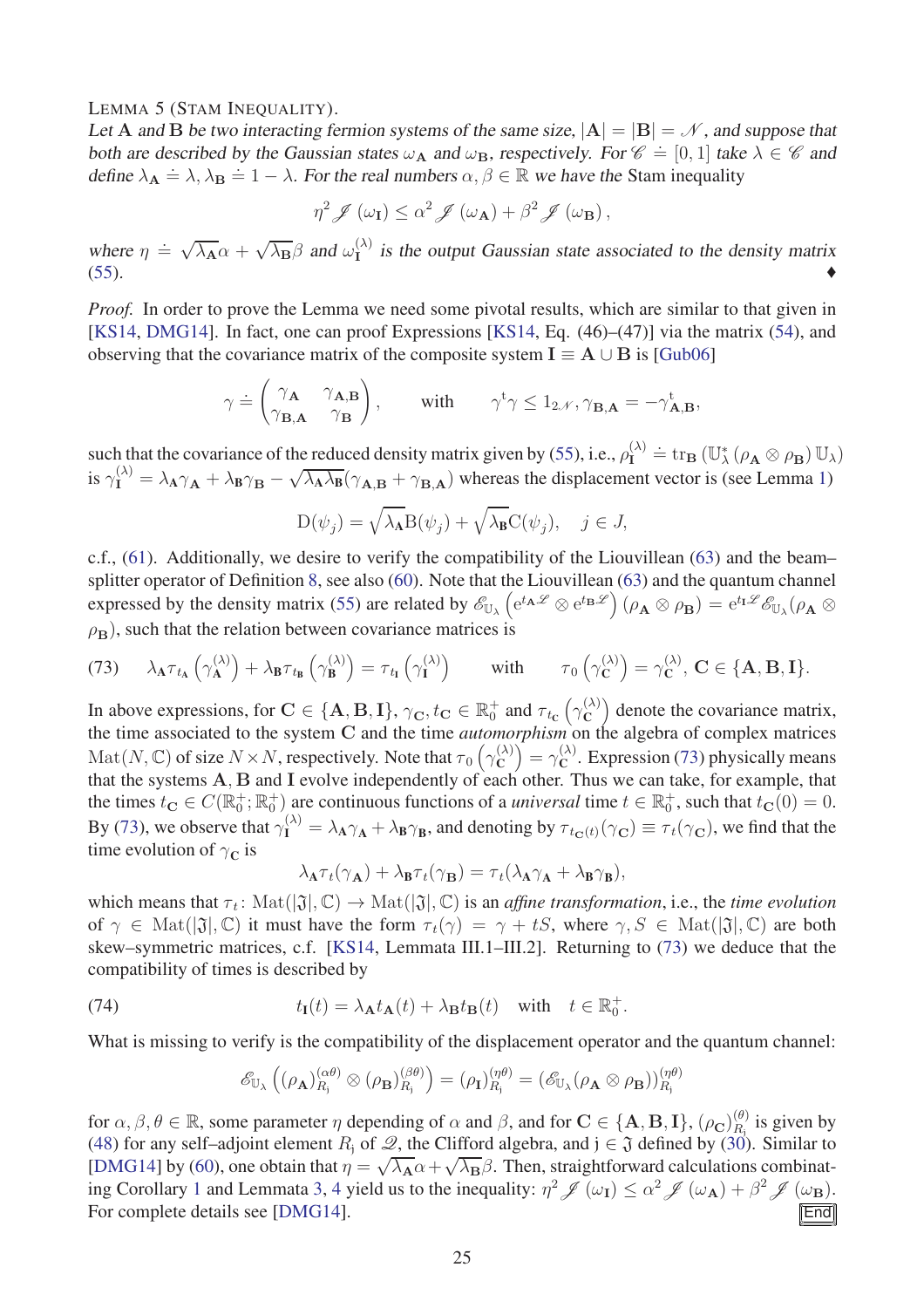# <span id="page-25-0"></span>A Open Systems, Quantum Channels and *C* <sup>∗</sup>–algebras

If the physical system **S** interacts with its environment **E**, *dissipation processes* can occur (e.g. heat flow, diffusion processes, etc.). To tackle these kind of problems one needs results and methods from *quantum dynamical semigroups*. In this appendix we employ basic operator algebras in order to provide an introductory setting in the scope of open quantum systems and quantum information theory. In turn, we introduce relevant definitions and expressions used throughout the entire paper.

### Completely positive maps

Let  $\mathcal{H}_1$  and  $\mathcal{H}_2$  be two finite Hilbert spaces, with dimensions dim  $\mathcal{H}_1 = m$  and dim  $\mathcal{H}_2 = n$ . The *tensorial product*  $\mathcal{H}_1 \otimes \mathcal{H}_2$  is a Hilbert space such that for each  $\varphi_1 \in \mathcal{H}_1$  and each  $\varphi_2 \in \mathcal{H}_2$ ,  $\varphi_1 \otimes \varphi_2$  is a bilinear form. If  $\{\psi_{1,i}\}_{i \in I}$  and  $\{\psi_{2,i'}\}_{i' \in I'}$  are basis of  $\mathcal{H}_1$  and  $\mathcal{H}_2$  respectively, then  ${\psi_{1,i} \otimes \psi_{2,i'}}_{(i,i') \in I \times I'}$  is a basis of  $\mathcal{H}_1 \otimes \mathcal{H}_2$ . In particular, the Hilbert space  $\mathcal{H}_1 \otimes \mathcal{H}_2$  has dimension  $|I| \times |I'| = mn$ , its inner product is given by

$$
\left\langle \zeta_1 \otimes \zeta_2, \varphi_1 \otimes \varphi_2 \right\rangle_{\mathscr{H}_1 \otimes \mathscr{H}_2} = \left\langle \zeta_1, \varphi_1 \right\rangle_{\mathscr{H}_1} \left\langle \zeta_2, \varphi_2 \right\rangle_{\mathscr{H}_2}, \qquad \zeta_1, \varphi_1 \in \mathscr{H}_1, \, \zeta_2, \varphi_2 \in \mathscr{H}_2,
$$

and for any  $A \in \mathcal{B}(\mathcal{H}_1), B \in \mathcal{B}(\mathcal{H}_2), A \otimes B \in \mathcal{B}(\mathcal{H}_1 \otimes \mathcal{H}_2)$ , such that for any  $\varphi_1 \in \mathcal{H}_1$  and  $\varphi_2 \in \mathcal{H}_2$  is satisfied

<span id="page-25-2"></span>
$$
(A \otimes B)(\varphi_1 \otimes \varphi_2) = A\varphi_1 \otimes B\varphi_2.
$$

Note that the Hilbert spaces  $\mathcal{H}_1$  and  $\mathcal{H}_2$  are isomorphic to the vectorial spaces  $\mathbb{C}^m$  and  $\mathbb{C}^n$  respectively, whereas  $\mathcal{H}_1 \otimes \mathcal{H}_2$  is isomorphic to  $\mathbb{C}^{mn}$ . As is usual, for  $N \in \mathbb{N}$ ,  $\mathcal{B}(\mathbb{C}^N)$  denotes the <sup>∗</sup>-algebra of all the continuous linear transformations of  $\mathbb{C}^N$  to  $\mathbb{C}^N$ . Hence, if  $N = mn$ ,  $\mathscr{B}(\mathbb{C}^m)$  and  $\mathscr{B}(\mathbb{C}^n)$ will be defined as sub <sup>∗</sup>–algebras given by  $A_1 \otimes \mathbf{1}_{\text{Mat}(n,\mathbb{C})}$  and  $\mathbf{1}_{\text{Mat}(m,\mathbb{C})} \otimes A_2$ . Here, for any  $N \in \mathbb{N}$ ,  $\mathbf{1}_{\text{Mat}(N,\mathbb{C})}$  denotes the identity map on the set of complex matrices  $\text{Mat}(N,\mathbb{C})$  of size  $N \times N$ . With this notation we are able to define:

*Definition 10 (Completely positive maps).* Let  $m, n \in \mathbb{N}$  be two positive natural numbers. We say that the map  $\Phi: \mathscr{B}(\mathbb{C}^m) \to \mathscr{B}(\mathbb{C}^n)$  is "positive" or "positivity preserving operator" if  $A \geq 0^6$  $A \geq 0^6$  implies that  $\Phi(A) > 0$ . Additionally, if for any  $n \in \mathbb{N}$ 

$$
\Phi \otimes \mathbf{1}_{\mathrm{Mat}(n,\mathbb{C})} : \mathscr{B}(\mathbb{C}^m) \otimes \mathscr{B}(\mathbb{C}^n) \to \mathscr{B}(\mathbb{C}^m) \otimes \mathscr{B}(\mathbb{C}^n).
$$

 $\blacksquare$  is a positivity preserving operator, we say that  $\Phi$  is *completely positive*.

An important example of completely positive maps are partial traces, which are canonically introduced as follows:

The partial trace over  $\mathscr{B}(\mathbb{C}^n)$  is the unique linear transformation  $\text{Tr}_{\mathbb{C}^n} : \mathscr{B}(\mathbb{C}^{mn}) \to \mathscr{B}(\mathbb{C}^m)$  satisfying

$$
\mathrm{Tr}_{\mathbb{C}^{mn}}((A_1\otimes \mathbf{1}_{\mathrm{Mat}(n,\mathbb{C})})A_2)=\mathrm{Tr}_{\mathbb{C}^m}(A_1\mathrm{Tr}_{\mathbb{C}^n}(A_2)).
$$

Similarly, the partial trace over  $\mathscr{B}(\mathbb{C}^m)$  is the unique linear transformation  $\text{Tr}_{\mathbb{C}^m}:\mathscr{B}(\mathbb{C}^{mn})\to\mathscr{B}(\mathbb{C}^n)$ such that

$$
\mathrm{Tr}_{\mathbb{C}^{mn}}(A_1(\mathbf{1}_{\mathrm{Mat}(m,\mathbb{C})}\otimes A_2))=\mathrm{Tr}_{\mathbb{C}^n}(\mathrm{Tr}_{\mathbb{C}^m}(A_1)A_2).
$$

We say that an algebra  $\mathcal{W} \equiv (\mathcal{W}, +, \cdot,^*, \| \cdot \|_{\mathcal{W}})$  is a *C*<sup>\*</sup>-algebra if it is equipped with an involution <sup>\*</sup>, it is complete, and it is endowed with a norm  $\|\cdot\|_{\mathscr{W}}$  satisfying  $\|A^*A\|_{\mathscr{W}} = \|A\|_{\mathscr{W}}^2$  for all  $A \in \mathscr{W}$ . W is said "unital" if it is embedded with a unit or identity operator, 1. If  $\mathcal{W}_1$  and  $\mathcal{W}_2$  are two finite  $C^*$ –algebras isomorphic to  $\mathscr{B}(\mathbb{C}^m)$  and  $\mathscr{B}(\mathbb{C}^n)$  respectively, then the *product*  $C^*$ –algebra  $\mathscr{W} \equiv$  $\mathscr{W}_1 \otimes \mathscr{W}_2$  is isomorphic to  $\mathscr{B}(\mathbb{C}^N)$ , for  $N = mn$ . Here, an operator  $A_1 \in \mathscr{W}_1$  is view as an operator  $A_1 \otimes \mathbf{1}_{\text{Mat}(n,\mathbb{C})} \in \mathcal{W}$ , while, the operator  $A_2 \in \mathcal{W}_2$  is recognized as the operator  $\mathbf{1}_{\text{Mat}(m,\mathbb{C})} \otimes A_2 \in \mathcal{W}$ .

<span id="page-25-1"></span><sup>&</sup>lt;sup>6</sup>An operator  $A \in \mathcal{B}(\mathbb{C}^m)$  is positive if it is self–adjoint and spec $(A) \geq 0$ .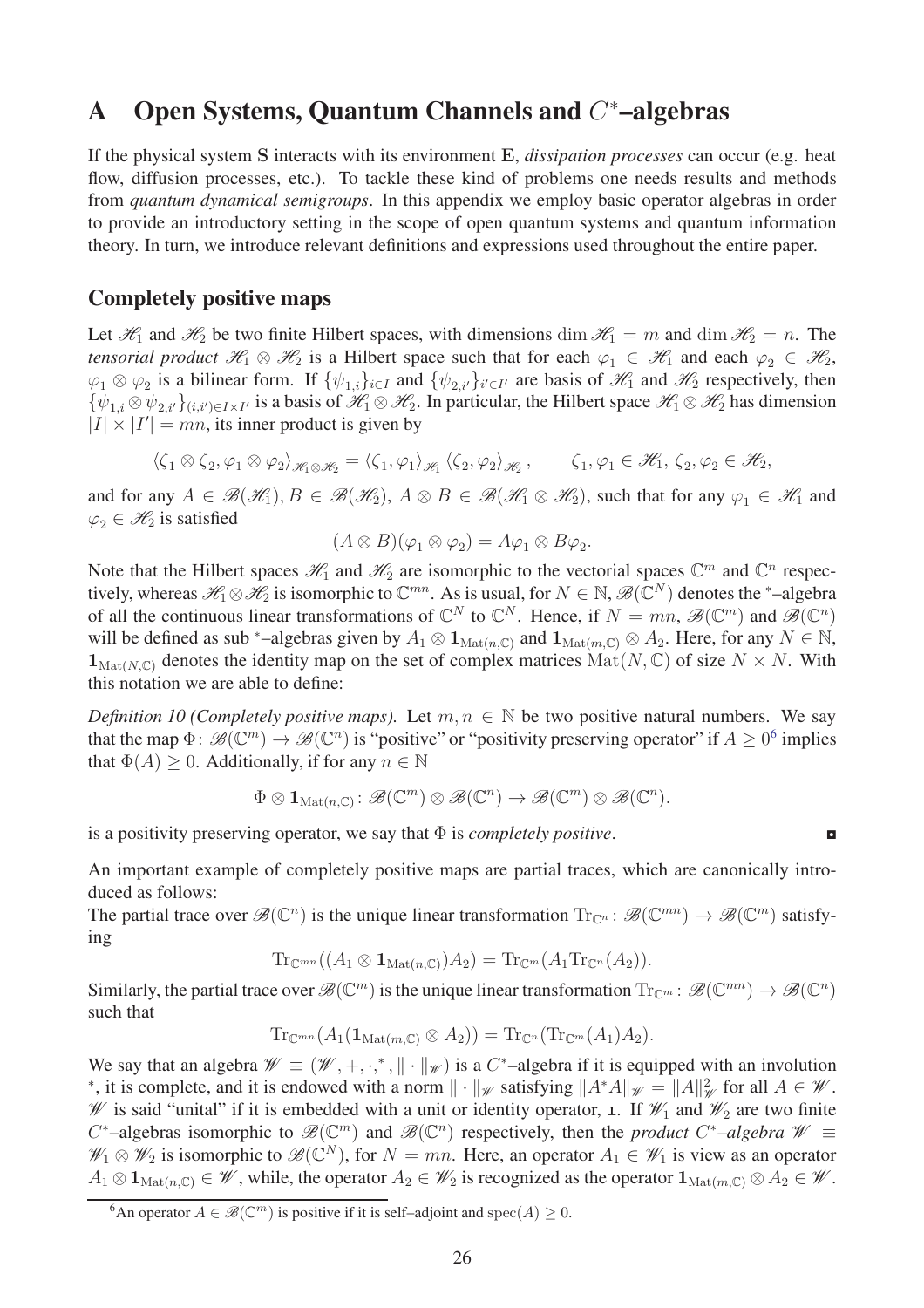### Quantum dynamical semigroups

Consider a unital C<sup>\*</sup>-algebra  $\mathcal W$ , and we denote its norm by  $\|\cdot\|_{\mathcal W}$ , we define:

*Definition 11 (Quantum dynamical semigroup).* Let  $\mathcal{W}_1 \subset \mathcal{W}$  be a unital subalgebra of  $\mathcal{W}$ . A semigroup on  $\mathcal{W}_1$  is understood as a family  $\mathcal{P} = {\{\mathcal{P}_t\}}_{t \in \mathbb{R}_0^+} \in \mathcal{B}(\mathcal{W}_1)$  such that for any  $s, t \in \mathbb{R}_0^+$  we have

(75) 
$$
\mathscr{P}_s \mathscr{P}_t = \mathscr{P}_{s+t}, \quad \text{and} \quad \mathscr{P}_0 = \mathbf{1}.
$$

 $\mathscr P$  is a "quantum dynamical semigroup (QDS)" or a "quantum Markov semigroup" if  $\mathscr P$  is a strongly continuous semigroup (or  $C_0$ –semigroup), i.e., if it is continuous in the strong operator topology, that is, for any  $A \in W_1$  one has  $\lim_{t \to 0} ||\mathcal{P}_t A - A|| = 0$ .

One can check that for each  $t \in \mathbb{R}_0^+$  exists constants  $C \in \mathbb{R}$  and  $D \ge 1$  such that [\[EBN](#page-30-5)<sup>+</sup>06]

<span id="page-26-0"></span>
$$
\|\mathscr{P}_t\|_{\mathscr{W}_1} \le D\mathrm{e}^{Ct}.
$$

Note that if  $C = 0$ , then  $\mathscr P$  is bounded. Additionally, if  $C = 0$  and  $D = 1$  then  $\mathscr P$  is said "contractive" or is called a "semigroup of contractions". The semigroup is said to be an isometry if for any  $A \in \mathcal{W}_1$  and  $t \in \mathbb{R}_0^+$ , we have  $||A\mathcal{P}_t||_{\mathcal{W}_1} = ||A||_{\mathcal{W}_1}$ . Finally, if for any  $N \in \mathbb{N}$  and  $t \in \mathbb{R}_0^+$ ,  $\mathscr{P}_t \otimes \mathbb{1}_{\text{Mat}(N,\mathbb{C})}$  is a positivity preserving operator, we say that  $\mathscr{P}$  is *completely positive*. See Defini-tion [10.](#page-25-2) In the latter case, for any fix  $t$  in compact intervals,  $\mathscr{P}_t$  is named a quantum dynamical map. We naturally introduce the exponential function on  $\mathcal W$  by

(76) 
$$
e^A \doteq \mathbf{1} + \sum_{n=1}^{\infty} \frac{A^n}{n!}, \qquad A \in \mathcal{W},
$$

which is an absolutely convergent series on  $\mathscr W$  if and only if there is  $C_A \in \mathbb R_0^+$ , such that for any  $n \in \mathbb{N}$ ,

<span id="page-26-1"></span>
$$
||A||_{\mathscr{W}} \leq C_A^n.
$$

Note that for any bounded operators *A, B* ∈ W , we are able to apply the *operator expansion theorem*

<span id="page-26-2"></span>(77) 
$$
e^{B} A e^{-B} = A + [B, A] + \frac{1}{2!} [B, [B, A]] + \cdots \equiv A + \sum_{n=1}^{\infty} \frac{ad_{B}^{n}(A)}{n!},
$$

where for  $n \in \mathbb{N}$ ,  $\text{ad}_B^n(A) = [B, [B, [\ldots, A]] \ldots]] \in \mathcal{W}$  is the *n*-fold commutator of *A* with *B*. Furthermore, for  $A, B, C, D \in \mathcal{W}$  the identity

<span id="page-26-3"></span>(78) 
$$
[AB, CD] = A{B, C}D - {A, C}BD + CA{B, D} - C{A, D}B,
$$

holds. Here,  $[A, B] \doteq AB - BC \in \mathcal{W}$ ,  $\{A, B\} \doteq AB + BA \in \mathcal{W}$  are the usual "commutator" and "anticommutator" operators on  $W$  of A with B, respectively. Note that the series expressed in [\(77\)](#page-26-2) is absolutely convergent if there is  $D_{A,B} \in \mathbb{R}^+_0$ , such that for any  $n \in \mathbb{N}$ ,

<span id="page-26-4"></span>
$$
\|\mathrm{ad}^n_B(A)\|_{\mathscr{W}}\le D^n_{A,B}.
$$

Note that for *C* <sup>∗</sup>–algebras, one can invoke the *Campbell–Baker–Hausdorff Theorem*. In fact, it is a standard procedure shows that for  $A, B \in \mathcal{W}$  such that  $[A, [A, B]] = [B, [A, B]] = 0$ , we have

(79) 
$$
e^{A+B} = e^{A}e^{B}e^{-\frac{1}{2}[A,B]}.
$$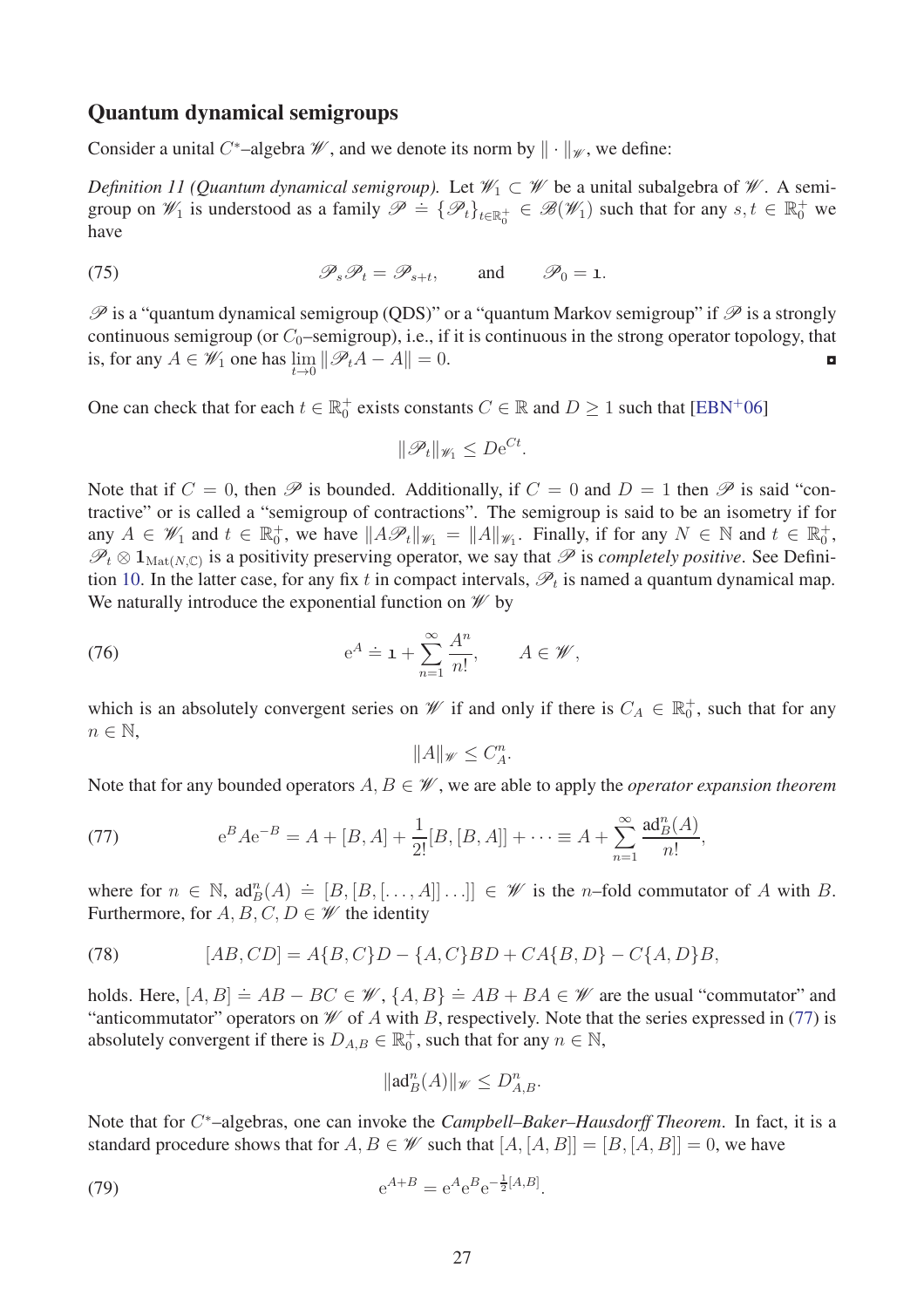Concerning quantum dynamical maps, we know that for any  $\mathscr{P}_t$  we are able to write it in terms of its infinitesimal generator  $\mathscr{L} \in \mathscr{W}$  (a posibly unbounded operator on  $\mathscr{W}$ ) or *Liouvillean* as  $\mathscr{P}_t = e^{t\mathscr{L}}$ such that for any  $A \in \mathcal{W}_1$  and  $t \in \mathbb{R}_0^+$  we have

<span id="page-27-0"></span>(80) 
$$
\frac{\mathrm{d}}{\mathrm{d}t}A_t = \mathscr{L}A_t, \qquad A_t \doteq \mathrm{e}^{t\mathscr{L}}A.
$$

If W<sup>1</sup> is a finite *C* <sup>∗</sup>–algebra, the (bounded) Liouvillean is explicitly given by the *Lindblad form*, that is, [\[AL07\]](#page-29-9)

<span id="page-27-1"></span>(81) 
$$
\mathscr{L}A = i[H, A] + \sum_{i \in I} V_i^*[A, V_i] + [V_i^*, A]V_i,
$$

where *I* is an index set,  $H \in \mathcal{W}_1$  is a self-adjoint operator known as the *Hamiltonian* of the open quantum system described by  $\mathcal{W}_1$ , and  $V_i \in \mathcal{W}$ . For unbounded  $\mathcal{L}$ , there is not such explicit form for this, see [\[AL07\]](#page-29-9) for further details.

### **States**

Consider a unital separable *C*<sup>\*</sup>-algebra W. A linear functional  $\omega \in W^*$  is a "state" if it is positive and normalized, i.e., if for all  $A \in \mathcal{W}, \omega(A^*A) \geq 0$  and  $\omega(1) = 1$ . In the sequel,  $\mathfrak{E}_{\mathcal{W}} \subset \mathcal{W}^*$  will denote the set of all states on *W*. Note that any  $\omega \in \mathfrak{E}_{\mathcal{W}}$  is *Hermitian*, i.e., for all  $A \in \mathcal{W}, \omega(A^*) = \omega(A)$ .  $\omega \in \mathfrak{E}_{\mathscr{W}}$  is said to be "faithful" if  $A = 0$  whenever  $A \geq 0$  and  $\omega(A) = 0$ . The set of all elements  $A \in \mathscr{W}$  such that spec(*A*) > 0 will we named the positive elements of  $\mathscr{W}$  and it will denoted by  $\mathcal{W}^+$ . Note that by the *Banach–Alaoglu Theorem*,  $\mathfrak{E}_{\mathcal{W}}$  is a compact set in the weak<sup>\*</sup>–topology  $\sigma(W^*, W)$ . Moreover, since W is unital, under the topology  $\sigma(W^*, W)$ , the set  $\mathfrak{E}_W$  is a convex set, and its *extremal* points coincide with the *pure* states [\[BR03a,](#page-29-10) Theorem 2.3.15]. The latter, combining with the fact that W is separable allows to claim that the set of states  $\mathfrak{E}_{\mathscr{W}}$  is metrizable in  $\sigma(\mathscr{W}^*,\mathscr{W})$ [\[Rud91,](#page-31-8) Theorem 3.16]. Note that the existence of extremal points is a consequence of the *Krein– Milman Theorem.* More specifically, if  $E(\mathfrak{E}_{\mathcal{W}})$  denotes the set of extremal points of  $\mathfrak{E}_{\mathcal{W}}$ ,

$$
\mathfrak{E}_{\mathscr{W}}=\mathrm{cch}\left(E\left(\mathfrak{E}_{\mathscr{W}}\right)\right),
$$

where, for  $\mathscr X$  a Topological Vector Space and  $A \subset \mathscr X$ , cch(A) refers to the *closed convex hull* of A. Such extremal points  $E(\mathfrak{E}_{\mathcal{W}})$  or pure states can not be written as a linear combination of any states. As an application of the extremal states is that these are used to write any "mixed state"  $\omega \in \mathfrak{E}_{\mathscr{W}}$ . By a mixed state  $\omega \in \mathfrak{E}_{\mathscr{W}}$ , we mean that, there are states  $\{\omega_j\}_{j=1}^m \in E(\mathfrak{E}_{\mathscr{W}})$ ,  $m \in \mathbb{N}$ , and positive real numbers,  $0 \le \lambda_j \le 1$  for  $j \in \{1, ..., m\}$ , with  $\sum_{j=1}^{m} \lambda_j = 1$  satisfying

*.*

(82) 
$$
\omega = \sum_{j=1}^{m} \lambda_j \omega_j
$$

In particular, if the state  $\omega \in \mathfrak{E}_{\mathscr{W}}$  is pure,  $\omega = \sum_{i=1}^{m}$  $\sum_{j=1}^{\infty} \lambda_j \omega_j$  implies that  $\omega = \omega_1 = \cdots = \omega_m$ , and  $\lambda_1 = \cdots = \lambda_j = \frac{1}{m}$  $\frac{1}{m}$ . More generally, by the *Choquet's Theorem*, the extremal points of  $\mathfrak{E}_{\mathcal{W}}$  form a Baire set  $G_{\delta}$ , and for any  $\omega \in \mathfrak{E}_{\mathscr{W}}$  there is a probability measure  $\mu \in M_{+1}(\mathfrak{E}_{\mathscr{W}})$  supported by  $E(\mathfrak{E}_{\mathcal{W}})$  with barycenter  $\omega$  (i.e., for all  $f \in \mathscr{A}(\mathfrak{E}_{\mathcal{W}})$ ,  $\omega(f) = f(\omega)^7$  $\omega(f) = f(\omega)^7$  and satisfying  $\mu(E(\mathfrak{E}_{\mathcal{W}})) = 1$ , [\[Phe01,](#page-31-9) [Isr79\]](#page-30-17). Concretely, for all  $f \in \mathscr{A}(\mathfrak{E}_{\mathscr{W}})$  and any  $\omega \in \mathfrak{E}_{\mathscr{W}}$ , there is  $\mu \in M_{+,1}(\mathfrak{E}_{\mathscr{W}})$  such that

$$
f(\omega) = \int_{\mathbf{E}(\mathfrak{E}_{\mathscr{W}})} f(\omega') d\mu_{\omega}(\omega').
$$

<span id="page-27-2"></span> $\mathcal{F}_\mathbb{F}^7$  If  $C_\mathbb{R}(\mathfrak{E}_\mathscr{W})$  is the set of all real continuous functions on  $\mathfrak{E}_\mathscr{W}$ , then  $\mathscr{A}(\mathfrak{E}_\mathscr{W}) = \{f \in C_\mathbb{R}(\mathfrak{E}_\mathscr{W}); f(\lambda \omega_1 + ((1 - \lambda) \omega_2)) = 0\}$  $\lambda f(\omega_1) + (1 - \lambda)f(\omega_2)$ , with  $\lambda \in [0, 1]$  denotes of all the real continuous affine functions on  $\mathfrak{E}_{\mathscr{W}}$ .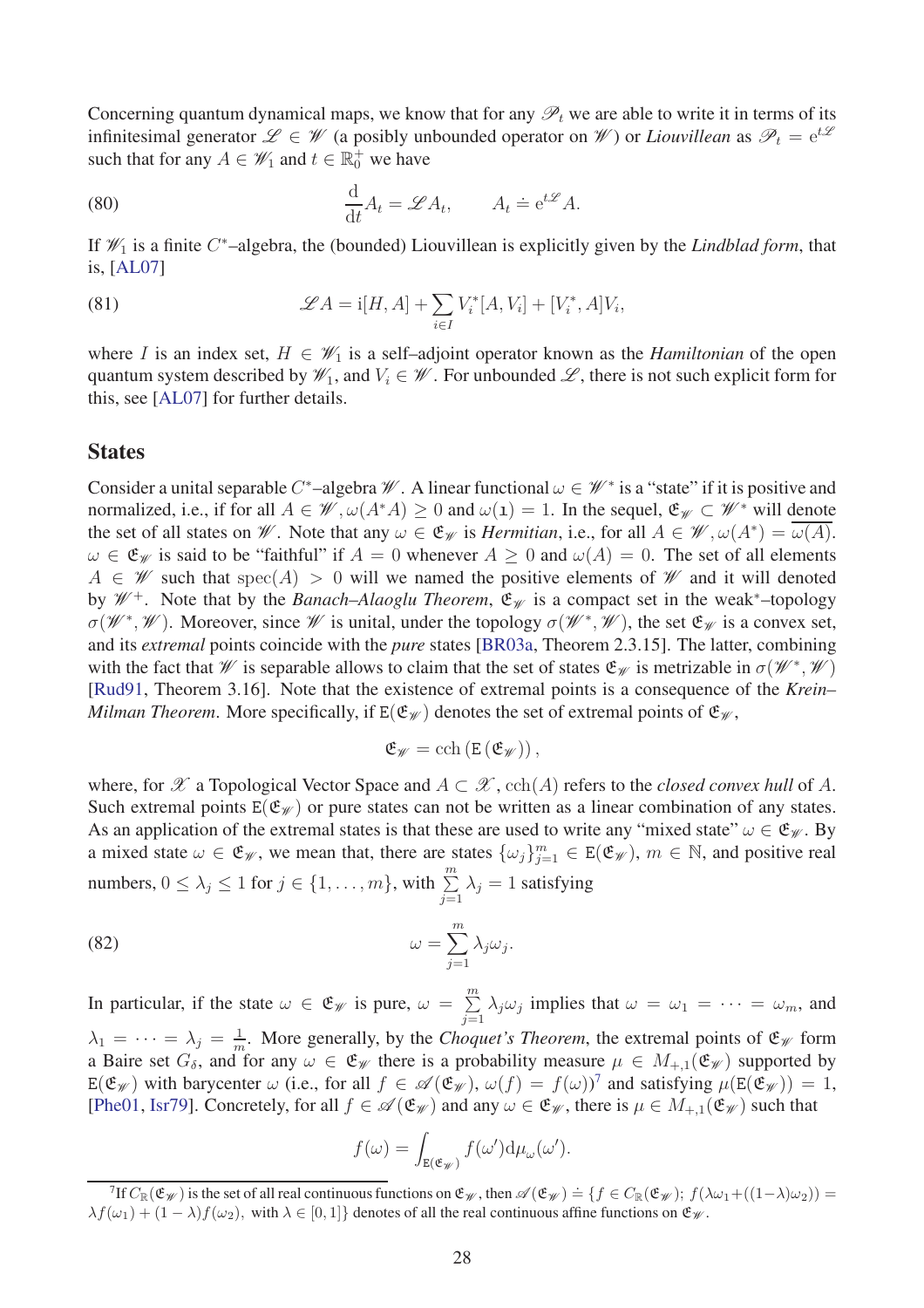In this paper we will deal with faithful–normal states. By normal we mean that these are determined by density matrices, i.e., operators  $\rho \in \mathscr{W}^+ \cap \mathscr{W}$  that satisfy  $\text{tr}_{\mathscr{W}}(\rho) = 1$ , where  $\text{tr}_{\mathscr{W}} \in \mathfrak{E}_{\mathscr{W}}$  is the so–called "tracial state", which is the "normalized trace" on W, i.e.,  $\text{tr}_{\mathcal{W}}(A) = \text{Tr}_{\mathcal{W}}(A)/\text{tr}_{\mathcal{W}}(1)$ , so that  $\text{Tr}_{\mathscr{W}} \in \mathscr{W}^*$  is the "trace" on W, satisfying  $\text{Tr}_{\mathscr{W}}(AA^*) = \text{Tr}_{\mathscr{W}}(A^*A)$ , for all  $A \in \mathscr{W}$ . More precisely, for any normal state  $\omega \in \mathfrak{E}_{\mathscr{W}}$ , there exists a unique positive operator  $\rho_{\omega} \in \mathscr{W}^+ \cap \mathscr{W}$ , with  $\text{tr}_{\mathscr{W}}(\rho_{\omega}) = 1$ , such that the expectation value of  $A \in \mathscr{W}$  w.r.t.  $\rho_{\omega}$  is

<span id="page-28-0"></span>(83) 
$$
\langle A \rangle_{\rho} \doteq \omega(A) = \text{tr}_{\mathscr{W}}(\rho_{\omega}A).
$$

As a trivial case, note that tracial state  $tr_W \in \mathfrak{E}_W$  is faithful and normal. Note that for any density matrices  $\rho, \rho_1, \rho_2 \in \mathcal{W}^+ \cap \mathcal{W}$  we have the following two *functional calculus* representation identities

<span id="page-28-3"></span>(84)  
\n
$$
\ln (\rho_2) - \ln (\rho_1) = \int_0^\infty \left( (x\mathbf{1} + \rho_1)^{-1} - (x\mathbf{1} + \rho_2)^{-1} \right) dx
$$
\n
$$
= \int_0^\infty (x\mathbf{1} + \rho_1)^{-1} (\rho_2 - \rho_1) (x\mathbf{1} + \rho_2)^{-1} dx
$$

and

<span id="page-28-4"></span>(85) 
$$
\ln(\rho) = \int_0^\infty ((x\mathbf{1} + \mathbf{1})^{-1} - (x\mathbf{1} + \rho)^{-1}) dx.
$$

Let now  $\{w_i\}_{i \in I}$  and 1 be the generators of the *C*<sup>\*</sup>–algebra. That is, any element  $A \in W$  can be written by

<span id="page-28-5"></span>(86) 
$$
A = \sum_{n \in \mathbb{N}} \sum_{j_1, ..., j_n \in \{+, -\}\} \sum_{i_1, ..., i_n \in I} v_A(i_1, ..., i_n) w_{i_1}^{j_1} \cdots w_{i_n}^{j_n},
$$

where  $w_i^- = w_i$  and  $w_i^+ = w_i^*$ , for  $i \in I$ , and  $v_A(i_1, \ldots, i_n)$ :  $I^n \to \mathbb{C}$ , is an  $I^n$  bounded complex function depending on *A*. Note that *A* has not necessarily a unique form to be written.

*Definition 12 (Gaussian states on*  $C^*$ *–algebras).* In [\(86\)](#page-28-5) take  $n = 2$  and  $A \in W$  invertible, i.e., there is a unique element  $A^{-1} \in W$  such that  $AA^{-1} = A^{-1}A = 1$ . We say that the state  $\omega_A \in \mathfrak{E}_W$  is a Gaussian state associated to *A* if and only if its density matrix  $\rho_A \in \mathcal{W}^+ \cap \mathcal{W}$  can be uniquely written as  $\rho_A \doteq \frac{e^{\alpha A}}{\text{tr}_{\mathscr{W}}(e^{\alpha A})}$  $\frac{e^{\alpha A}}{\ln w(\cos A)}, \alpha \in \mathbb{C}$ . For  $M \in \mathbb{R}^+$ , the operator  $g_A \doteq M e^{\alpha A} \in \mathcal{W}^+ \cap \mathcal{W}$  is called a "Gaussian" operator" associated to *A*. The set of all Gaussian states associated to *A* will be denoted by  $\mathfrak{E}_{\mathscr{W},A}$ , whereas  $\mathcal{W}_A$  will denote the set of all Gaussians operators.

### Channels: Completely positive and trace preserving maps

If a physical system **A** is interacting (or coupled) with another one **B**, we usually assume that these are described by  $C^*$ –algebras, namely,  $\mathscr{W}_A$  and  $\mathscr{W}_B$ , respectively. Therefore, the interacting system **I** ≡ **A** ∪ **B** is described by the product *C*<sup>\*</sup>–algebra  $\mathcal{W}_I \equiv \mathcal{W}_A \otimes \mathcal{W}_A$ . Then, for any states  $\omega_A \in \mathfrak{E}_{\mathcal{W}_A}$ and  $\omega_B \in \mathfrak{E}_{\mathscr{W}_B}$  the interacting state  $\omega_I \in \mathfrak{E}_{\mathscr{W}_I}$  is explicitly given by  $\omega_I = \omega_A \otimes \omega_B$ . If the states are normal states, it follows that their associated density matrices are given by  $\rho_I = \rho_A \otimes \rho_B$ , so that

<span id="page-28-1"></span>
$$
\omega_{\mathbf{I}}(A) = \operatorname{tr}_{\mathscr{W}_{\mathbf{I}}} \left( (\rho_{\mathbf{A}} \otimes \rho_{\mathbf{B}}) A \right), \qquad A \in \mathscr{W}_{\mathbf{I}}.
$$

Let  $\mathcal{F}_{\mathbb{U}}: \mathcal{W} \to \mathcal{W}$  be the \*-automorphism on  $\mathcal{W}$  defined uniquely by

<span id="page-28-2"></span>
$$
\mathscr{F}_{\mathbb{U}}(A)\doteq \mathbb{U}^*A\mathbb{U},\quad A\in\mathscr{W}.
$$

Here,  $\mathbb{U} \in \mathcal{B}(\mathcal{W})$  is a unitary bounded operator on  $\mathcal{W}$ , which implemented the <sup>\*</sup>-automorphism  $\mathcal{F}_{U}$ . Thus if **I**  $\equiv$  **A**∪**B** is the interacting system mentioned above, then the operation  $\mathcal{E}_{\mathbb{U}}$ :  $\mathcal{W}_{\mathbf{A}} \otimes \mathcal{W}_{\mathbf{B}} \to \mathcal{W}_{\mathbf{A}}$ defined by

(87) 
$$
\mathscr{E}_{\mathbb{U}}(\omega_{\mathbf{I}}) \doteq \operatorname{tr}_{\mathbf{B}}(\mathscr{F}_{\mathbb{U}}(\rho_{\mathbf{I}})) \equiv \operatorname{tr}_{\mathbf{B}}(\mathbb{U}^* \left(\rho_{\mathbf{A}} \otimes \rho_{\mathbf{B}}\right) \mathbb{U})
$$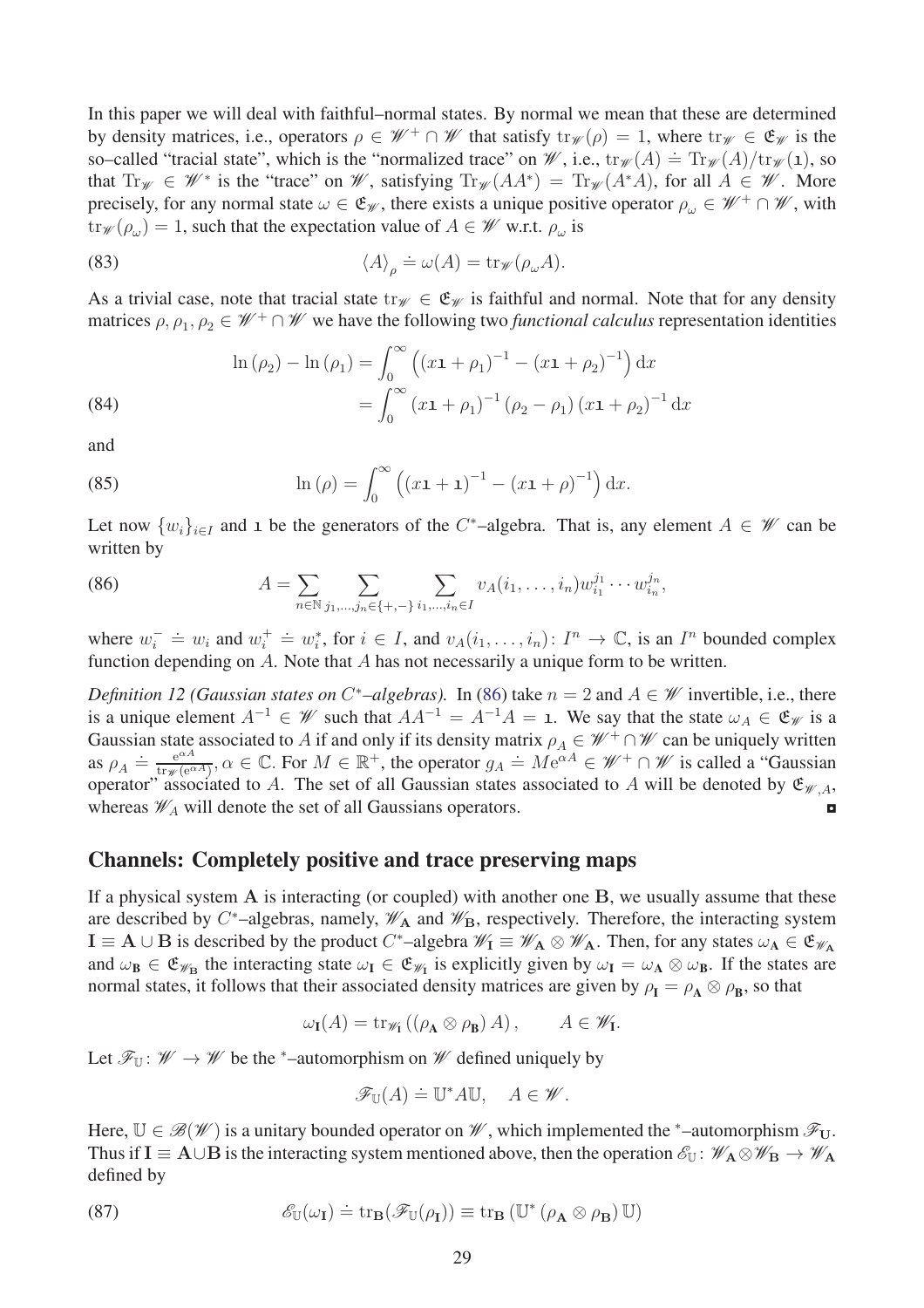describes the *reduced system* A [\[NC10\]](#page-31-10), where  $tr_{\bf B}$  is the normalized partial trace over  $\mathscr{W}_{\bf B}$ . In this paper we will say that the <sup>∗</sup>–automorphism  $\mathcal{F}_{U}$  is "trace preserving" if it is valid the condition

(88) UU<sup>∗</sup> = 1*,*

In particular, we say that the map  $\mathscr{E}_{U}$  is a "quantum channel" with inputs  $A$ *,*  $B$  and output  $C$  if it is completely positive and is trace preserving (CPTP). Recall that the partial trace is a completely positive map, and hence  $\mathscr{E}_{\mathbb{U}}$  is a well–defined quantum channel.

*Acknowledgments:* This work is supported by *Departamento de F´ısica* of *Universidad de Los Andes*. We are very grateful to A. Vershynina and N. Datta for hints and discussions.

# References

- <span id="page-29-8"></span>[ABPM20] N. J. B. Aza, J–B Bru, de Siqueira W. Pedra, and L. C. P. A. M. Müssnich, *Large Deviations in Weakly Interacting Fermions I – Generating Functions as Gaussian Berezin Integrals and Bounds on Large Pfaffians.*, 2020.
- <span id="page-29-9"></span>[AL07] R. Alicki and K. Lendi, *Quantum Dynamical Semigroups and Applications*, vol. 717, Springer, 2007.
- <span id="page-29-2"></span>[And58] P. W. Anderson, *Absence of Diffusion in Certain Random Lattices*, Phisical Review 109 (1958), no. 1492.
- <span id="page-29-6"></span>[Ara68] H. Araki, *On the diagonalization of a bilinear Hamiltonian by a Bogoliubov transformation*, Publications of the Research Institute for Mathematical Sciences, Kyoto University. Ser. A 4 (1968), no. 2, 387–412.
- <span id="page-29-7"></span>[Ara71] , *On quasifree states of CAR and Bogoliubov automorphisms*, Publications of the Research Institute for Mathematical Sciences 6 (1971), no. 3, 385–442.
- <span id="page-29-1"></span>[Aza17] N. J. B. Aza, *Large Deviation Principles for the Microscopic Conductivity of Fermions in Crystals*, Ph.D. thesis, Universidade de São Paulo, November 2017, p. 181.
- <span id="page-29-4"></span>[BK12] S. Bravyi and R. König, *Classical simulation of dissipative fermionic linear optics*, Quantum Information & Computation 12 (2012), no. 11-12, 925–943.
- <span id="page-29-0"></span>[Bla65] N. Blachman, *The Convolution Inequality for Entropy Powers*, IEEE Transactions on Information Theory 11 (1965), no. 2, 267–271.
- <span id="page-29-3"></span>[BPH14] J–B Bru, W de Siqueira Pedra, and C. Hertling, *Heat production of Noninteracting fermions subjected to electric fields*, Communications on Pure and Applied Mathematics (2014).
- <span id="page-29-10"></span>[BR03a] O. Bratteli and D.W. Robinson, *Operator Algebras and Quantum Statistical Mechanics 1: C\*– and W\*–Algebras. Symmetry Groups. Decomposition of States*, 2 ed., Operator Algebras and Quantum Statistical Mechanics, Springer, 2003.
- <span id="page-29-5"></span>[BR03b] , *Operator Algebras and Quantum Statistical Mechanics: Equilibrium States. Models in Quantum Statistical Mechanics*, 2 ed., Operator Algebras and Quantum Statistical Mechanics 2: Equilibrium States. Models in Quantum Statistical Mechanics, Springer, 2003.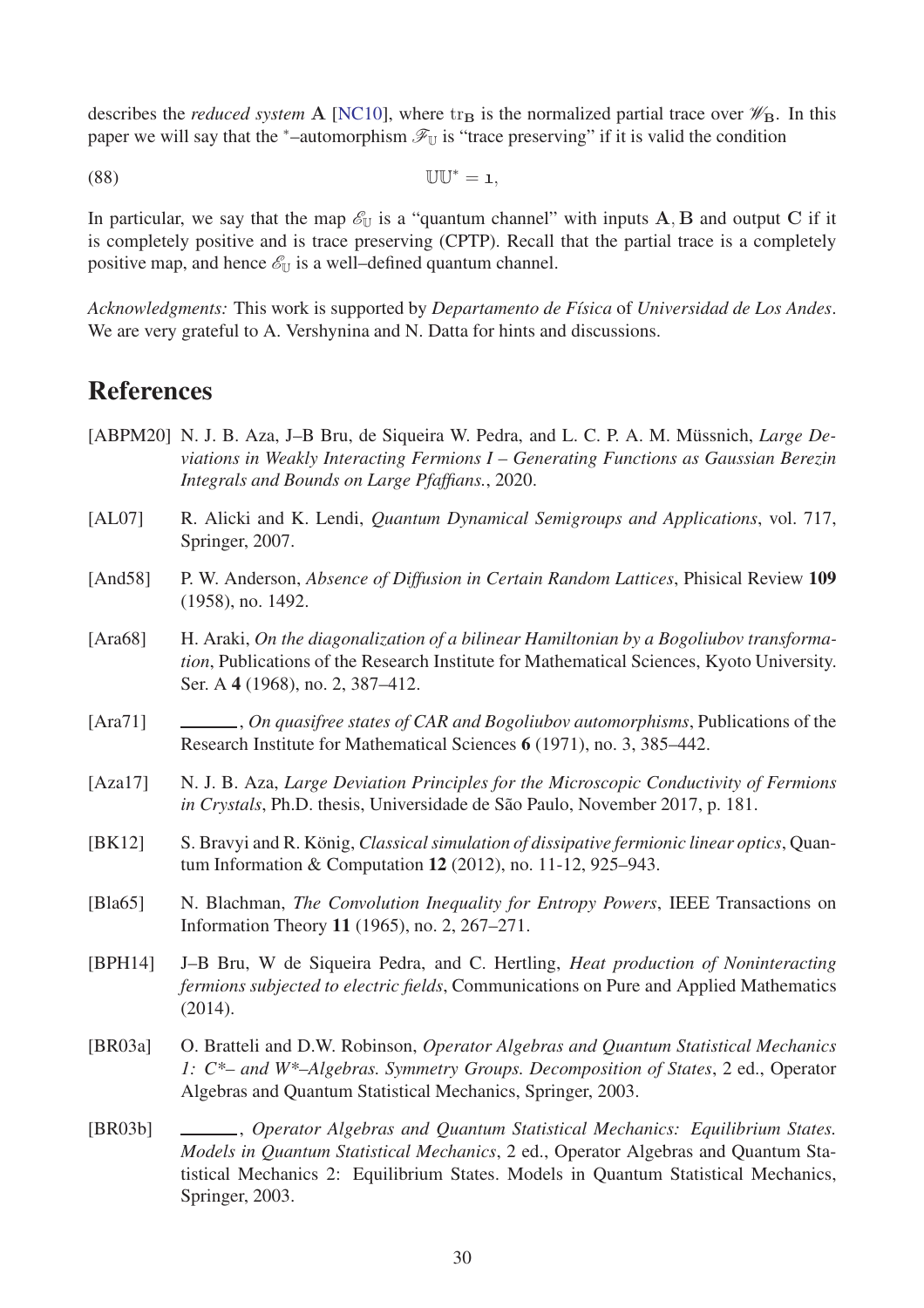- <span id="page-30-4"></span>[Bra05] S. Bravyi, *Lagrangian representation for fermionic linear optics*, Quantum Information & Computation 5 (2005), no. 3, 216–238.
- <span id="page-30-6"></span>[Bre10] H. Brezis, *Functional Analysis, Sobolev Spaces and Partial Differential Equations*, Universitext, Springer New York, 2010.
- <span id="page-30-8"></span>[CG99] K. E. Cahill and R. J. Glauber, *Density operators for fermions*, Physical Review A 59 (1999), no. 2, 1538.
- <span id="page-30-7"></span>[CL93] E. Carlen and E. H. Lieb, *Optimal hypercontractivity for fermi fields and related noncommutative integration inequalities*, Communications In Mathematical Physics 155 (1993), no. 1, 27–46.
- <span id="page-30-2"></span>[CM14] E. Carlen and J. Maas, *An Analog of the 2-Wasserstein Metric in Non-Commutative Probability Under Which the Fermionic Fokker–Planck Equation is Gradient Flow for the entropy*, Communications in Mathematical Physics 331 (2014), no. 3, 887–926.
- <span id="page-30-11"></span>[CM20] , *Non-commutative calculus, optimal transport and functional inequalities in dissipative quantum systems*, Journal of Statistical Physics 178 (2020), no. 2, 319–378.
- <span id="page-30-14"></span>[CR12] M. Combescure and D. Robert, *Coherent States and Applications in Mathematical Physics*, Springer Science & Business Media, 2012.
- <span id="page-30-13"></span>[Dix77] J. Dixmier, *C* <sup>∗</sup>*–algebras*, North-Holland mathematical library, 1977.
- <span id="page-30-0"></span>[DMG14] G. De Palma, A. Mari, and V. Giovannetti, *A generalization of the entropy power inequality to bosonic quantum systems*, Nature Photonics 8 (2014), no. 12, 958.
- <span id="page-30-12"></span>[DNP13] J. Dereziński, M. Napiórkowski, and J. Philip Solovej, *On the minimization of Hamiltonians over pure Gaussian states*, Complex Quantum Systems: Analysis of Large Coulomb Systems, World Scientific, 2013, p. 151–161.
- <span id="page-30-10"></span>[DPR17] N. Datta, Y. Pautrat, and C. Rouzé, *Contractivity properties of a quantum diffusion semigroup*, Journal of Mathematical Physics 58 (2017), no. 1, 012205.
- <span id="page-30-5"></span>[EBN<sup>+</sup>06] K.J. Engel, S. Brendle, R. Nagel, T. Hahn, G. Metafune, G. Nickel, D. Pallara, C. Perazzoli, A. Rhandi, et al., *One–Parameter Semigroups for Linear Evolution Equations*, Graduate Texts in Mathematics, Springer New York, 2006.
- <span id="page-30-1"></span>[Gar02] R. Gardner, *The Brunn–Minkowski Inequality*, Bulletin of the American Mathematical Society 39 (2002), no. 3, 355–405.
- <span id="page-30-15"></span>[GKS76] V. Gorini, A. Kossakowski, and E. Sudarshan, *Completely positive dynamical semigroups of N-level systems*, Journal of Mathematical Physics 17 (1976), no. 5, 821–825.
- <span id="page-30-16"></span>[Gub06] J.A. Gubner, *Probability and Random Processes for Electrical and Computer Engineers*, Cambridge University Press, 2006.
- <span id="page-30-9"></span>[HKV17] S. Huber, R. König, and A. Vershynina, *Geometric inequalities from phase space translations*, Journal of Mathematical Physics 58 (2017), no. 1, 012206.
- <span id="page-30-17"></span>[Isr79] R.B. Israel, *Convexity in the Theory of Lattice Gases*, Princeton Series in Physics, Princeton University Press, 1979.
- <span id="page-30-3"></span>[KLM07] A. Klein, O. Lenoble, and P. Müller, *On Mott's formula for the AC–conductivity in the Anderson model*, Annals of Mathematics (2007), 549–577.